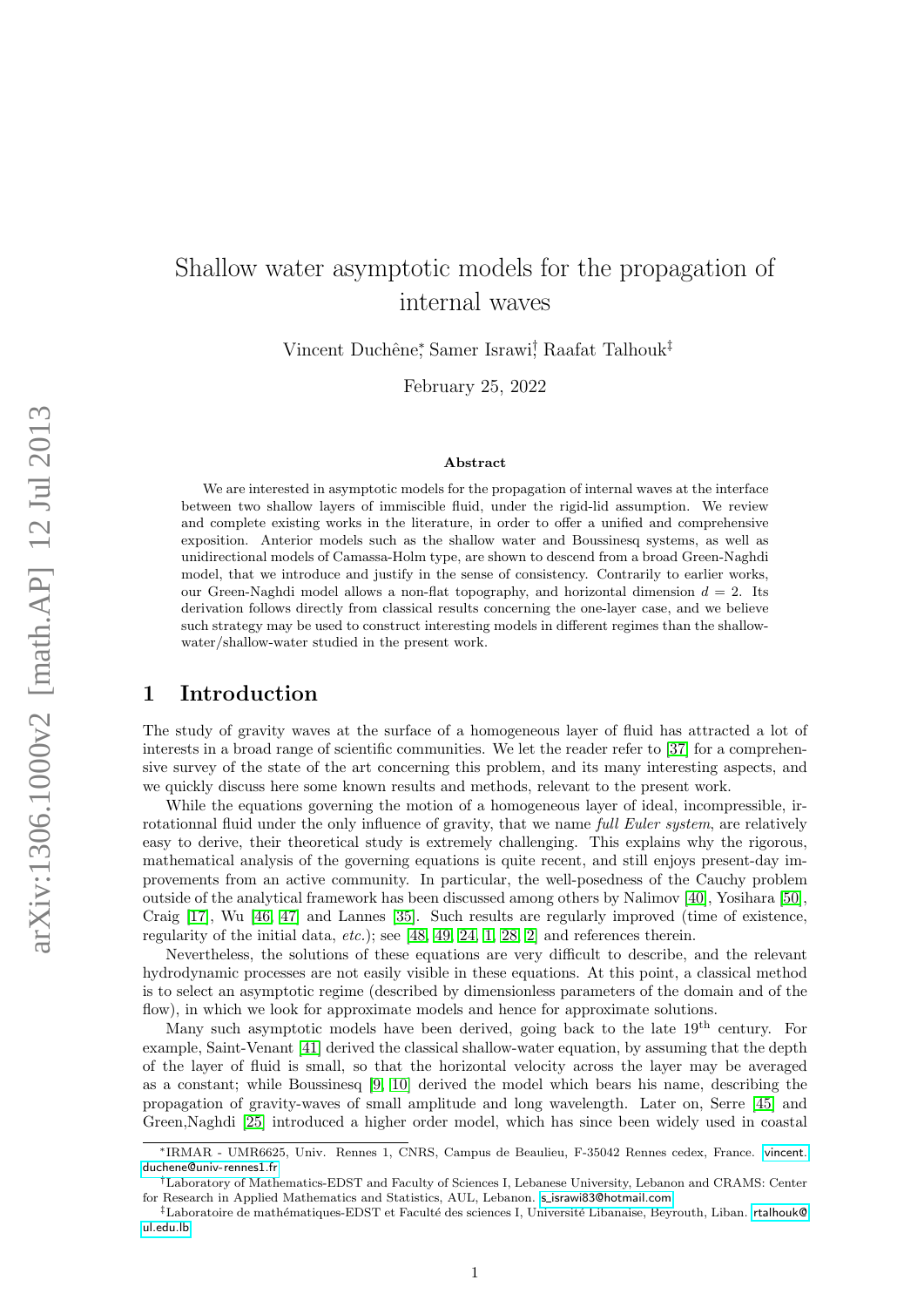oceanography, as it takes into account the dispersive effects neglected by the shallow-water (Saint-Venant) model and allows waves of greater amplitude than the Boussinesq model.

However, the previously mentioned works are restricted to the formal level, and the rigorous, mathematical justification of asymptotic models received a satisfactory answer only recently. We say that a model is fully justified (using the terminology of [\[37\]](#page-27-0)) if the Cauchy problem for both the full Euler system and the asymptotic model is well-posed for a given class of initial data, and over the relevant time scale; and if the solutions with corresponding initial data remain close. The full justification of a system (S) follows from:

- (Consistency) One proves that families of solutions to the asymptotic model, existing and controlled over the relevant time scale satisfies the full Euler system up to a small residual.
- (Existence) One proves that solutions of the full Euler system and solutions of the the model (S) with corresponding initial data do exist.
- (Convergence) One proves that the solutions of the full Euler system, and the ones of the asymptotic model, with corresponding initial data, remain close over the relevant time scale.

A result of Alvarez-Samaniego and Lannes [\[3\]](#page-25-4) provides the existence and uniqueness of a solution to the full Euler system over the relevant time scale, uniformly with respect to the dimensionless parameters at stake, as well as a stability result with respect to perturbation of the equations. As a consequence, any consistent and well-posed asymptotic model is automatically justified in the sense described above. This strategy may be applied to the (quasilinear, hyperbolic) shallow-water model, to various Boussinesq models [\[33,](#page-27-10) [5,](#page-25-5) [6,](#page-25-6) [11,](#page-25-7) [43\]](#page-27-11) and to Green-Naghdi models [\[3,](#page-25-4) [29,](#page-26-4) [31\]](#page-26-5). We let the reader refer to [\[37,](#page-27-0) Appendix C] for a reader's digest of the numerous known results on this aspect.

All the aforementioned models coincide at the lower order of precision as a simple wave equation, which in dimension  $d = 1$  predicts that any initial perturbation of the free surface will split up into two counter-propagating waves. An important family of models is dedicated to the precise study of the evolution of one of the two waves when higher order terms are included. The most famous example of such model is the Korteweg-de Vries[\[34\]](#page-27-12) equation, but various extensions and generalizations have been proposed; see [\[32,](#page-26-6) [15,](#page-26-7) [30\]](#page-26-8) and references therein. Again, the full justification of such models is recent: see [\[33,](#page-27-10) [44,](#page-27-13) [7,](#page-25-8) [12,](#page-26-9) [15,](#page-26-7) [30\]](#page-26-8).

All the aforementioned works are concerned with the case of a single layer of homogeneous fluid. Such assumption of may seem too crude for applications to oceanographic problems, as variations of salinity induce variation of density. In the present work, we are interested in the simplest setting that models such a variation of density: we consider a system of two layers of homogeneous, immiscible fluid, and we are interested in the evolution of the interface between the two layers. A considerable amount of interests has been given to such bi-fluidic systems; see [\[27\]](#page-26-10) for a comprehensive review of the ins and outs on this topic.

The governing equations of the bi-fluidic systems share many aspects and properties of the aforementioned water-wave system, and its study has often been carried out in parallel. In particular, one can derive asymptotic models in analogy with the ones presented above. It is out of the scope of this introduction to present an exhaustive review of all the different models, as many settings are of interests. Here, and in the present work, we restrict ourselves to the case of a surface delimited by a flat, rigid lid (as deformation of the surface is in practice small compared to the deformation of the interface), and to the so-called shallow water/shallow water regime. In this regime, the two layers are assumed to be of comparable depth, and both small when compared to the typical horizontal wavelength of the flow. In that case, the models corresponding to the shallow water and Boussinesq systems have been derived in [\[13,](#page-26-11) [18\]](#page-26-12), and justified in the sense of consistency in [\[8\]](#page-25-9) (where, incidentally, a much larger range of scaling regimes are studied). Green-Naghdi type models where obtained in the one-dimensional case in [\[39\]](#page-27-14), and in the two-dimensional in [\[14\]](#page-26-13). An extensive study of scalar models has been provided by one of the authors in [\[22\]](#page-26-14). Let us note that all the aforementioned works are restricted to the case of a flat bottom, contrarily to the present work.

As attested earlier, bi-fluidic models have a similar structure as the ones in the one-layer case. As a matter of fact, one recovers the latter from the former when we assume that the mass density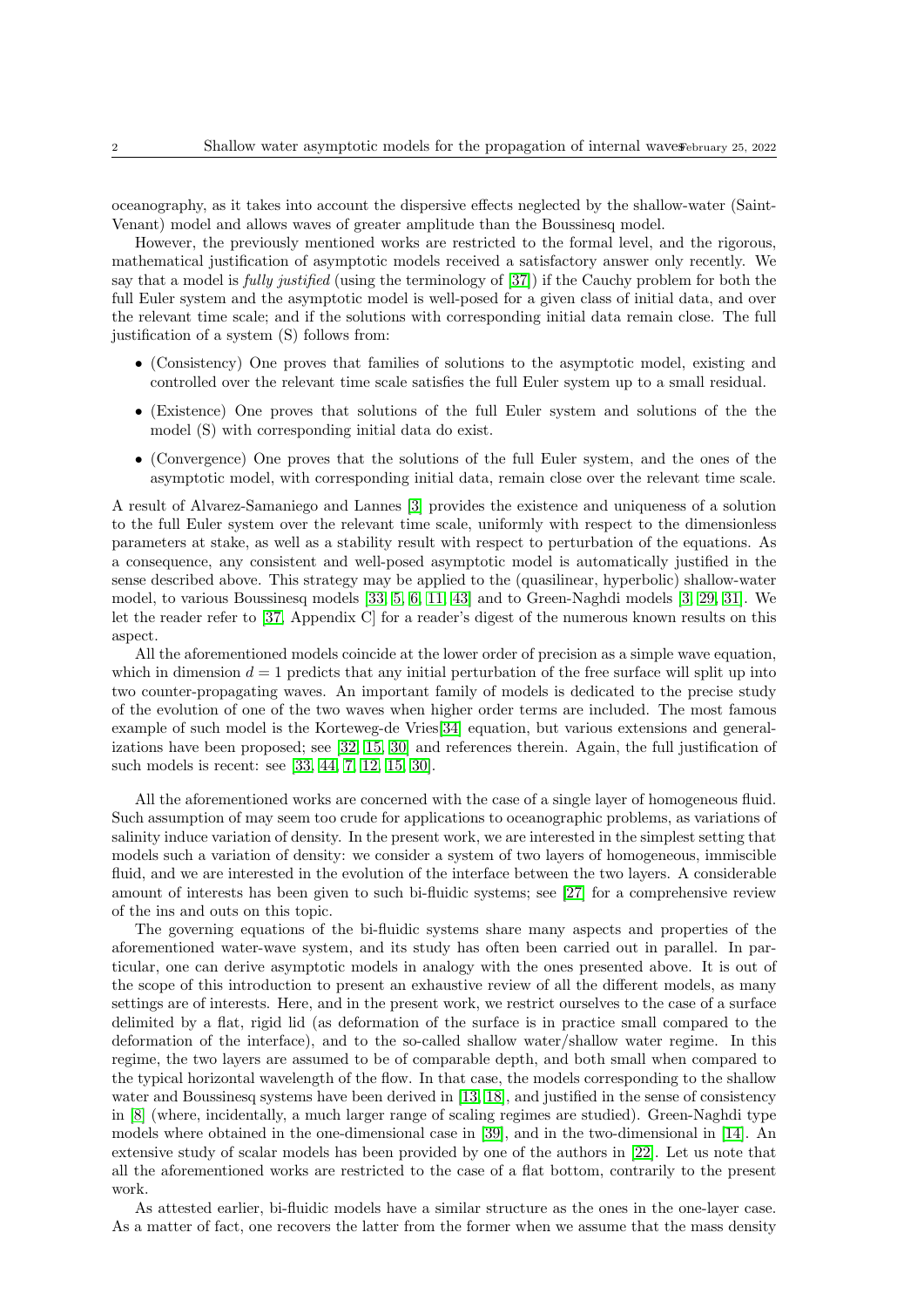of the top layer is zero. Yet a few remarkable differences arise, that originate interesting questions and mathematical challenges. Among them, we would like to emphasize

- 1. The role of surface tension. Contrarily to the water wave case, the Cauchy problem for the full Euler system is ill-posed in Sobolev spaces in the absence of surface tension. However, surface tension is very small in practical cases, so that its effect is systematically negligible in all present asymptotic models. In [\[36\]](#page-27-15), Lannes shows that a small amount of surface tension is sufficient to guarantee the well-posedness over times consistent with observations, provided that a stability estimate holds; see the somewhat more precise description in Section [2.2.](#page-6-0)
- 2. Absence of stability result. An equivalent result as the stability result (with respect to perturbations of the equation) for the full Euler system as described above is not known in the bi-fluidic case, partly due to the difficulties described in the previous item. In order to deal with this, a strategy consists in proving such stability result on the model itself. Thus the full justification of the model is a consequence of its well-posedness, and the full Euler system's consistency with the asymptotic model (and not the other way around). This strategy has been applied by the authors in [\[23\]](#page-26-15), and we recall these results in Section [4.2.](#page-17-0)
- 3. A non-local operator. As noticed in [\[8\]](#page-25-9), shallow water models for internal waves with a rigid lid contain a non-local operator, which involves in particular the projection into the space of gradient functions; see Definition [3.11](#page-12-0) in Section [3.3.](#page-10-0) This operator appears only in the case  $d = 2$ , and under the rigid-lid configuration (see [\[20\]](#page-26-16) for shallow water/shallow water models with a free surface). The precise effect and meaning of this non-local term is yet to be fully understood.
- 4. A critical-ratio. There exists a critical ratio for the depth of the two layers for which the first order (quadratic) nonlinearities vanish;  $\delta^2 = \gamma$  in, e.g., [\(4.11\)](#page-17-1). This phenomenon does not occur in the one-layer case, and motivates a precise study of unidirectional asymptotic models with stronger nonlinearities than in the classical long wave regime, and especially in the Camassa-Holm regime, for which first order dispersion and nonlinearities are formally of same magnitude in the critical case. This study has been carried out in [\[22\]](#page-26-14), completed in [\[23\]](#page-26-15), and the results are presented in Section [4.4.](#page-23-0)

In the present work, we report and complete recent mathematical results concerning the bifluidic system under the rigid lid assumption; from the well-posedness of the full Euler system to the justification of various models in the shallow water regime. Our aim is to provide a unified and comprehensive exposition of the existing theory. The above concerns and remarks appear spontaneously in the course of the study. We would like to mention the work of Saut, which pursues similar objectives than ourselves in [\[42\]](#page-27-16).

Organization of the paper. The present paper is organized as follows. In Section [2,](#page-4-0) we introduce the non-dimensionalized full Euler equations describing the evolution of the two-fluid system with a rigid-lid we consider. We roughly describe in Theorem [2.2](#page-7-0) its well-posedness result, obtained by Lannes in [\[36\]](#page-27-15) (for a flat topography). Section [3](#page-7-1) is dedicated to the construction and justification (in the sense of consistency) of the Green-Naghdi models. This result, in dimension  $d = 2$ , and allowing non-flat topography, is new to our knowledge. Several lower order models, for which stronger results have been recently obtained, are shown to descend directly from our Green-Naghdi system, and are described in Section [4.](#page-15-0) More precisely:

- Section [4.1:](#page-15-1) The shallow water (Saint Venant) model, introduced in [\[8\]](#page-25-9) and studied in details in [\[26\]](#page-26-17);
- Section [4.2:](#page-17-0) A very recent Green-Naghdi model in the Camassa-Holm regime, introduced and rigorously justified in [\[23\]](#page-26-15);
- Section [4.3:](#page-19-0) Boussinesq models, whose study follows from results in [\[7,](#page-25-8) [21\]](#page-26-18), and that we adapt to our case;
- Section [4.4:](#page-23-0) Unidirectional (scalar) models generalizing the classical Korteweg-de Vries equation, whose rigorous justification has been investigated in [\[22\]](#page-26-14).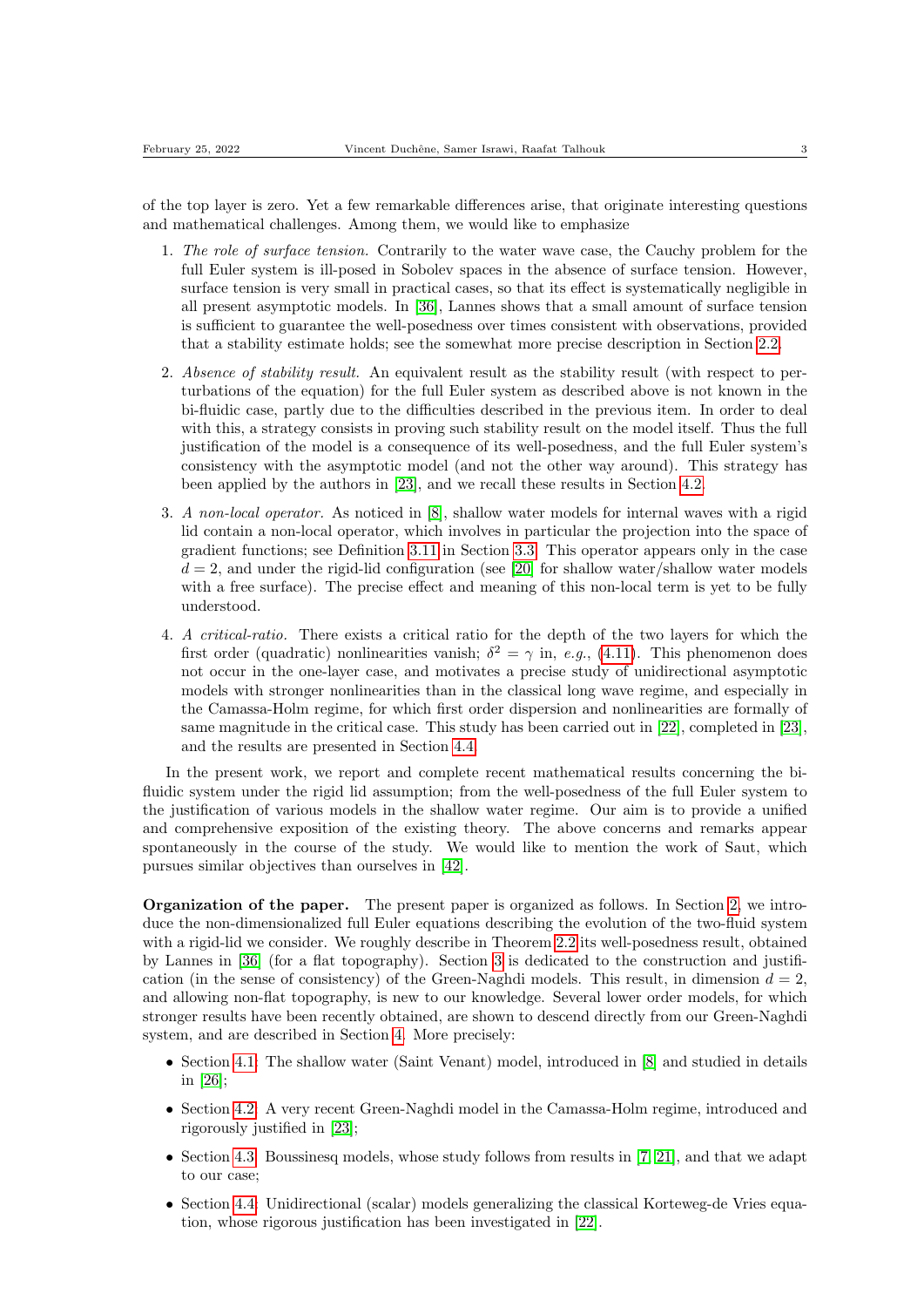**Notations.** In the following,  $C_0$  denotes any nonnegative constant whose exact expression is of no importance. The notation  $a \lesssim b$  means that  $a \leq C_0 b$ .

We denote by  $C(\lambda_1, \lambda_2, \dots)$  a nonnegative constant depending on the parameters  $\lambda_1, \lambda_2, \dots$  and whose dependence on the  $\lambda_i$  is always assumed to be nondecreasing.

Let p be any constant with  $1 \leq p < \infty$ . We denote  $L^p = L^p(\mathbb{R}^d)$  the space of all Lebesguemeasurable functions f with the standard norm

$$
\big|f\big|_{L^p}=\Big(\int_{\mathbb{R}^d}|f(X)|^pdX\Big)^{1/p}<\infty.
$$

The real inner product of any functions  $f_1$  and  $f_2$  in the Hilbert space  $L^2(\mathbb{R}^d)$  is denoted by

$$
(f_1, f_2) = \int_{\mathbb{R}^d} f_1(X) f_2(X) dX.
$$

The space  $L^{\infty} = L^{\infty}(\mathbb{R}^d)$  consists of all essentially bounded, Lebesgue-measurable functions f with the norm

$$
\left|f\right|_{L^{\infty}} = \operatorname*{ess\,sup}_{X \in \mathbb{R}^d} \left|f(X)\right| < \infty \; .
$$

For any real constant  $s \geq 0$ ,  $H^s = H^s(\mathbb{R}^d)$  denotes the Sobolev space of all tempered distributions f with the norm  $|f|_{H^s} = |\Lambda^s f|_2 < \infty$ , where  $\Lambda$  is the pseudo-differential operator  $\Lambda = (1 - \Delta)^{1/2}$ . For convenience, we will make use of the following notation for given  $h_0, s, t_0 \geq 0$ :

$$
M(s) = C(\frac{1}{h_0}, |\zeta|_{H^{\max(s,t_0+1)}}, |b|_{H^{\max(s,t_0+1)}}).
$$

For a vector-valued function  $F = (f_1, \ldots, f_n)^\top$ , we write  $F \in L^p(\mathbb{R}^d)^n$  (resp.  $F \in H^s(\mathbb{R}^d)^n$ ) if each of the components  $f_i \in L^p(\mathbb{R}^d)$  (resp.  $f_i \in H^s(\mathbb{R}^d)$ ). The function spaces are endowed with canonical norms:

$$
|F|_{L^p} = \sum_{i=1}^n |f_i|_{L^p}
$$
 and  $|F|_{H^s} = \sum_{i=1}^n |f_i|_{H^s}$ .

For any functions  $u = u(t, X)$  and  $v(t, X)$  defined on  $[0, T) \times \mathbb{R}^d$  with  $T > 0$ , we denote the inner product, the  $L^p$ -norm and especially the  $L^2$ -norm, as well as the Sobolev norm, with respect to the spatial variable X, by  $(u, v) = (u(t, \cdot), v(t, \cdot)), |u|_{L^p} = |u(t, \cdot)|_{L^p}$ , and  $|u|_{H^s} = |u(t, \cdot)|_{H^s}$ , respectively.

We denote  $L^{\infty}([0,T); H^s)$  the space of functions such that  $u(t, \cdot)$  is controlled in  $H^s$ , uniformly for  $t \in [0, T)$ :

$$
||u||_{L^{\infty}([0,T);H^{s})} = \operatorname*{ess\,sup}_{t\in[0,T)} |u(t,\cdot)|_{H^{s}} < \infty.
$$

Finally,  $C^k(\mathbb{R}^d)$  denote the space of k-times continuously differentiable functions.

We conclude this section by the nomenclature that we use to describe the different regimes that appear in the present work. A regime is defined through restrictions on the set of admissible dimensionless parameters of the system, which are precisely defined in [\(2.2\)](#page-5-0), below.

<span id="page-3-0"></span>**Definition 1.1** (Regimes). We designate by shallow water regime the set of parameters

$$
\mathcal{P}_{SW} \equiv \big\{ (\mu, \epsilon, \delta, \gamma), \ 0 < \mu \le \mu_{\max}, \ 0 \le \epsilon \le 1, \ \delta_{\min} \le \delta \le \delta_{\max}, \ 0 \le \gamma < 1 \big\},\
$$

with fixed  $0 < \mu_{\text{max}}, \delta_{\text{min}}, \delta_{\text{max}} < \infty$ . We designate by Camassa-Holm regime (see [\[15\]](#page-26-7)) the set

$$
\mathcal{P}_{CH} \equiv \mathcal{P}_{SW} \cap \{(\mu, \epsilon, \delta, \gamma), 0 \leq \epsilon \leq M \sqrt{\mu}\},
$$

and by long wave regime the set

$$
\mathcal{P}_{LW} \equiv \mathcal{P}_{SW} \cap \{(\mu, \epsilon, \delta, \gamma), 0 \leq \epsilon \leq M\mu \},
$$

with some fixed  $M \in (0, \infty)$ .

Additionally, unless otherwise indicated, it is assumed that  $Bo^{-1} \in [0, Bo^{-1}_{min}]$  and  $\beta \in [0,1]$ . The dependency of the constants on  $Bo^{-1}_{min}$  is not displayed  $(Bo^{-1}_{min} \leq 1$  in any oceanographic application).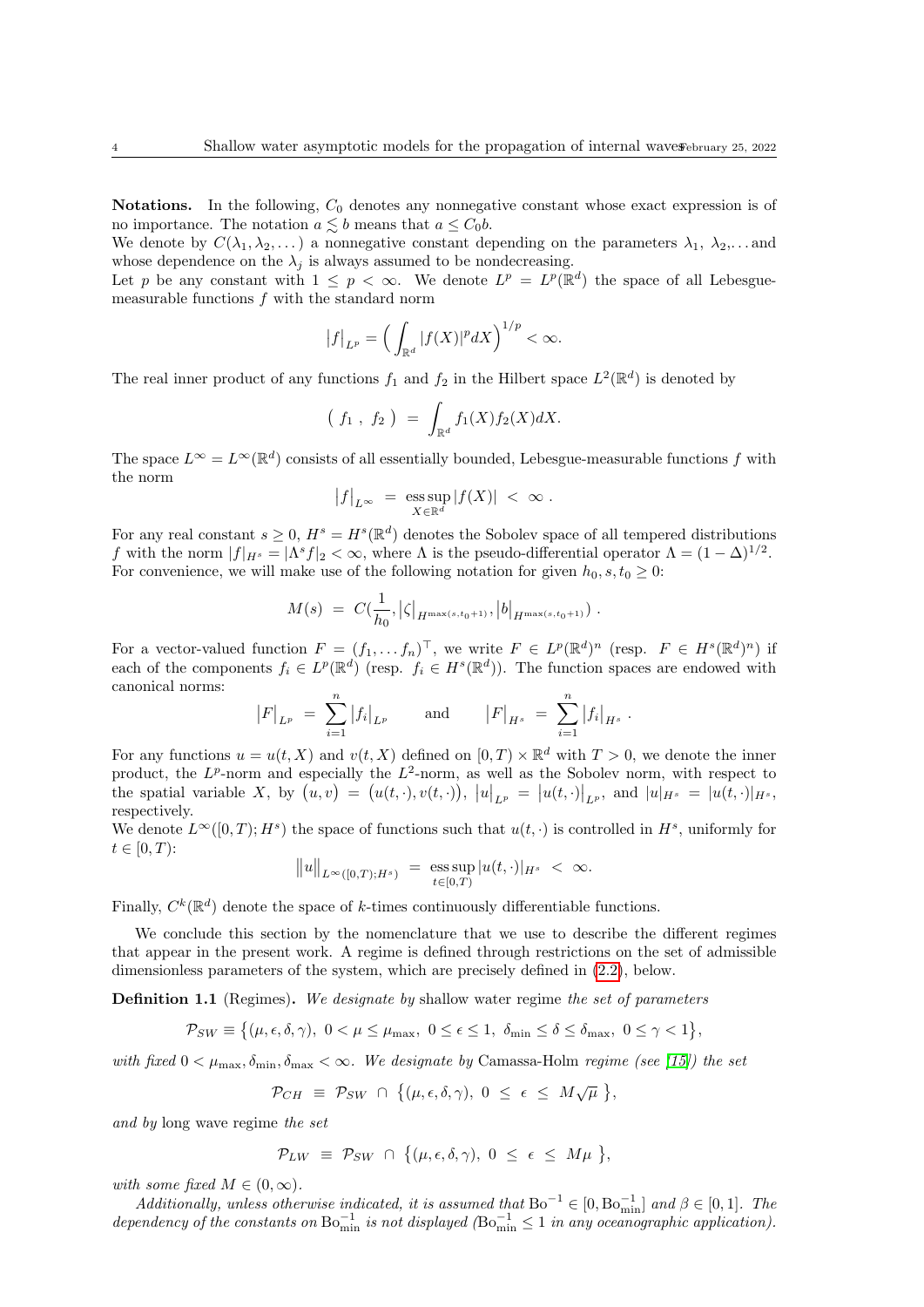## <span id="page-4-0"></span>2 The full Euler system

#### 2.1 Construction of the full Euler system

The system we study consists in two layers of immiscible, homogeneous, ideal, incompressible fluid under the only influence of gravity. The two layers are infinite in the horizontal dimension, and delimited above by a flat rigid lid and below by a non-necessarily flat bottom. The derivation of the governing equations of such a system is not new. We briefly recall it below, and refer to [\[8,](#page-25-9) [4,](#page-25-10) [22\]](#page-26-14) for more details.



Figure 1: Sketch of the domain and governing equations

We assume that the interface and bottom are given as the graph of a function (resp.  $\zeta(t, X)$ ) and  $b(X)$ ) which expresses the deviation from their rest position (resp.  $(X, 0)$ , $(X, -d_2)$ ) at the spatial coordinate  $X \in \mathbb{R}^d$   $(d=1 \text{ or } d=2)$  and at time t. Therefore, at each time  $t \geq 0$ , the domains of the upper and lower fluid (denoted, respectively,  $\Omega_1^t$  and  $\Omega_2^t$ ), are given by

$$
\Omega_1^t = \{ (X, z) \in \mathbb{R}^d \times \mathbb{R}, \quad \zeta(t, X) \leq z \leq d_1 \},
$$
  

$$
\Omega_2^t = \{ (X, z) \in \mathbb{R}^d \times \mathbb{R}, \quad -d_2 + b(X) \leq z \leq \zeta(t, X) \}.
$$

We assume that the two domains are strictly connected, that is there exists  $h > 0$  such that

$$
d_1 - \zeta(t, X) \ge h > 0
$$
, and  $d_2 + \zeta(t, X) - b(X) \ge h > 0$ .

We denote by  $(\rho_1, \mathbf{v}_1)$  and  $(\rho_2, \mathbf{v}_2)$  the mass density and velocity fields of, respectively, the upper and the lower fluid. The two fluids are assumed to be homogeneous and incompressible, so that the mass densities  $\rho_1$ ,  $\rho_2$  are constant, and the velocity fields  $\mathbf{v}_1$ ,  $\mathbf{v}_2$  are divergence free.

Here and thereafter, we use the notation  $\nabla_{X,z}$  to designate the gradient operator with respect to the variable  $(X, z)$ , while the  $\nabla$  and  $\Delta$  simply denote the gradient and the Laplacian operators with respect to the variable X.

As we assume the flows to be irrotational, one can express the velocity field as gradients of a potential:  $\mathbf{v}_i = \nabla_{X_i} \phi_i$   $(i = 1, 2)$ , and the velocity potentials satisfy Laplace's equation

$$
\Delta \phi_i + \partial_z^2 \phi_i = 0 \quad (i = 1, 2).
$$

The fluids being ideal, they satisfy the Euler equations. Integrating the momentum equations yields Bernoulli equations, written in terms of the velocity potentials:

$$
\partial_t \phi_i + \frac{1}{2} |\nabla_{X,z} \phi_i|^2 = -\frac{P}{\rho_i} - gz \quad \text{in } \Omega_i^t \quad (i = 1, 2),
$$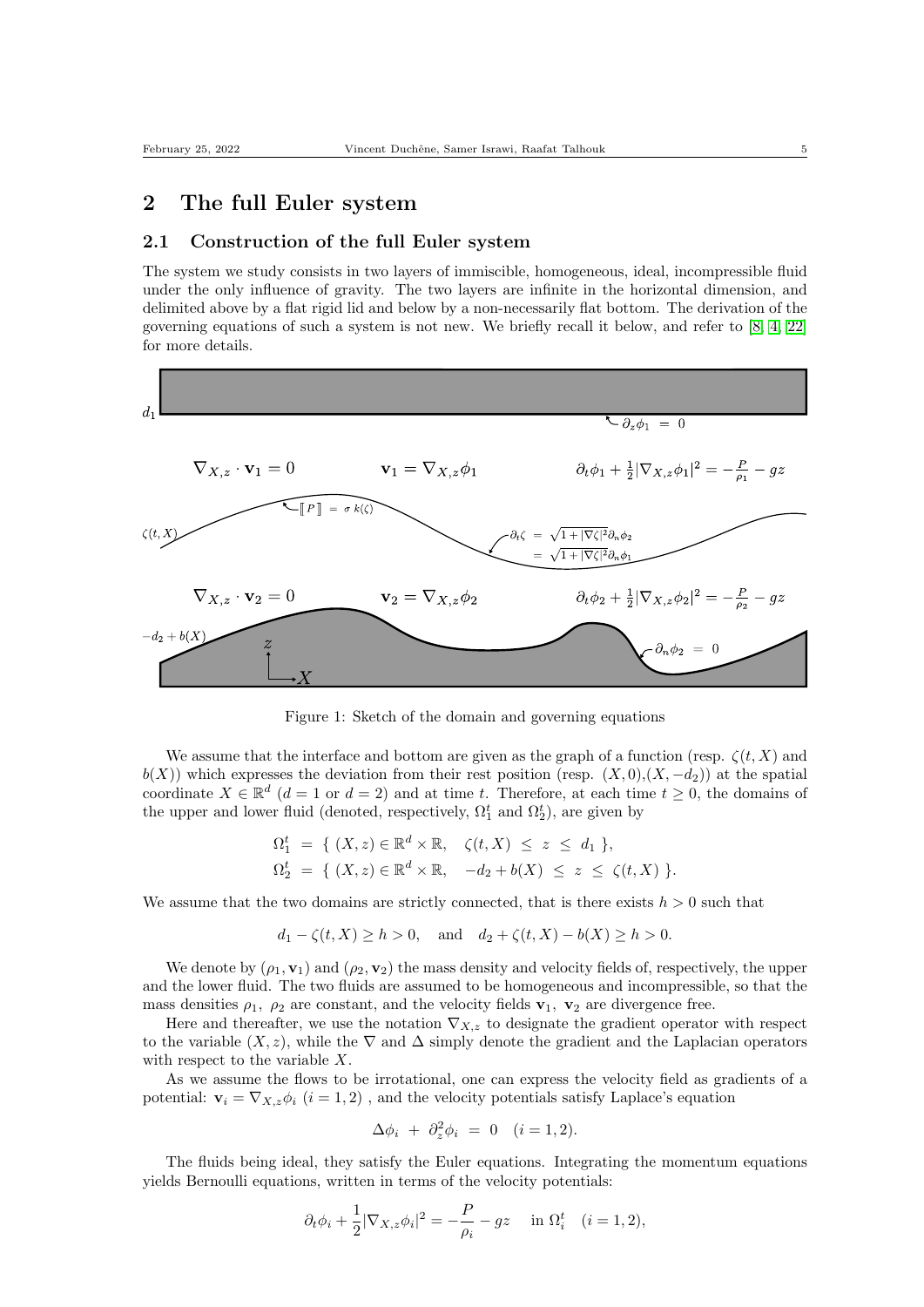where  $P$  denotes the pressure inside the fluid.

From the assumption that no fluid particle crosses the surface, the bottom or the interface, one deduces kinematic boundary conditions, and the set of equations is closed by the continuity of the stress tensor at the interface, which reads

$$
[P(t,X)] \equiv \lim_{\varepsilon \to 0} \left( P(t,X,\zeta(t,X)+\varepsilon) - P(t,X,\zeta(t,X)-\varepsilon) \right) = -\sigma k(\zeta(t,X)),
$$

where  $k(\zeta) = -\nabla \cdot \left( -\frac{1}{\zeta} \right)$  $\frac{1}{1+|\nabla\zeta|^2}\nabla\zeta$  denotes the mean curvature of the interface, and  $\sigma$  is the surface tension coefficient.

Altogether, the governing equations of our problem are given by the following

<span id="page-5-1"></span>
$$
\begin{cases}\n\Delta \phi_i + \frac{\partial^2 z}{\partial x \phi_i} = 0 & \text{in } \Omega_i^t, i = 1, 2, \\
\partial_t \phi_i + \frac{1}{2} |\nabla_{X,z} \phi_i|^2 = -\frac{P}{\rho_i} - gz & \text{in } \Omega_i^t, i = 1, 2, \\
\partial_z \phi_1 = 0 & \text{on } \Gamma_{\text{top}} \equiv \{ (X, z), z = d_1) \}, \\
\partial_t \zeta = \sqrt{1 + |\nabla \zeta|^2} \partial_n \phi_1 = \sqrt{1 + |\nabla \zeta|^2} \partial_n \phi_2 & \text{on } \Gamma \equiv \{ (X, z), z = \zeta(t, X) \}, \\
\partial_n \phi_2 = 0 & \text{on } \Gamma_{\text{bot}} \equiv \{ (X, z), z = -d_2 + b(X) \}, \\
[P(t, X)] = -\sigma k(\zeta) & \text{on } \Gamma, \\
\end{cases}
$$
\n(2.1)

where  $n$  denotes the unit upward normal vector at the surface at stake.

The next step consists in *nondimensionalizing the system*. Thanks to an appropriate scaling, the two-layer full Euler system [\(2.1\)](#page-5-1) can be written in dimensionless form. The study of the linearized system (see [\[36\]](#page-27-15) for example), which can be solved explicitly, leads to a well-adapted rescaling.

Let  $a$  (resp.  $a_b$ ) be the maximum amplitude of the deformation of the interface. We denote by  $\lambda$  a characteristic horizontal length (that we assume to be identical in any of the directions if  $d = 2$ ; see [\[37\]](#page-27-0) for a treatment of the anisotropic case when  $d = 2$ ), say the wavelength of the interface. Then the typical velocity of small propagating internal waves (or wave celerity) is given by

$$
c_0 = \sqrt{g \frac{(\rho_2 - \rho_1) d_1 d_2}{\rho_2 d_1 + \rho_1 d_2}}.
$$

Consequently, we introduce the dimensionless variables<sup>[1](#page-5-2)</sup>

$$
\widetilde{z} \equiv \frac{z}{d_1}, \quad \widetilde{X} \equiv \frac{X}{\lambda}, \quad \widetilde{t} \equiv \frac{c_0}{\lambda}t,
$$

the dimensionless unknowns

$$
\widetilde{\zeta}(\widetilde{t},\widetilde{X}) = \frac{\zeta(t,X)}{a}, \quad \widetilde{b}(\widetilde{X}) = \frac{b(X)}{a_b}, \qquad \widetilde{\phi}_i(\widetilde{t},\widetilde{X},\widetilde{z}) = \frac{d_1}{a\lambda c_0} \phi_i(t,X,z) \quad (i=1,2),
$$

as well as the following dimensionless parameters

<span id="page-5-0"></span>
$$
\gamma = \frac{\rho_1}{\rho_2}, \quad \epsilon \equiv \frac{a}{d_1}, \quad \beta \equiv \frac{a_b}{d_1}, \quad \mu \equiv \frac{d_1^2}{\lambda^2}, \quad \delta \equiv \frac{d_1}{d_2}, \quad \text{Bo} = \frac{g(\rho_2 - \rho_1)\lambda^2}{\sigma}.
$$
\n(2.2)

We conclude by remarking that the system can be reduced into two evolution equations coupling Zakharov's canonical variables [\[51,](#page-27-17) [19\]](#page-26-19), namely (withdrawing the tildes for the sake of readability) the deformation of the free interface from its rest position,  $\zeta$ , and the trace of the dimensionless upper potential at the interface,  $\psi$ , defined as follows:

$$
\psi \equiv \phi_1(t, X, \zeta(t, X)).
$$

<span id="page-5-2"></span><sup>&</sup>lt;sup>1</sup>We choose  $d_1$  as the reference vertical length. This choice is harmless as we assume in the following that the two layers of fluid have comparable depth: the depth ratio  $\delta$  does not approach zero or infinity.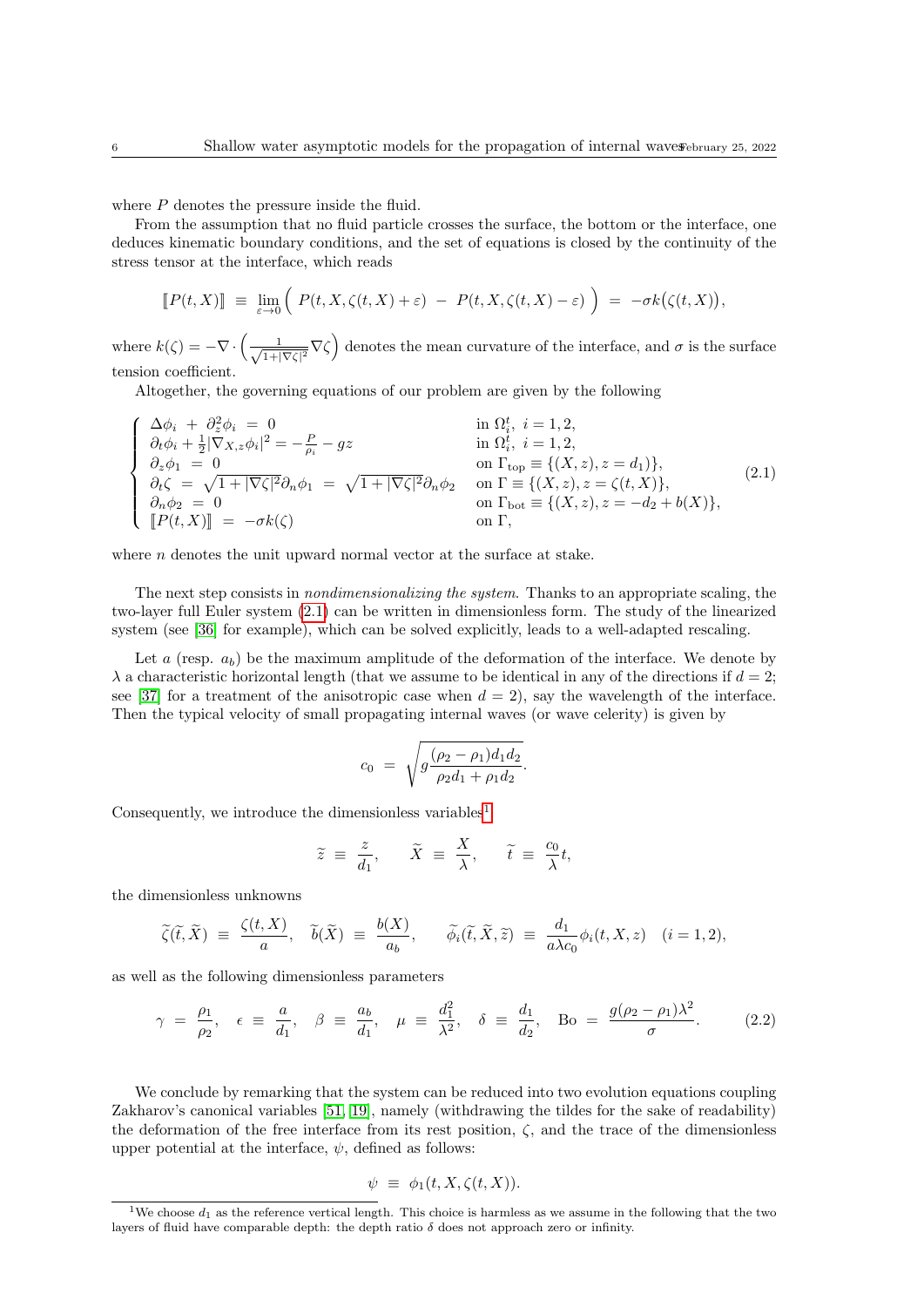Indeed,  $\phi_1$  and  $\phi_2$  are uniquely deduced from  $(\zeta, \psi)$  as solutions of the following Laplace's problems:

<span id="page-6-2"></span><span id="page-6-1"></span>
$$
\begin{cases}\n(\mu \Delta + \partial_z^2) & \phi_1 = 0 & \text{in } \Omega_1 \equiv \{(X, z) \in \mathbb{R}^{d+1}, \epsilon \zeta(X) < z < 1\}, \\
\partial_n \phi_1 = 0 & \text{on } \Gamma_{\text{top}} \equiv \{(X, z) \in \mathbb{R}^{d+1}, \ z = 1\}, \\
\phi_1 = \psi & \text{on } \Gamma \equiv \{(X, z) \in \mathbb{R}^{d+1}, \ z = \epsilon \zeta\}, \\
\begin{cases}\n(\mu \Delta + \partial_z^2) & \phi_2 = 0 & \text{in } \Omega_2 \equiv \{(X, z) \in \mathbb{R}^{d+1}, -\frac{1}{\delta} + \beta b(X) < z < \epsilon \zeta(X)\}, \\
\partial_n \phi_2 = \partial_n \phi_1 & \text{on } \Gamma, \\
\partial_n \phi_2 = 0 & \text{on } \Gamma_{\text{bot}} \equiv \{(X, z) \in \mathbb{R}^{d+1}, \ z = -\frac{1}{\delta} + \beta b(X)\}.\n\end{cases}
$$
\n(2.4)

More precisely, we define the so-called Dirichlet-Neumann operators.

**Definition 2.1** (Dirichlet-Neumann operators). Let  $\zeta, b \in H^{t_0+1}(\mathbb{R}^d)$ ,  $t_0 > d/2$ , such that there exists  $h_0 > 0$  with  $h_1 \equiv 1 - \epsilon \zeta \ge h_0 > 0$  and  $h_2 \equiv \frac{1}{\delta} + \epsilon \zeta - \beta b \ge h_0 > 0$ , and let  $\psi \in$  $L^2_{\text{loc}}(\mathbb{R}^d), \nabla \psi \in H^{1/2}(\mathbb{R}^d)$ . Then we define

$$
G^{\mu}\psi \equiv G^{\mu}[\epsilon\zeta]\psi \equiv \sqrt{1+\mu|\epsilon\nabla\zeta|^2}(\partial_n\phi_1)|_{z=\epsilon\zeta} = -\mu\epsilon(\nabla\zeta)\cdot(\nabla\phi_1)|_{z=\epsilon\zeta} + (\partial_z\phi_1)|_{z=\epsilon\zeta},
$$
  

$$
H^{\mu,\delta}\psi \equiv H^{\mu,\delta}[\epsilon\zeta,\beta b]\psi \equiv (\phi_2)|_{z=\epsilon\zeta} = \phi_2(t,X,\zeta(t,X)),
$$

where  $\phi_1$  and  $\phi_2$  are uniquely defined (up to a constant for  $\phi_2$ ) as the solutions in  $H^2(\mathbb{R}^d)$  of the Laplace's problems  $(2.3)$ – $(2.4)$ .

The existence and uniqueness of a solution to  $(2.3)$ – $(2.4)$ , and therefore the well-posedness of the Dirichlet-Neumann operators follow from classical arguments detailed, for example, in [\[37\]](#page-27-0).

Using the above definition, and after straightforward computations, one can rewrite the nondimensionalized version of  $(2.1)$  as a simple system of two coupled evolution equations, namely

<span id="page-6-3"></span>
$$
\begin{cases}\n\partial_t \zeta - \frac{1}{\mu} G^\mu \psi = 0, \\
\partial_t \Big( \nabla H^{\mu, \delta} \psi - \gamma \nabla \psi \Big) + (\gamma + \delta) \nabla \zeta + \frac{\epsilon}{2} \nabla \Big( |\nabla H^{\mu, \delta} \psi|^2 - \gamma |\nabla \psi|^2 \Big) \\
= \mu \epsilon \nabla \mathcal{N}^{\mu, \delta} - \frac{\gamma + \delta}{\text{Bo}} \frac{\nabla \big( k(\epsilon \sqrt{\mu} \zeta) \big)}{\epsilon \sqrt{\mu}},\n\end{cases} (2.5)
$$

where we denote

$$
\mathcal{N}^{\mu,\delta} \ \equiv \ \frac{\left(\frac{1}{\mu}G^{\mu}\psi + \epsilon(\nabla\zeta) \cdot (\nabla H^{\mu,\delta}\psi)\right)^2 \ - \ \gamma\left(\frac{1}{\mu}G^{\mu}\psi + \epsilon(\nabla\zeta) \cdot (\nabla\psi)\right)^2}{2(1+\mu|\epsilon\nabla\zeta|^2)}.
$$

We will refer to  $(2.5)$  as the *full Euler system*, and solutions of this system will be exact solutions of our problem.

#### <span id="page-6-0"></span>2.2 A well-posedness theorem on the full Euler system

We mention here that Lannes [\[36\]](#page-27-15) recently ensured that the Cauchy problem for [\(2.5\)](#page-6-3) (with a flat bottom:  $\beta = 0$ ) is locally well-posed in Sobolev spaces, with an existence time consistent with observations. Earlier results showed that the problem was ill-posed in the absence of surface tension, outside of the analytic framework. It was subsequently proved that taking into account the surface tension restores the local well-posedness of the equations, but with a very small existence time of the solution when the surface tension is small, which is the case in the oceanographic setting.

It has to be noted that none of the asymptotic models presented in the following sections (and as a matter of fact, no asymptotic model known to us) share the same property, and that the surface tension term could be withdrawn from the equations (by setting  $Bo^{-1} = 0$ ) without hurting their well-posedness. The reason for this apparent paradox is that the positive role of surface tension is to regularize Kelvin-Helmholtz instabilities that appear at high frequencies, while the main part of the wave, which is captured by the asymptotic models, is located at low frequencies and is thus unaffected by surface tension.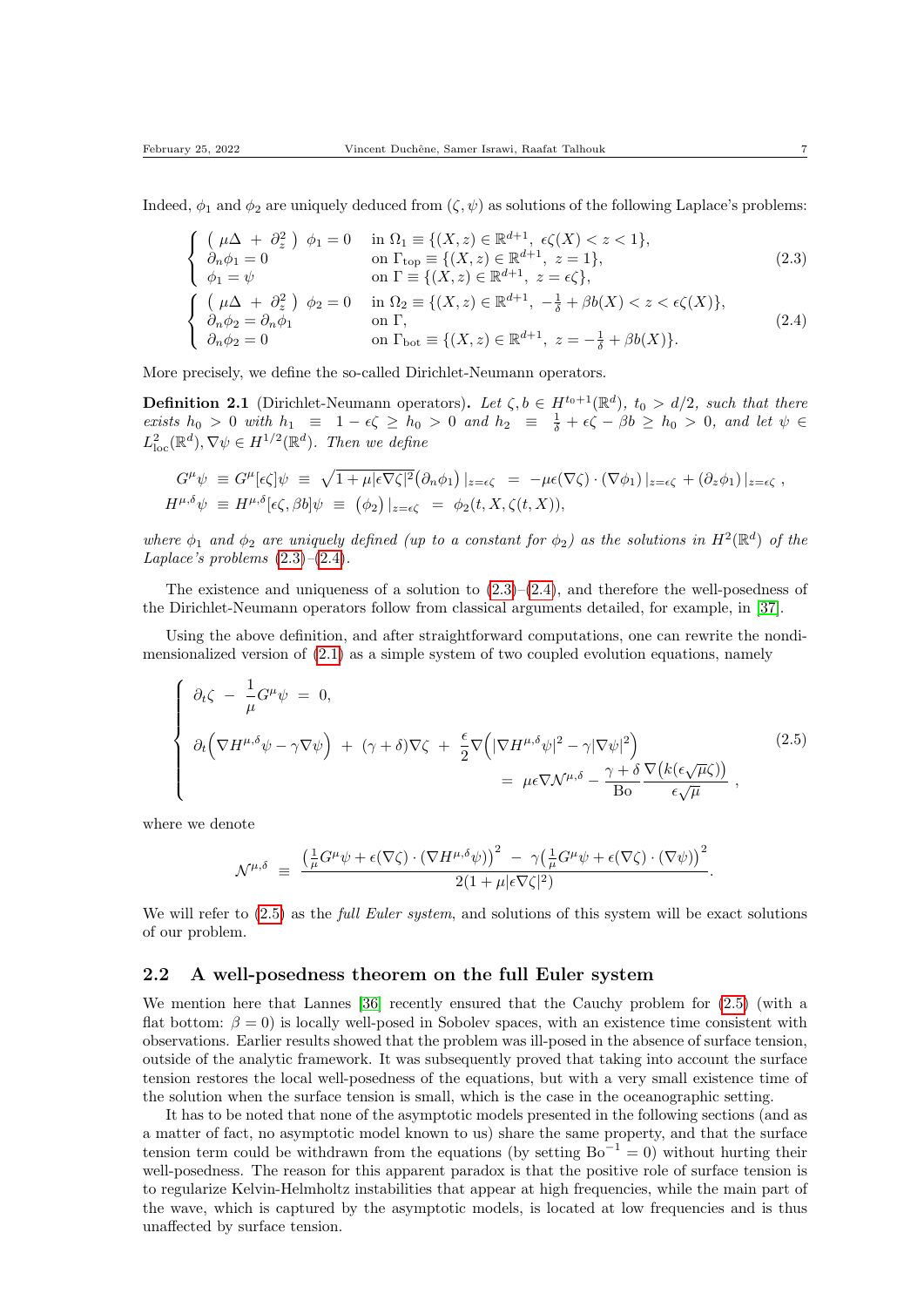In [\[36\]](#page-27-15), Lannes introduces a *stability criterion*, whose role is to ensure that the aforementioned frequency threshold is high enough, and shows that, under this condition, the combined effect of surface tension and gravity is sufficient to control the regularity of the flow.

Somewhat more precisely, one has the following result; see [\[36,](#page-27-15) Theorems 5 and 6] for the precise statements.

<span id="page-7-0"></span>**Theorem 2.2.** Let  $\mathfrak{p} \in \mathcal{P}_{SW}$  and the initial data  $U^0 \equiv (\zeta^0, \psi^0)^\top$  satisfy the following:

- 1.  $U^0$  belongs to an energy space of sufficiently smooth, bounded functions (in particular, the following is required:  $(\zeta^0, \nabla \psi^0)^\top \in H^{9/2}(\mathbb{R}^d)^{d+1}$ );
- 2.  $\zeta^0$  satisfies the non-vanishing depth condition:  $\exists h_0 > 0$ :  $\min\{1 \epsilon \zeta^0, \delta^{-1} + \epsilon \zeta^0\} \ge h_0$
- 3. A stability criterion is satisfied, which can be roughly expressed by  $\Upsilon \equiv \epsilon^{-2\rho} \frac{\rho_1 g a^4}{d_1^2}$  $\frac{1}{4\sigma}$  $(\gamma + \delta)^2$  $\frac{( \gamma+o)}{(1+\gamma)^6}$  is sufficiently small  $(\varrho \in [0, 1], \text{ fixed}).$

Then there exists a unique solution to [\(2.5\)](#page-6-3) (with flat bottom:  $\beta = 0$ ) with initial data  $U|_{t=0} \equiv U^0$ , bounded in the same energy space (no loss of derivatives). The flow is continuous with respect to time, and defined for  $t \in [0, \epsilon^{-\varrho}T]$ , where  $T > 0$  depends only on the quantities defined through the three above conditions, and in particular can be chosen independent of the parameters  $\mathfrak{p} \in \mathcal{P}_{SW}$ .

## <span id="page-7-1"></span>3 The Green-Naghdi/Green-Naghdi model

In the following, we construct Green-Naghdi type models for the system [\(2.5\)](#page-6-3), that is asymptotic models with precision  $\mathcal{O}(\mu^2)$ , in the sense of consistency. As we shall see, and contrarily to earlier works, our construction relies only on asymptotic expansions which can be straightforwardly deduced from known results on the one-layer case. Thus we start by recalling below these results, which can be found in particular in [\[37\]](#page-27-0). We then deduce equivalent asymptotic expansions in the bi-fluidic setting in Section [3.2,](#page-8-0) and finally use these expansions to construct our asymptotic models in Section [3.3.](#page-10-0)

#### 3.1 Asymptotic expansions in the water-wave case

The proof of the following statements may be found in [\[37\]](#page-27-0) (with depth  $D = 1$ , but the general case is obtained by straightforward change of variables). For simplicity, and without lack of generality, we set  $\epsilon = \beta = 1$  in this section.

<span id="page-7-2"></span>**Definition 3.1** (Dirichlet-Neumann operator). Let  $\zeta, b \in H^{t_0+1}(\mathbb{R}^d)$ ,  $t_0 > d/2$ , such that there exists  $h_0 > 0$  with  $h \equiv D + \zeta - b \geq h_0 > 0$ , and let  $\psi \in L^2_{loc}(\mathbb{R}^d), \nabla \psi \in H^{1/2}(\mathbb{R}^d)^d$ . Then we define

$$
\mathcal{G}^{\mu,D}[\zeta,b]\psi \equiv \sqrt{1+\mu|\nabla\zeta|^2}(\partial_n\phi)|_{z=\zeta} = -\mu(\nabla\zeta)\cdot(\nabla\phi)|_{z=\zeta} + (\partial_z\phi)|_{z=\zeta},
$$

where  $\phi \equiv \phi^{\mu,D}[\zeta, b] \psi \in H^2$  is the unique solution to

<span id="page-7-3"></span>
$$
\begin{cases}\n(\mu \Delta + \partial_z^2) & \phi = 0 & \text{in } \Omega \equiv \{ (X, z) \in \mathbb{R}^{d+1}, -D + b(X) < z < \zeta(X) \}, \\
\partial_n \phi = 0 & \text{on } \Gamma_{bot} \equiv \{ (X, z) \in \mathbb{R}^{d+1}, z = -D + b(X) \}, \\
\phi = \psi & \text{on } \Gamma \equiv \{ (X, z) \in \mathbb{R}^{d+1}, z = \zeta \},\n\end{cases}
$$
\n(3.1)

Let us now recall that the Dirichlet-Neumann operator may be equivalently defined through the vertically averaged mean velocity, thanks to the following Proposition.

<span id="page-7-5"></span>**Proposition 3.2.** Let  $\zeta$ ,  $b$ ,  $\psi$  satisfy the assumptions of Definition [3.1.](#page-7-2) Define

$$
\overline{\mathcal{V}}(X) \ \equiv \ \frac{1}{h(X)} \int_{-D+b(X)}^{\zeta(X)} \nabla \phi(X, z) \ dz
$$

where  $\phi \equiv \phi^{\mu,D}[\zeta, b] \psi \in H^2$  is the unique solution to [\(3.1\)](#page-7-3).

Then one has the identity

<span id="page-7-4"></span>
$$
\mathcal{G}^{\mu,D}[\zeta,b]\psi = -\mu \nabla \cdot (h \ \overline{\mathcal{V}}).
$$
 (3.2)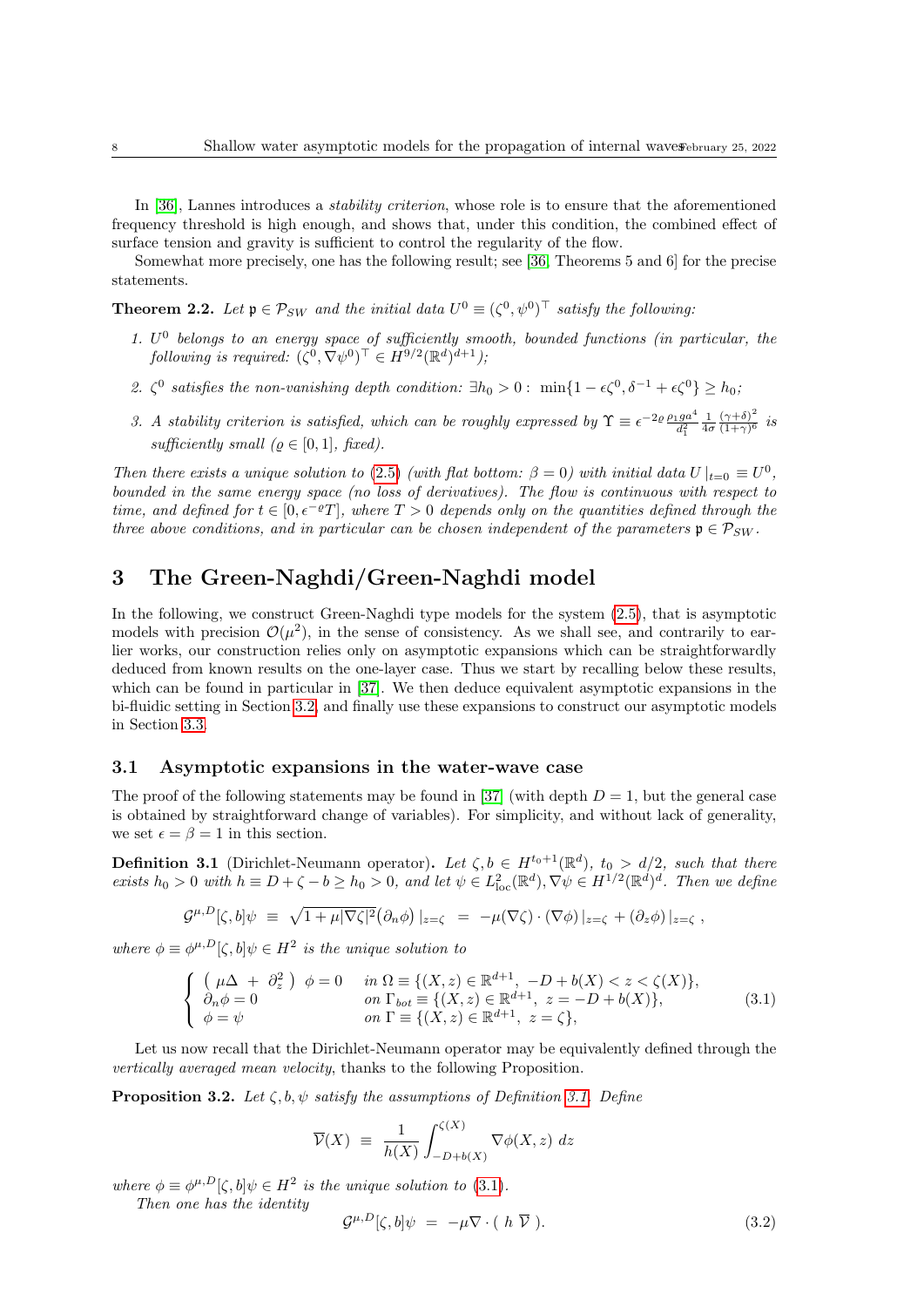*Proof.* This striking result is a consequence of a simple calculation, that we recall. Let  $\varphi \in C_c^{\infty}(\mathbb{R}^d)$ be a test function. Then one has

$$
\int_{\mathbb{R}^d} \varphi \mathcal{G}^{\mu, D}[\zeta, b] \psi \, dX = \int_{\Gamma} \varphi(\partial_n \phi) \, d\Gamma = \int_{\Omega} (\sqrt{\mu} \nabla \phi) \cdot (\sqrt{\mu} \nabla \varphi) \, d\Omega
$$
\n
$$
= \mu \int_{\mathbb{R}^d} dX \, \nabla \varphi \cdot \int_{-D+b}^{\zeta} dz \nabla \phi
$$
\n
$$
= -\mu \int_{\mathbb{R}^d} \varphi(X) \nabla (h \, \overline{\mathcal{V}}) \, dX,
$$

where we used Green's identity, and the Laplace's equation satisfied by  $\phi$ . Since this result is valid for any test function  $\varphi \in C_c^{\infty}(\mathbb{R}^d)$ , and as  $\mathcal{G}^{\mu,D}[\zeta, b]\psi \in H^{1/2}(\mathbb{R}^d)$ , the identity [\(3.2\)](#page-7-4) holds in the strong sense.  $\Box$ 

Let us conclude with the asymptotic expansion of the quantities defined above. Here and in the following, we denote, for convenience, $2$ 

$$
M(s) = C(h_0^{-1}, |\zeta|_{H^{\max(s,t_0+1)}}, |b|_{H^{\max(s,t_0+1)}}).
$$

<span id="page-8-3"></span>**Proposition 3.3.** Let  $\zeta, b \in H^{t_0+2} \cap H^{s+4}(\mathbb{R}^d)$ ,  $t_0 > d/2$ ,  $s \ge 0$ , such that there exists  $h_0 > 0$  with  $h \equiv D + \zeta - b \ge h_0 > 0$ , and let  $\psi \in L^2_{loc}(\mathbb{R}^d)$ ,  $\nabla \psi \in H^{s+4}(\mathbb{R}^d)^d$ . Then

$$
\left|\overline{\mathcal{V}} - \nabla \psi\right|_{H^s} \le \mu \, M(s+2) \left|\nabla \psi\right|_{H^{s+2}},\tag{3.3}
$$

$$
\left|\overline{\mathcal{V}} - \nabla \psi + \mu \mathcal{T}[h, b] \nabla \psi\right|_{H^s} \leq \mu^2 M(s+4) \left|\nabla \psi\right|_{H^{s+4}}, \tag{3.4}
$$

with

$$
\mathcal{T}[h, b]V \equiv \frac{-1}{3h}\nabla(h^3\nabla \cdot V) + \frac{1}{2h} \left[ \nabla(h^2\nabla b \cdot V) - h^2\nabla b\nabla \cdot V \right] + \nabla b\nabla b \cdot V . \tag{3.5}
$$

It follows straightforwardly from [\(3.2\)](#page-7-4) that if  $(\zeta, b, \nabla \psi)^\top \in H^{s+5}(\mathbb{R}^d)^{d+2}$ , then

$$
\left| \frac{1}{\mu} \mathcal{G}^{\mu}[\zeta, b] \psi \ + \ \nabla \cdot (h \nabla \psi) \right|_{H^{s}} \le \ \mu M(s+3) \left| \nabla \psi \right|_{H^{s+3}}, \tag{3.6}
$$

$$
\left| \frac{1}{\mu} \mathcal{G}^{\mu}[\zeta, b] \psi + \nabla \cdot (h \nabla \psi) - \mu \nabla \cdot (h \mathcal{T}[h, b] \nabla \psi) \right|_{H^{s}} \leq \mu^{2} M(s+5) \left| \nabla \psi \right|_{H^{s+5}}.
$$
 (3.7)

#### <span id="page-8-0"></span>3.2 Asymptotic expansions in the bi-fluidic case

Our specific operators may be deduced from the classical Dirichlet-Neumann operator used in the water-wave problem, and Defined in Definition [3.1.](#page-7-2) Thus the following results are easily deduced from the ones of the previous section.

Let us first define  $\overline{u}_1$  (resp.  $\overline{u}_2$ ) the vertically averaged mean velocity of the upper layer (resp. lower layer):

<span id="page-8-2"></span>**Definition 3.4.** Let  $\zeta, b \in H^{t_0+1}(\mathbb{R}^d)$ ,  $t_0 > d/2$ , such that there exists  $h_0 > 0$  with  $h_1 \equiv 1 - \epsilon \zeta \ge$  $h_0 > 0$  and  $h_2 \equiv \frac{1}{\delta} + \epsilon \zeta - \beta b \ge h_0 > 0$ , and let  $\psi \in L^2_{loc}(\mathbb{R}^d), \nabla \psi \in H^{1/2}(\mathbb{R}^d)^d$ . Then we define

$$
\overline{u}_1(t,X) = \frac{1}{1 - \epsilon \zeta(X)} \int_{\epsilon \zeta(X)}^1 \nabla \phi_1(X,z) dz,
$$
  

$$
\overline{u}_2(t,X) = \frac{1}{\frac{1}{\delta} + \epsilon \zeta(X) - \beta b(X)} \int_{-\frac{1}{\delta} + \beta b(X)}^{\epsilon \zeta(X)} \nabla \phi_2(X,z) dz.
$$

where  $\phi_1$  and  $\phi_2$  are uniquely defined (up to a constant for  $\phi_2$ ) as the solutions in  $H^2(\mathbb{R}^d)$  of the Laplace's problems  $(2.3)$ – $(2.4)$ .

<span id="page-8-1"></span><sup>&</sup>lt;sup>2</sup>In order to be completely rigorous, one should take into account the dependence with respect to the parameter  $D$ here, and  $\delta$  in the subsequent sections. However, this dependence is harmless as we assume that  $\delta$  does not approach zero or infinity:  $\delta \in [\delta_{\min}, \delta_{\max}]$ ; see [\[36\]](#page-27-15) for example.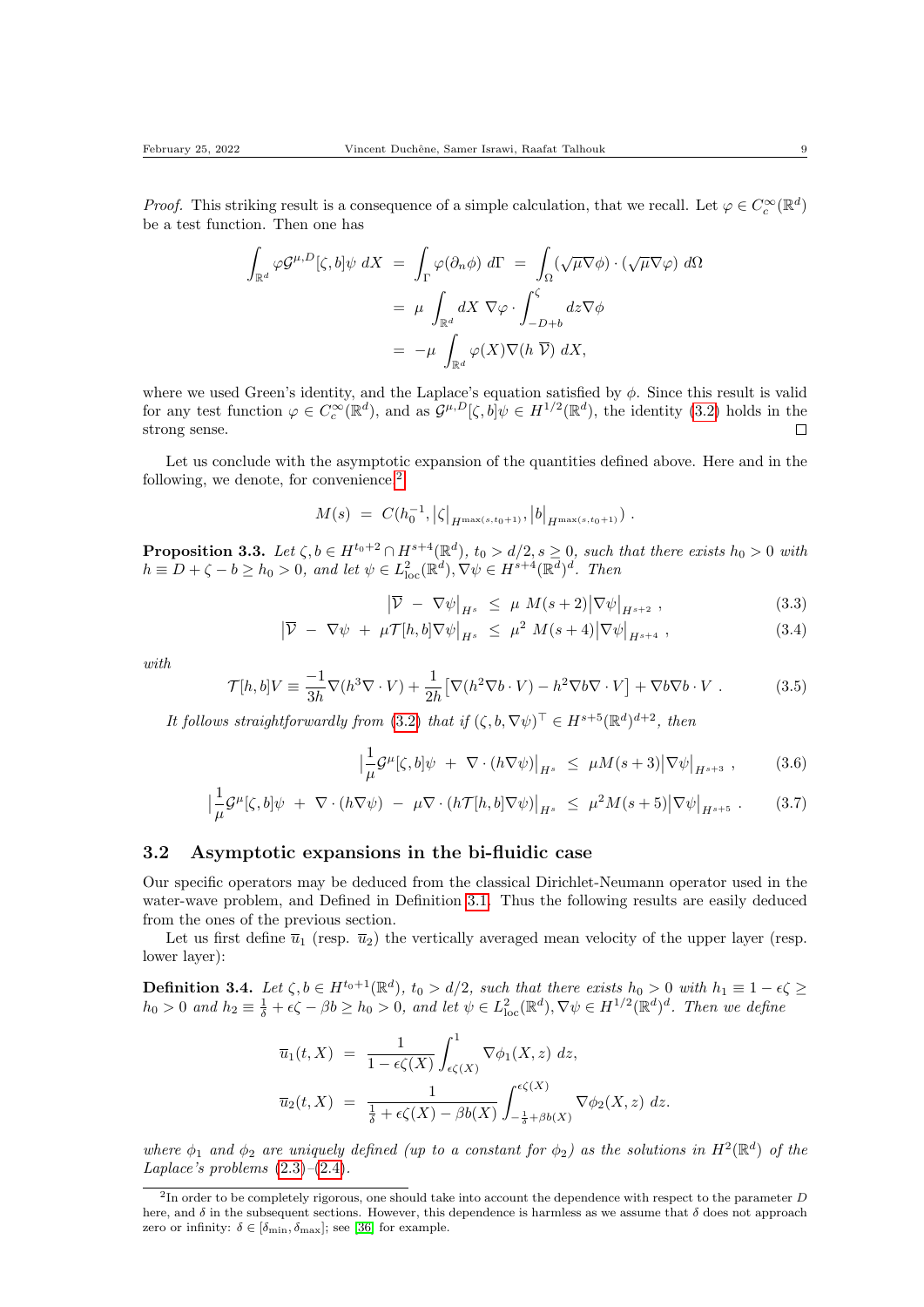<span id="page-9-7"></span>**Proposition 3.5.** Let  $\zeta, b, \psi$  satisfy the hypothesis of Definition [3.4.](#page-8-2) Then one has the identity

<span id="page-9-10"></span>
$$
G^{\mu}[\epsilon\zeta]\psi = \mu \nabla \cdot (h_1 \overline{u}_1) = -\mu \nabla \cdot (h_2 \overline{u}_2). \tag{3.8}
$$

The proof of these identities is identical as the one of Proposition [3.2](#page-7-5) (when considering the upper and lower potential respectively, and using that  $\partial_n \phi_1 = \partial_n \phi_2 = (1 + \mu |\epsilon \nabla \zeta|^2)^{-1/2} G^{\mu}[\epsilon \zeta] \psi$ . Thus we omit the proof, and continue with the asymptotic expansions of the above quantities.

<span id="page-9-8"></span>**Proposition 3.6.** Let  $\zeta, b \in H^{t_0+2}(\mathbb{R}^d) \cap H^{s+4}(\mathbb{R}^d)$ ,  $t_0 > d/2$ ,  $s \ge 0$ , such that there exists  $h_0 > 0$ with  $\min\{h_1, h_2\} \ge h_0 > 0$ , and let  $\psi \in L^2_{\text{loc}}(\mathbb{R}^d)$ ,  $\nabla \psi \in H^{s+4}(\mathbb{R}^d)^d$ . Then

 $\bigg\}$ 

$$
\left|\overline{u}_1 - \nabla \psi\right|_{H^s} \le \mu M(s+2) |\nabla \psi|_{H^{s+2}} , \qquad (3.9)
$$

$$
\left|\overline{u}_1 - \nabla \psi + \mu \mathcal{T}[h_1, 0] \nabla \psi\right|_{H^s} \le \mu^2 M(s+4) |\nabla \psi|_{H^{s+4}}, \tag{3.10}
$$

$$
\left|\nabla\psi\ -\ \overline{u}_1\ -\ \mu\mathcal{T}[h_1,0]\overline{u}_1\right|_{H^s}\ \leq\ \mu^2M(s+4)\left|\nabla\psi\right|_{H^{s+4}}.\tag{3.11}
$$

*Proof.* Expansions [\(3.9\)](#page-9-0),[\(3.10\)](#page-9-1), simply follow from Proposition [3.3](#page-8-3) once we remark that  $\widetilde{\phi}(X, z) \equiv$  $\phi_1(X, -z)$  satisfies

$$
\begin{cases}\n\left(\mu\Delta + \partial_z^2\right) \tilde{\phi} = 0 & \text{in } \{(X, z) \in \mathbb{R}^{d+1}, -1 < z < -\epsilon\zeta(X)\}, \\
\partial_z \tilde{\phi} = 0 & \text{on } \{(X, z) \in \mathbb{R}^{d+1}, z = -1\}, \\
\tilde{\phi} = \psi & \text{on } \{(X, z) \in \mathbb{R}^{d+1}, z = -\epsilon\zeta\}.\n\end{cases}
$$

It follows that one has the identity  $\phi_1(X, -z) \equiv \phi^{\mu,1}[-\epsilon \zeta, 0] \psi$ , the unique solution of [\(3.1\)](#page-7-3). Consequently,  $G^{\mu}[\epsilon\zeta] = -\mathcal{G}^{\mu,1}[-\epsilon\zeta,0],$  and the expansions  $(3.9),(3.10)$  $(3.9),(3.10)$  follow. Expansion  $(3.11)$  is a straightforward consequence of [\(3.9\)](#page-9-0),[\(3.10\)](#page-9-1), and

$$
\left|\mathcal{T}[h_1,0](\nabla\psi - \overline{u}_1)\right|_{H^s} \le C(h_0^{-1},\epsilon|\zeta|_{H^{s+1}})\left|\nabla\psi - \overline{u}_1\right|_{H^{s+2}}.
$$
  
proved.

The Proposition is proved.

<span id="page-9-9"></span>**Proposition 3.7.** Let  $\zeta, b \in H^{t_0+2}(\mathbb{R}^d) \cap H^{s+11/2}(\mathbb{R}^d)$ ,  $t_0 > d/2, s \geq 0$ , such that there exists  $h_0 > 0$  with  $\min\{h_1, h_2\} \ge h_0 > 0$ , and let  $\psi \in L^2_{loc}(\mathbb{R}^d)$ ,  $\nabla \psi \in H^{s+5}(\mathbb{R}^d)^d$ . Then one has

$$
\left| \overline{u}_2 - \nabla H^{\mu, \delta} \psi \right|_{H^s} \le \mu M (s + 7/2) |\nabla \psi|_{H^{s+3}} , \qquad (3.12)
$$

$$
\left|\nabla H^{\mu,\delta}\psi\ -\ \overline{u}_2\ -\ \mu\mathcal{T}[h_2,\beta b]\overline{u}_2\right|_{H^s}\ \leq\ \mu^2 M(s+11/2)\left|\nabla\psi\right|_{H^{s+5}}.\tag{3.13}
$$

Proof. As above, the expansions can be deduced from Proposition [3.3,](#page-8-3) once we remark that by definition,  $\phi_2(X, z)$  satisfies

$$
\begin{cases}\n\left(\mu \Delta + \partial_z^2\right) \phi_2 = 0 & \text{in } \{(X, z) \in \mathbb{R}^{d+1}, -\frac{1}{\delta} + \beta b(X) < z < \epsilon \zeta(X)\}, \\
\partial_n \phi_2 = 0 & \text{on } \{(X, z) \in \mathbb{R}^{d+1}, z = -\frac{1}{\delta} + \beta b(X)\}, \\
\phi_2 = H^{\mu, \delta}[\epsilon \zeta, \beta b] \psi & \text{on } \{(X, z) \in \mathbb{R}^{d+1}, z = \epsilon \zeta\}.\n\end{cases}
$$

In other words, one has the identity  $\phi_2(X, z) \equiv \phi^{\mu, \delta^{-1}}[\epsilon \zeta, \beta b] H^{\mu, \delta} \psi$ , where  $\phi^{\mu, \delta^{-1}}$  is defined as the solution of  $(3.1)$  $(3.1)$  $(3.1)$ . <sup>3</sup>

Thus one deduces from Proposition [3.3](#page-8-3) the following estimates:

$$
\left|\overline{u}_2\ -\ \nabla H^{\mu,\delta}\psi\right|_{H^s}\ \leq\ \mu M(s+2)\left|\nabla H^{\mu,\delta}\psi\right|_{H^{s+2}},\tag{3.14}
$$

$$
\left|\overline{u}_2\ -\ \nabla H^{\mu,\delta}\psi\ +\ \mu\mathcal{T}[h_2,\beta b]\nabla H^{\mu,\delta}\psi\right|_{H^s}\ \leq\ \mu^2 M(s+4)\left|\nabla H^{\mu,\delta}\psi\right|_{H^{s+4}}.\tag{3.15}
$$

Furthermore, one has from [\[8,](#page-25-9) Proposition 3] that

<span id="page-9-6"></span>
$$
\left|\nabla H^{\mu,\delta}\psi\right|_{H^s} \le C(h_0^{-1},\delta,\delta^{-1},|\zeta|_{H^{s+3/2}})|\nabla\psi|_{H^{s+1}},\tag{3.16}
$$

so that estimate [\(3.12\)](#page-9-4) is now straightforward.

Finally, estimate [\(3.13\)](#page-9-5) is easily deduced from the previous estimates.

<span id="page-9-3"></span><sup>3</sup>Note that by definition of the Dirichlet-Neumann operators  $G^{\mu}$  and  $\mathcal{G}^{\mu,\delta^{-1}}$ , this identity yields

$$
\mathcal{G}^{\mu,\delta^{-1}}[\epsilon\zeta,\beta b]H^{\mu,\delta}\psi = \sqrt{1+\mu|\epsilon\nabla\zeta|^2}(\partial_n\phi_2)_{z=\epsilon\zeta} = G^{\mu}[\epsilon\zeta]\psi.
$$

In other words, and as remarked in [\[36\]](#page-27-15), one has the identity

$$
H^{\mu,\delta} = \left\{ \mathcal{G}^{\mu,\delta^{-1}}[\epsilon\zeta,\beta b] \right\}^{-1} G^{\mu}[\epsilon\zeta] = -\left\{ \mathcal{G}^{\mu,\delta^{-1}}[\epsilon\zeta,\beta b] \right\}^{-1} \mathcal{G}^{\mu,1}[-\epsilon\zeta,0] .
$$
  
In particular, the bound (3.16) is not optimal; see [36, Proposition 1 and Remark 6].

<span id="page-9-5"></span><span id="page-9-4"></span><span id="page-9-2"></span><span id="page-9-1"></span><span id="page-9-0"></span> $\Box$ 

<span id="page-9-11"></span> $\Box$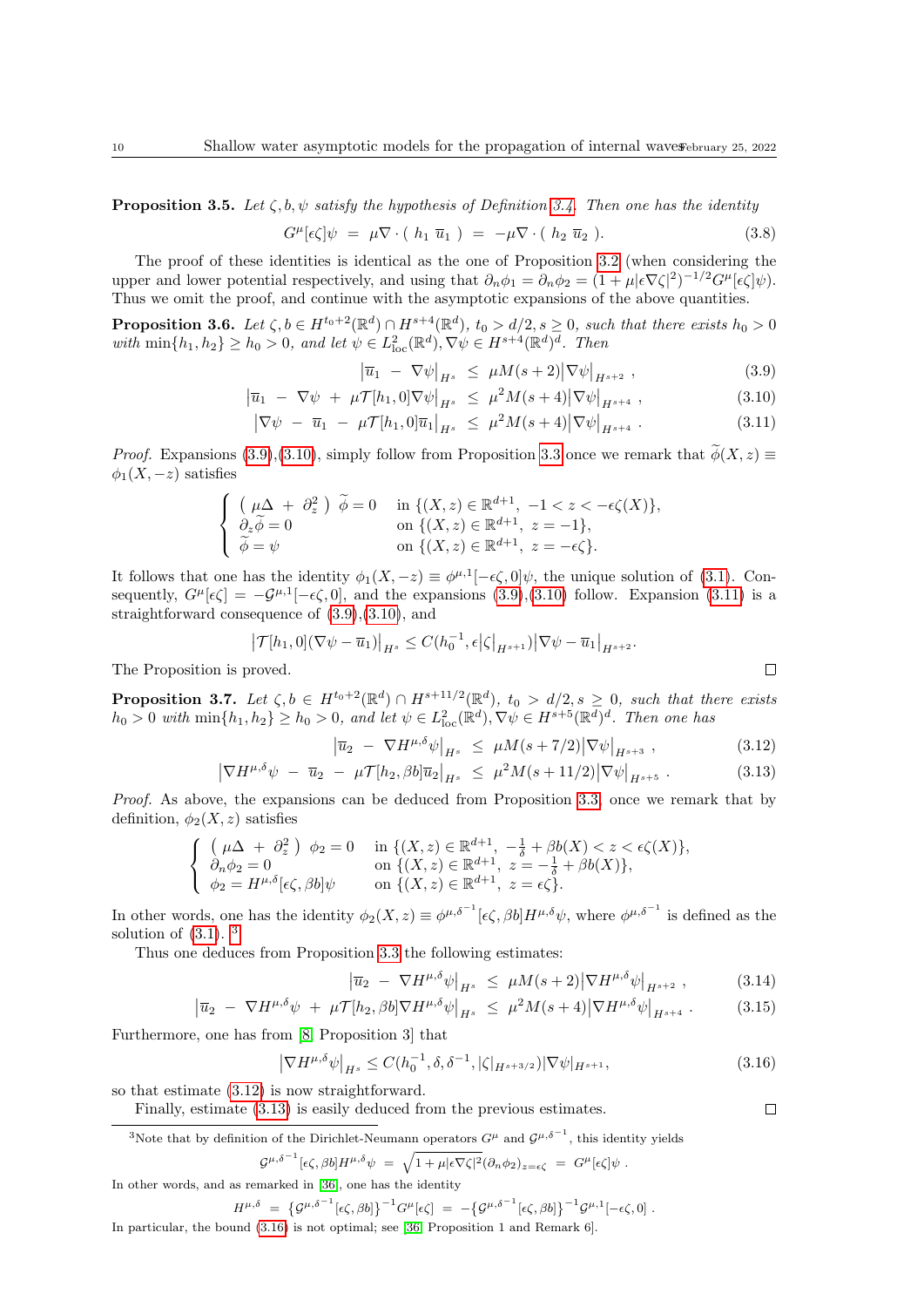#### <span id="page-10-0"></span>3.3 Construction of the Green-Naghdi/Green-Naghdi model

Let us recall the full Euler system  $(2.5)$ :

<span id="page-10-1"></span>
$$
\begin{cases}\n\partial_t \zeta - \frac{1}{\mu} G^{\mu} \psi = 0, \\
\partial_t \left( \nabla H^{\mu, \delta} \psi - \gamma \nabla \psi \right) + (\gamma + \delta) \nabla \zeta + \frac{\epsilon}{2} \nabla \left( |\nabla H^{\mu, \delta} \psi|^2 - \gamma |\nabla \psi|^2 \right) \\
= \mu \epsilon \nabla \mathcal{N}^{\mu, \delta} - \frac{\gamma + \delta}{\text{Bo}} \frac{\nabla \left( k(\epsilon \sqrt{\mu} \zeta) \right)}{\epsilon \sqrt{\mu}},\n\end{cases} (3.17)
$$

where we denote  $\mathcal{N}^{\mu,\delta} \equiv$  $\left(\frac{1}{\mu}G^{\mu}\psi+\epsilon(\nabla\zeta)\cdot(\nabla H^{\mu,\delta}\psi)\right)^2 - \gamma\left(\frac{1}{\mu}G^{\mu}\psi+\epsilon(\nabla\zeta)\cdot(\nabla\psi)\right)^2$  $\frac{2(1+\mu|\epsilon\nabla\zeta|^2)}{2}$ .

By Proposition [3.5,](#page-9-7) the first equation of  $(3.17)$  yields

<span id="page-10-3"></span><span id="page-10-2"></span>
$$
\partial_t \zeta = \nabla \cdot (h_1 \overline{u}_1) = -\nabla \cdot (h_2 \overline{u}_2). \tag{3.18}
$$

When we plug the expansions of Propositions [3.6](#page-9-8) and [3.7](#page-9-9) into the second equation of [\(3.17\)](#page-10-1), and withdrawing  $\mathcal{O}(\mu^2)$  terms, one obtains

$$
\partial_t \left( \overline{u}_2 - \gamma \overline{u}_1 + \mu \mathcal{T}[h_2, \beta b] \overline{u}_2 - \mu \gamma \mathcal{T}[h_1, 0] \overline{u}_1 \right) \n+ (\gamma + \delta) \nabla \zeta + \frac{\epsilon}{2} \nabla \left( |\overline{u}_2 + \mu \mathcal{T}[h_2, \beta b] \overline{u}_2|^2 - \gamma |\overline{u}_1 + \mu \mathcal{T}[h_1, 0] \overline{u}_1|^2 \right) \n= \mu \epsilon \nabla \mathcal{N}_0^{\mu, \delta} - \frac{\gamma + \delta}{\text{Bo}} \frac{\nabla \left( k(\epsilon \sqrt{\mu} \zeta) \right)}{\epsilon \sqrt{\mu}} + \mathcal{O}(\mu^2) , \quad (3.19)
$$

with

$$
\mathcal{N}_0^{\mu,\delta} \equiv \frac{\left(-\nabla \cdot (h_2 \overline{u}_2) + \epsilon(\nabla \zeta) \cdot (\overline{u}_2)\right)^2 - \gamma(\nabla \cdot (h_1 \overline{u}_1) + \epsilon(\nabla \zeta) \cdot (\overline{u}_1))^2}{2}
$$

$$
\equiv \frac{\left(-h_2 \nabla \overline{u}_2 + \beta(\nabla b) \cdot (\overline{u}_2)\right)^2 - \gamma(h_1 \nabla \cdot \overline{u}_1)^2}{2}
$$

**Remark 3.8.** Equations [\(3.18\)](#page-10-2) and [\(3.19\)](#page-10-3) are very similar to the system obtained in [\[14\]](#page-26-13). It may also be recovered from system (60) in [\[20\]](#page-26-16) when setting  $\alpha = 0$  (notation therein), and after straightforward adjustments (in particular, we use a different scaling in the non-dimensionalizing step).

<span id="page-10-4"></span>**Proposition 3.9** (Consistency). Let  $U^{\mathfrak{p}} \equiv (\zeta^{\mathfrak{p}}, \psi^{\mathfrak{p}})^{\top}$  be a family of solutions to the full Euler sys-tem [\(2.5\)](#page-6-3) such that there exists  $T > 0$ ,  $s \geq 0$  for which  $(\zeta^{\mathfrak{p}}, \nabla \psi^{\mathfrak{p}})^{\top}$  is bounded in  $L^{\infty}([0, T); H^{s+N})^{d+1}$ (N sufficiently large), uniformly with respect to  $(\mu, \epsilon, \delta, \gamma) \equiv \mathfrak{p} \in \mathcal{P}_{SW}$ ; see Definition [1.1.](#page-3-0) Moreover, assume that  $b \in H^{s+N}$  and

$$
\exists h_0 > 0 \text{ such that } h_1 \equiv 1 - \epsilon \zeta^{\mathfrak{p}} \ge h_0 > 0, \quad h_2 \equiv \frac{1}{\delta} + \epsilon \zeta^{\mathfrak{p}} - \beta b \ge h_0 > 0.
$$

Define  $\overline{u}_1^{\mathfrak{p}}, \overline{u}_2^{\mathfrak{p}}$  as in Definition [3.4.](#page-8-2) Then  $(\zeta^{\mathfrak{p}}, \overline{u}_1^{\mathfrak{p}}, \overline{u}_2^{\mathfrak{p}})$  satisfy  $(3.18), (3.19)$  $(3.18), (3.19)$  $(3.18), (3.19)$ , the latter up to a remainder term, R, bounded by

$$
||R||_{L^{\infty}([0,T);H^s)^d} \leq \mu^2 C,
$$

 $with C = C(h_0^{-1}, \mu_{\max}, \delta_{\min}^{-1}, \delta_{\max}, |b|_{H^{s+N}}, ||\zeta^{\mathfrak{p}}||_{L^{\infty}([0,T); H^{s+N})}, ||\nabla \psi^{\mathfrak{p}}||_{L^{\infty}([0,T); H^{s+N})^d}, \text{ uniformly with}$ respect to  $(\mu, \epsilon, \delta, \gamma) \in \mathcal{P}_{SW}$ .

*Proof.* The fact that  $(\zeta^{\mathfrak{p}}, \overline{u}_1^{\mathfrak{p}}, \overline{u}_2^{\mathfrak{p}})$  satisfy [\(3.18\)](#page-10-2) has been expressed earlier in Proposition [3.5.](#page-9-7) That [\(3.19\)](#page-10-3) approximately holds is a consequence of the asymptotic expansions of Propositions [3.6](#page-9-8) and [3.7.](#page-9-9) Let us detail briefly the argument.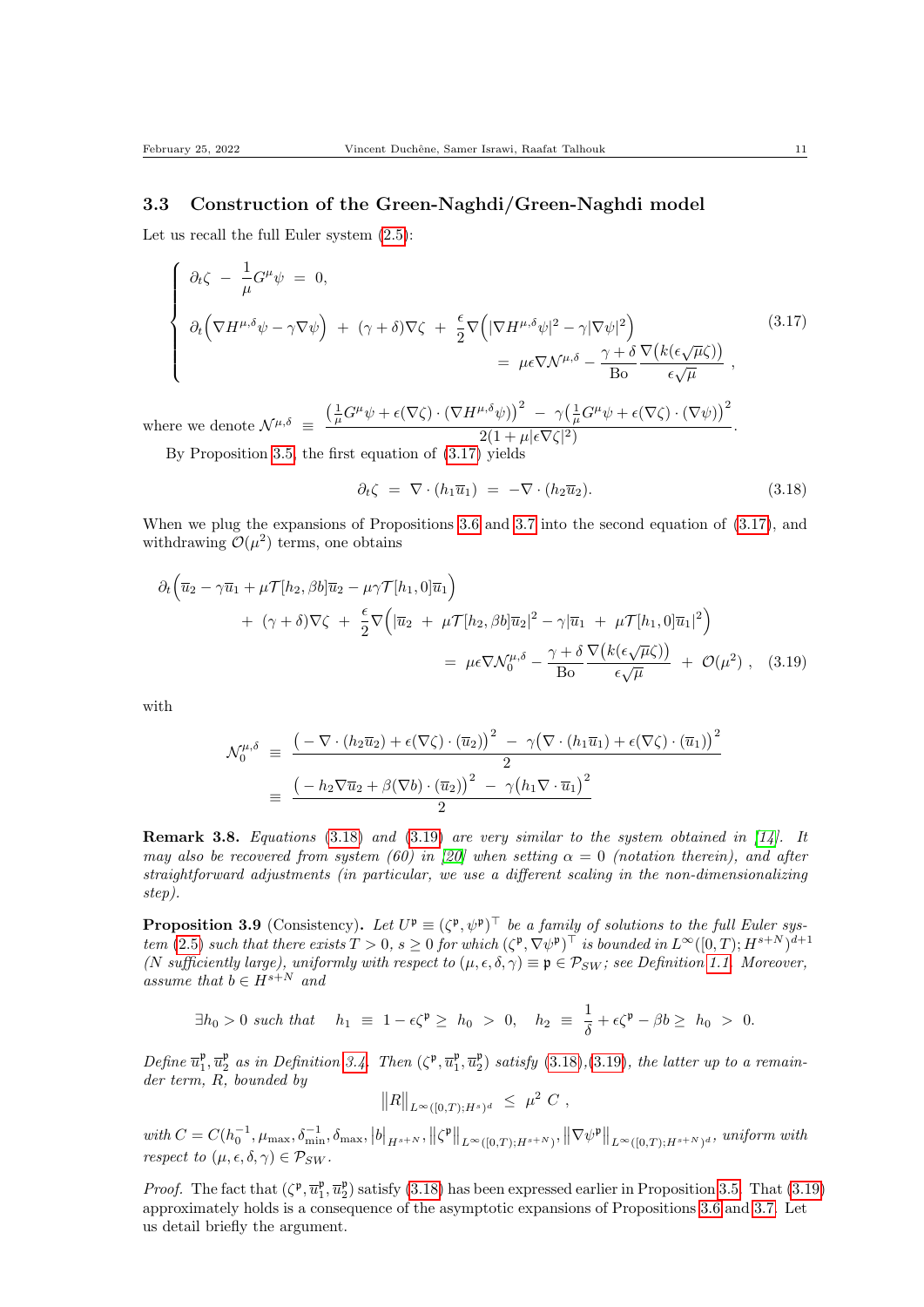Subtracting [\(3.19\)](#page-10-3) to the last equation in [\(2.5\)](#page-6-3) yields (withdrawing the explicit reference to  $\mathfrak{p} \in \mathcal{P}_{SW}$  for the sake of readability)

$$
R = \partial_t \left( \nabla H^{\mu,\delta} \psi - \gamma \nabla \psi - \left\{ \overline{u}_2 - \gamma \overline{u}_1 + \mu \mathcal{T} [h_2, \beta b] \overline{u}_2 - \mu \gamma \mathcal{T} [h_1, 0] \overline{u}_1 \right\} \right)
$$
  
+ 
$$
\frac{\epsilon}{2} \nabla \left( |\nabla H^{\mu,\delta} \psi|^2 - \gamma |\nabla \psi|^2 - \left\{ |\overline{u}_2 + \mu \mathcal{T} [h_2, \beta b] \overline{u}_2|^2 - \gamma |\overline{u}_1 + \mu \mathcal{T} [h_1, 0] \overline{u}_1|^2 \right\} \right)
$$
  
- 
$$
\mu \epsilon \nabla (\mathcal{N}^{\mu,\delta} - \mathcal{N}_0^{\mu,\delta})
$$
  

$$
\equiv R_I + R_{II} + R_{III}.
$$
 (3.20)

We now show how to estimate each of these terms.

Recall  $(3.13)$  in Proposition [3.7.](#page-9-9) It follows from tame product estimates in  $H<sup>s</sup>$  (see [\[23,](#page-26-15) Appendix A] for example)

$$
\begin{aligned} \left| |\nabla H^{\mu,\delta}\psi|^2 - |\overline{u}_2 + \mu \mathcal{T}[h_2,\beta b] \overline{u}_2|^2 \right|_{H^s} &\leq C_2 \left| \nabla H^{\mu,\delta}\psi - \overline{u}_2 - \mu \mathcal{T}[h_2,\beta b] \overline{u}_2 \right|_{H^s} \\ &\leq \mu^2 C_2 M(s+11/2) \left| \nabla \psi \right|_{H^{s+5}} \end{aligned}
$$

with  $C_2 \lesssim \left\| \nabla H^{\mu,\delta} \psi + \overline{u}_2 + \mu \mathcal{T}[h_2, \beta b] \overline{u}_2 \right\|_{H^{\max\{t_0,s\}}_{\text{max}}}.$  Here and below, we denote  $t_0 > d/2$ . Identically, using [\(3.11\)](#page-9-2) in Proposition [3.6,](#page-9-8) one obtains

$$
||\nabla \psi|^2 - |\overline{u}_1 + \mu \mathcal{T}[h_1, 0] \overline{u}_1|^2|_{H^s} \leq C_1 |\nabla \psi - \overline{u}_1 - \mu \mathcal{T}[h_1, 0] \overline{u}_1|_{H^s}
$$
  

$$
\leq \mu^2 C_1 M(s+4) |\nabla \psi|_{H^{s+4}}
$$

with  $C_1 \lesssim |\nabla \psi + \overline{u}_1 + \mu \mathcal{T}[h_1, 0] \overline{u}_1|_{H^{\max\{t_0, s\}}}.$ 

It is now clear that one can choose  $N$  sufficiently large so that the following holds:

<span id="page-11-0"></span>
$$
||R_{II}||_{L^{\infty}([0,T);H^s)^d} \leq \mu^2 C , \qquad (3.21)
$$

with C as in the Proposition (note that one can deduce a control in  $H^s$  of  $\overline{u}_1$  from a control in  $H^{s+2}$  of  $\nabla \psi$ , thanks to [\(3.9\)](#page-9-0) —being non optimal).

The estimate on  $R_{III}$  is obtained similarly. Using identity [\(3.8\)](#page-9-10) as well as first order expansions [\(3.9\)](#page-9-0),[\(3.14\)](#page-9-11), one obtains

$$
\left| \left( \frac{1}{\mu} G^{\mu} \psi + \epsilon (\nabla \zeta) \cdot (\nabla H^{\mu, \delta} \psi) \right)^{2} - \left( - \nabla \cdot (h_{2} \overline{u}_{2}) + \epsilon (\nabla \zeta) \cdot (\overline{u}_{2}) \right)^{2} \right|_{H^{s}} \leq \mu C'_{2} M(s + 7/2) \left| \nabla \psi \right|_{H^{s+3}},
$$
  
with  $C'_{2} \lesssim \left| \frac{2}{\mu} G^{\mu} \psi + \epsilon (\nabla \zeta) \cdot (\nabla H^{\mu, \delta} \psi + \overline{u}_{2}) \right|_{H^{\max\{t_{0}, s\}}},$  and

$$
\big|\big(\frac{1}{\mu}G^{\mu}\psi+\epsilon(\nabla\zeta)\cdot(\nabla\psi)\big)^2-\big(\nabla\cdot\left(h_1\overline{u}_1\right)+\epsilon(\nabla\zeta)\cdot\left(\overline{u}_1\right)\big)^2\big|_{H^s}~\leq~\mu~C'_1~M(s+2)\big|\nabla\psi\big|_{H^{s+2}},
$$

with  $C_1' \lesssim \left| \frac{2}{\mu} G^{\mu} \psi + \epsilon (\nabla \zeta) \cdot (\nabla \psi + \overline{u}_1) \right|_{H^{\max\{t_0, s\}}}$ .

Finally, for any  $f \in H^s(\mathbb{R}^d)$ , one has

$$
\Big|\frac{f}{2(1+\mu|\epsilon\nabla\zeta|^2)}-\frac{f}{2}\Big|_{H^s}\Big|\lesssim\Big|f\Big|_{H^s}\Big|\mu|\epsilon\nabla\zeta|^2\Big|_{H^{\max\{t_0,s\}}},
$$

so that one deduces from the above estimates that

<span id="page-11-1"></span>
$$
||R_{III}||_{L^{\infty}([0,T);H^s)^d} \leq \mu^2 C , \qquad (3.22)
$$

with  $C$  as in the Proposition, and for  $N$  sufficiently large.

The estimate on  $R_I$  requires a control of the time derivatives. One can obtain equivalent results as in Propositions [3.6](#page-9-8) an [3.7,](#page-9-9) and in particular

$$
\left|\partial_t \left(\nabla \psi - \overline{u}_1 - \mu \mathcal{T}[h_1, 0] \overline{u}_1\right)\right|_{H^s} \leq \mu^2 N(s+4) \left|\partial_t \nabla \psi\right|_{H^{s+4}}
$$

$$
\left|\partial_t \left(\nabla H^{\mu, \delta} \psi - \overline{u}_2 - \mu \mathcal{T}[h_2, \beta b] \overline{u}_2\right)\right|_{H^s} \leq \mu^2 N(s+11/2) \left|\partial_t \nabla \psi\right|_{H^{s+5}},
$$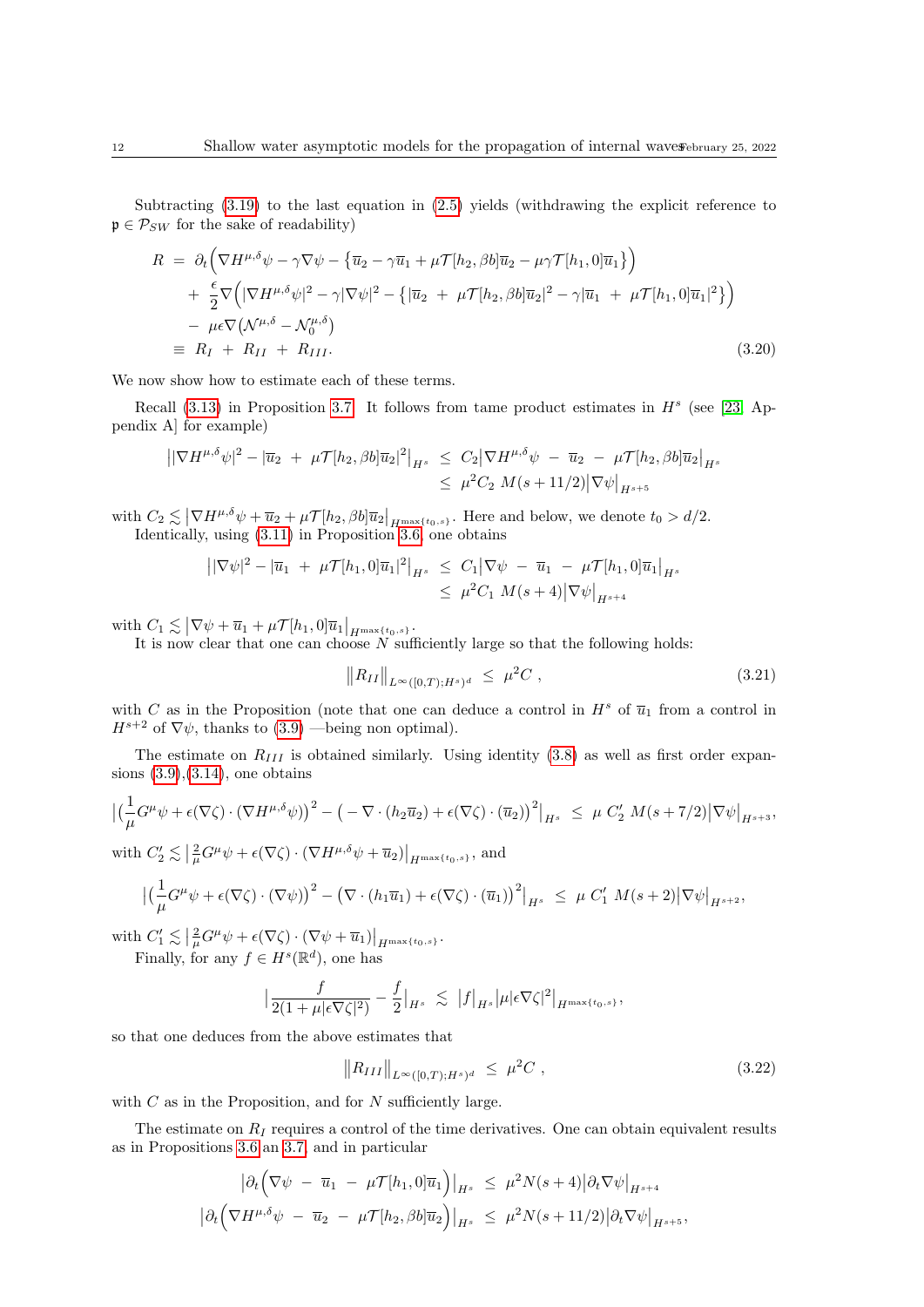with  $N(\bar{s}) \equiv C(\frac{1}{h_0}, |\zeta|_{H^{\bar{s}}}, |b|_{H^{\bar{s}}}, |\nabla \psi|_{H^{\bar{s}}}, |\partial_t \zeta|_{H^{\bar{s}}} )$  for  $\bar{s} \geq t_0 + 1$ ; following the same method, but after differentiating the equations (with respect to the time variable,  $t$ ). We do not detail the proof, and refer to [\[20,](#page-26-16) [37\]](#page-27-0) for examples of applications of this strategy.

Finally, note that one can control  $\partial_t \nabla \psi$  and  $\partial_t \zeta$  using only a control on  $\nabla \psi$  and  $\zeta$ , using that  $(\zeta, \psi)^\top$  satisfies the full Euler system [\(2.5\)](#page-6-3); allowing for a loss of derivatives. At the end of the day, one sees that if  $N$  is sufficiently large, then one has

<span id="page-12-1"></span>
$$
||R_I||_{L^{\infty}([0,T);H^s)^d} \leq \mu^2 C , \qquad (3.23)
$$

with  $C$  as in the Proposition.

Altogether, estimates [\(3.21\)](#page-11-0), [\(3.22\)](#page-11-1) and [\(3.23\)](#page-12-1) yield Proposition [3.9.](#page-10-4)

 $\Box$ 

Our aim is now to approximate  $(3.18),(3.19)$  $(3.18),(3.19)$  as a system of coupled evolution equations (thus directly comparable with  $(3.17)$ ). In order to do so, we introduce a new velocity variable, v, which shall satisfy

<span id="page-12-2"></span>
$$
\nabla \cdot \left(\frac{h_1 h_2}{h_1 + \gamma h_2} v\right) = \nabla \cdot \left(h_2 \overline{u}_2\right) = -\nabla \cdot \left(h_1 \overline{u}_1\right),\tag{3.24}
$$

so that

<span id="page-12-4"></span>
$$
\partial_t \zeta + \nabla \cdot \left( \frac{h_1 h_2}{h_1 + \gamma h_2} v \right) = 0 \tag{3.25}
$$

In dimension  $d = 1$ , identity [\(3.24\)](#page-12-2) (assuming that  $v \to 0$  as  $|x| \to \infty$ ) uniquely defines v as the shear mean velocity:

<span id="page-12-5"></span>
$$
\partial_x \left( \frac{h_1 h_2}{h_1 + \gamma h_2} v \right) = \partial_x (h_2 \overline{u}_2) = -\partial_x (h_1 \overline{u}_1) \quad \text{if and only if} \quad v = \overline{u}_2 - \gamma \overline{u}_1 \,. \tag{3.26}
$$

However, such an explicit expression is not available in dimension  $d = 2$ . In that case, we make use of the following operator, defined in [\[8\]](#page-25-9).

<span id="page-12-3"></span>**Lemma 3.10.** Assume that  $\xi \in L^{\infty}(\mathbb{R}^d)$  be such that  $|\xi|_{L^{\infty}} < 1$ . Then for any  $W \in L^2(\mathbb{R}^d)^d$ , there exists a unique  $V \in L^2(\mathbb{R}^d)^d$  such that

$$
\nabla \cdot \big( (1+\xi)V \big) \ = \ \nabla \cdot W \ .
$$

and  $\Pi V = V$ , where  $\Pi = \frac{\nabla \nabla^{\top}}{|D|^2}$  is the orthogonal projector onto the gradient vector fields of  $L^2(\mathbb{R}^d)^d$ . Moreover, one has  $V = \mathfrak{Q}[\xi]W$ , where  $\mathfrak{Q}[\xi] : L^2(\mathbb{R}^d)^d \to L^2(\mathbb{R}^d)^d$  is defined by

$$
\mathfrak{Q}[\xi]: U \mapsto \sum_{n=0}^{\infty} (-1)^n \big(\Pi(\xi\Pi)\big)^n (\Pi U).
$$

Furthermore, if  $\xi \in H^s(\mathbb{R}^d)$  and  $W \in H^s(\mathbb{R}^d)^d$  with  $s \ge t_0 + 1$ ,  $t_0 > d/2$ , then  $\mathfrak{Q}[\xi]W \in H^s(\mathbb{R}^d)^d$ and

$$
\left| \mathfrak{Q}[\xi] W \right|_{H^s} \ \leq \ C\Big( |\xi|_{H^s}, \frac{1}{1 - |\xi|_{L^{\infty}}} \Big) \big| W \big|_{H^s}.
$$

This allows to define  $v$  as the unique gradient solution to  $(3.24)$ .

<span id="page-12-0"></span>**Definition 3.11.** Let  $\zeta \in L^{\infty}(\mathbb{R}^d)$  be such that  $\epsilon |\zeta|_{L^{\infty}} < 1$  and  $|\epsilon \zeta - \beta b|_{L^{\infty}} < \delta^{-1}$ , so that

$$
\frac{h_1 h_2}{h_1 + \gamma h_2} = \frac{1}{\gamma + \delta} (1 + \xi), \quad with \quad |\xi|_{L^{\infty}} < 1.
$$

Then we define v as the unique gradient solution to  $(3.24)$ ; or, in other words,

$$
v = -(\gamma + \delta) \mathfrak{Q}[\xi](h_1 \overline{u}_1) = (\gamma + \delta) \mathfrak{Q}[\xi](h_2 \overline{u}_2).
$$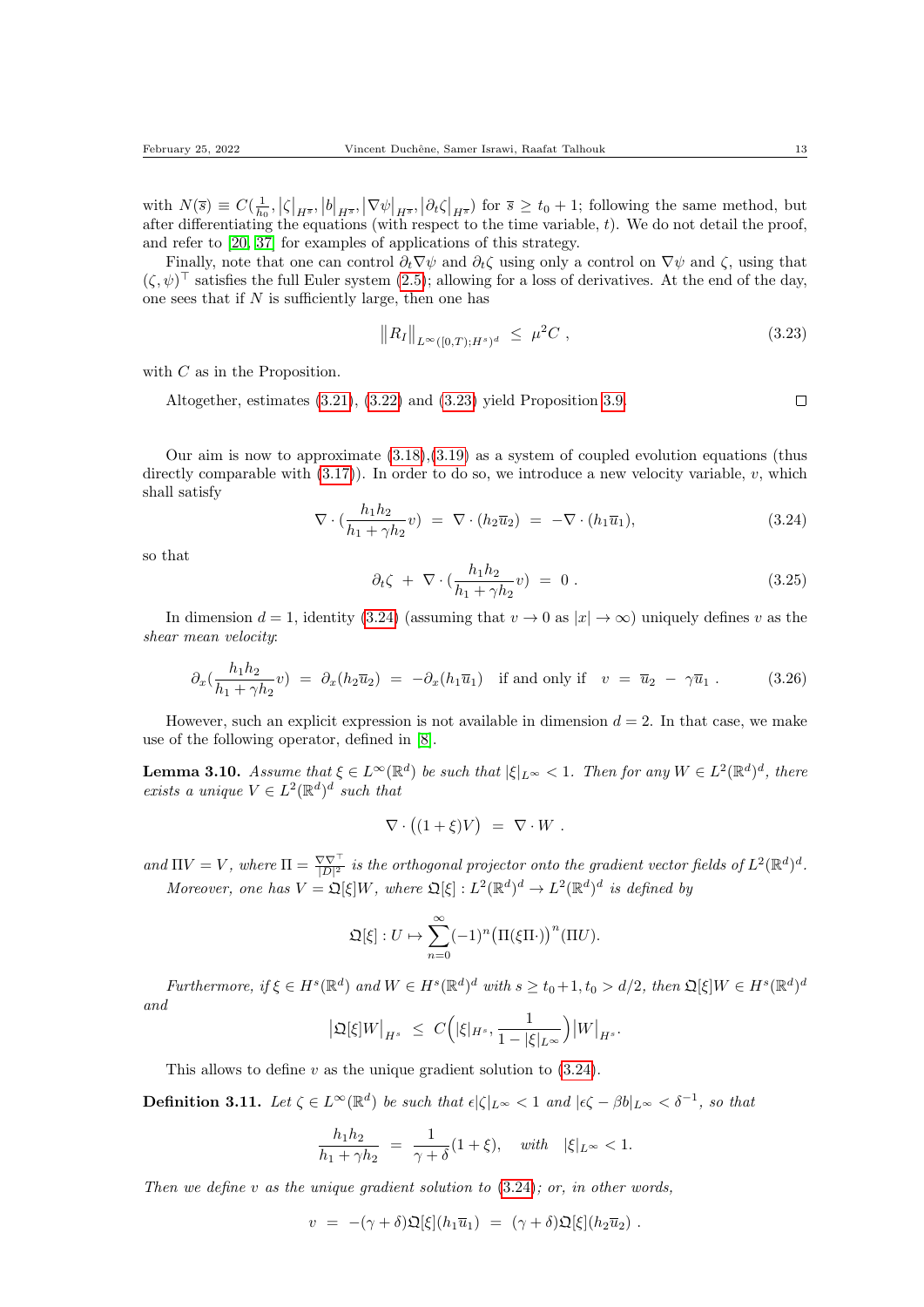Note that the condition  $|\xi|_{L^{\infty}} < 1$  is ensured by the following:

$$
\xi = (\gamma + \delta) \frac{h_1 h_2}{h_1 + \gamma h_2} - 1 = \frac{h_1(\delta h_2 - 1) + \gamma h_2(h_1 - 1)}{h_1 + \gamma h_2} = 1 - \frac{h_1(2 - \delta h_2) + \gamma h_2(2 - h_1)}{h_1 + \gamma h_2},
$$

and  $\epsilon |\zeta|_{L^{\infty}} < 1$  yields  $0 \le h_1 \le 2$  whereas  $|\epsilon \zeta - \beta b|_{L^{\infty}} < \delta^{-1}$  yields  $0 \le h_2 \le 2\delta^{-1}$ .

**Remark 3.12.** In the one dimensional space  $(d = 1)$ , one has  $\Pi = Id$ , and one can check that the operator  $\mathfrak{Q}$  simply reduces to  $\mathfrak{Q}[\xi]W = \frac{1}{1+\xi}W$ , so that one recovers

$$
v = \overline{u}_2 - \gamma \overline{u}_1
$$
 and  $\overline{u}_1 = \frac{-h_2 v}{h_1 + \gamma h_2}$ ,  $\overline{u}_2 = \frac{h_1 v}{h_1 + \gamma h_2}$ .

Note also that in that case, conditions  $\epsilon |\zeta|_{L^{\infty}} < 1$  and  $|\epsilon \zeta - \beta b|_{L^{\infty}} < \delta^{-1}$  may be replaced by the slightly less stringent non-vanishing depth condition:  $h_1 = 1 - \epsilon \zeta > 0, h_2 = \delta^{-1} + \epsilon \zeta - \beta b > 0$ .

Let us emphasize again that in the case  $d = 2$ , there is no reason to think that  $v = \overline{u}_2 - \gamma \overline{u}_1$  holds, even with precision  $\mathcal{O}(\mu)$ ; and in particular that  $\overline{u}_2 - \gamma \overline{u}_1$  is a gradient vector fields. In the same way, one would like to write, seeing  $(3.24)$ ,  $\bar{u}_2 = \delta \mathfrak{Q}[\epsilon \delta \zeta] \left( \frac{h_1 h_2}{h_1 + \gamma h_2} v \right)$  and  $\bar{u}_1 = -\mathfrak{Q}[-\epsilon \zeta] \left( \frac{h_1 h_2}{h_1 + \gamma h_2} v \right)$ ; but unfortunately, it is not clear that  $\overline{u}_1, \overline{u}_2$  are gradient vector fields (as a matter of fact, their second order expansion tends to show that it is not true). However, one has the following expansion:

<span id="page-13-4"></span>**Proposition 3.13.** Let  $s \ge t_0+1$ ,  $t_0 > d/2$ ,  $\psi \in L^2_{loc}(\mathbb{R}^d)$ ,  $\nabla \psi \in H^{s+11/2}(\mathbb{R}^d)^d$  and  $\zeta, b \in H^{s+5}(\mathbb{R}^d)$ be such that

$$
\exists h_0 > 0 \text{ such that } \quad 1 - \epsilon \left| \zeta \right|_{L^{\infty}} \geq h_0 > 0, \quad \frac{1}{\delta} - \left| \beta b - \epsilon \zeta \right|_{L^{\infty}} \geq h_0 > 0.
$$

Then one has

<span id="page-13-2"></span><span id="page-13-1"></span><span id="page-13-0"></span>
$$
\left|\nabla\psi\ -\ \widetilde{u}_1\right|_{H^s}\ +\ \left|\overline{u}_1\ -\ \widetilde{u}_1\right|_{H^s}\leq \mu M(s+2)\left|\nabla\psi\right|_{H^{s+2}},\tag{3.27}
$$

$$
\left|\nabla H^{\mu,\delta}\psi\ -\ \widetilde{u}_2\right|_{H^s}\ +\ \left|\overline{u}_2\ -\ \widetilde{u}_2\right|_{H^s}\leq \mu M(s+7/2)\left|\nabla\psi\right|_{H^{s+3}},\tag{3.28}
$$

$$
\left|\nabla\psi\ -\ \widetilde{u}_1\ -\ \mu\mathfrak{Q}[-\epsilon\zeta](h_1\mathcal{T}[h_1,0]\widetilde{u}_1)\right|_{H^s}\leq\mu^2M(s+4)\left|\nabla\psi\right|_{H^{s+4}},\tag{3.29}
$$

$$
\left|\nabla H^{\mu,\delta}\psi\ -\ \widetilde{u}_2\ -\ \mu\delta\mathfrak{Q}[\delta\epsilon\zeta](h_2\mathcal{T}[h_2,\beta b]\widetilde{u}_2)\right|_{H^s}\leq\mu^2M(s+11/2)\left|\nabla\psi\right|_{H^{s+5}},\tag{3.30}
$$

where we denote  $\widetilde{u}_1 \equiv -\mathfrak{Q}[-\epsilon \zeta] \left( \frac{h_1 h_2}{h_1 + \gamma h_2} v \right), \widetilde{u}_2 \equiv \delta \mathfrak{Q}[\delta \epsilon \zeta] \left( \frac{h_1 h_2}{h_1 + \gamma h_2} v \right).$ Proof. The first estimate follows from

$$
\nabla \cdot (h_1 \nabla \psi) = \nabla \cdot (h_1 \overline{u}_1) + \nabla \cdot (h_1 (\nabla \psi - \overline{u}_1)) = -\nabla \cdot \left(\frac{h_1 h_2}{h_1 + \gamma h_2} v\right) + \nabla \cdot \left(h_1 (\nabla \psi - \overline{u}_1)\right),
$$

where we used identity  $(3.24)$ . Consequently, Lemma [3.10](#page-12-3) yields

<span id="page-13-3"></span>
$$
\nabla \psi = -\mathfrak{Q}[-\epsilon \zeta] \left( \frac{h_1 h_2}{h_1 + \gamma h_2} v - h_1 (\nabla \psi - \overline{u}_1) \right) .
$$

The control of  $|\nabla \psi - \tilde{u}_1|_{H^s}$  as in estimate [\(3.27\)](#page-13-0) is now a consequence of Proposition [3.6,](#page-9-8) and<br>the continuity of the current  $\Omega$  compared in Lemma 3.10. The cutred of  $|\nabla \psi| \leq 1$  is then the continuity of the operator  $\Omega$  expressed in Lemma [3.10.](#page-12-3) The control of  $|\nabla \psi - \tilde{u}_1|_{H^s}$  is then<br>deduced using once again Proposition 3.6 and triangular inequality. Estimate (3.27) is proved deduced, using once again Proposition [3.6](#page-9-8) and triangular inequality. Estimate [\(3.27\)](#page-13-0) is proved.

Estimate [\(3.28\)](#page-13-1) is obtained in the same way, but using the control of  $\left|\overline{u}_2 - \nabla H^{\mu,\delta}\psi\right|_{H^s}$  displayed in Proposition [3.7.](#page-9-9)

Following the same strategy, one order further, yields

$$
\nabla \cdot (h_1 \nabla \psi) = \nabla \cdot (h_1 \overline{u}_1) + \mu \nabla \cdot h_1 \mathcal{T} [h_1, 0] \overline{u}_1 + \nabla \cdot (h_1 (\nabla \psi - \overline{u}_1 - \mu \mathcal{T} [h_1, 0] \overline{u}_1))
$$
  
\n
$$
= -\nabla \cdot \left( \frac{h_1 h_2}{h_1 + \gamma h_2} \psi \right) - \mu \nabla \cdot (h_1 \mathcal{T} [h_1, 0] \mathfrak{Q} [-\epsilon \zeta] \left( \frac{h_1 h_2}{h_1 + \gamma h_2} \psi \right))
$$
  
\n
$$
+ \nabla \cdot \left( h_1 (\nabla \psi - \overline{u}_1 - \mu \mathcal{T} [h_1, 0] \overline{u}_1) + \mu h_1 \mathcal{T} [h_1, 0] \left\{ \overline{u}_1 + \mathfrak{Q} [-\epsilon \zeta] \left( \frac{h_1 h_2}{h_1 + \gamma h_2} \psi \right) \right\} \right).
$$

The last term in the identity above is estimated in part thanks to Proposition [3.6,](#page-9-8) and in part thanks to the first order estimate [\(3.27\)](#page-13-0). Estimate [\(3.29\)](#page-13-2) then follows as above from the definition and continuity of the the operator  $\mathfrak{Q}$ ; see Lemma [3.10.](#page-12-3)

Estimate [\(3.30\)](#page-13-3) is obtained in the same way, and we omit the detailed calculations.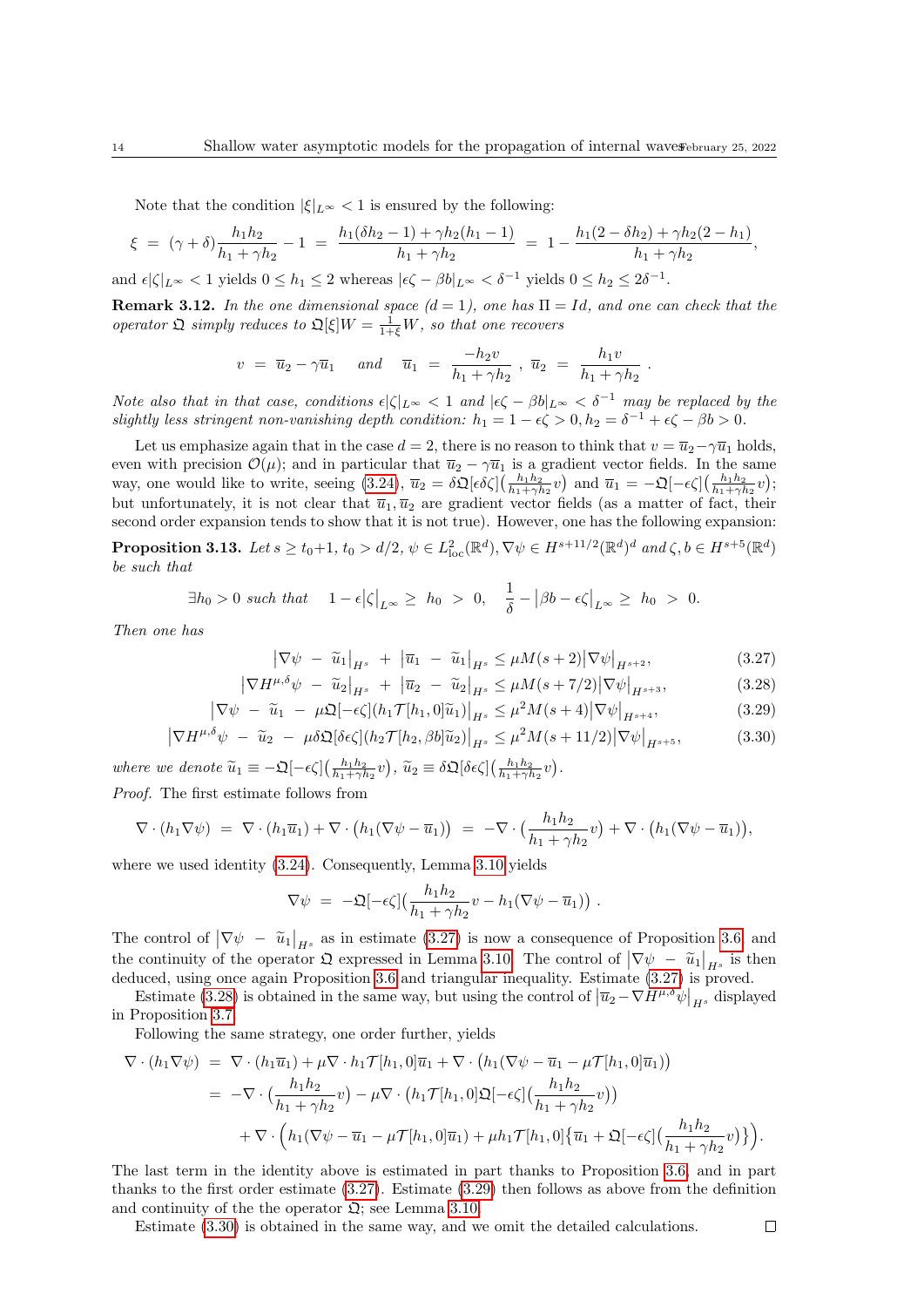<span id="page-14-0"></span>

One deduces from Proposition [3.13](#page-13-4) the following approximate equation equivalent to [\(3.19\)](#page-10-3) (withdrawing again  $\mathcal{O}(\mu^2)$  terms):

$$
\partial_t \left( \tilde{u}_2 - \gamma \tilde{u}_1 + \mu \left( \delta \mathfrak{Q}[\delta \epsilon \zeta](h_2 \mathcal{T}[h_2, \beta b] \tilde{u}_2) - \gamma \mathfrak{Q}[-\epsilon \zeta](h_1 \mathcal{T}[h_1, 0] \tilde{u}_1) \right) \right) + (\gamma + \delta) \nabla \zeta + \frac{\epsilon}{2} \nabla \Big( \big| \big( I + \mu \delta \mathfrak{Q}[\delta \epsilon \zeta] h_2 \mathcal{T}[h_2, \beta b] \big) \tilde{u}_2 \big|^2 - \gamma \big| \big( I + \mu \mathfrak{Q}[-\epsilon \zeta] h_1 \mathcal{T}[h_1, 0] \big) \tilde{u}_1 \big|^2 \Big) = \mu \epsilon \nabla \tilde{\mathcal{N}}_0^{\mu, \delta} - \frac{\gamma + \delta}{\text{Bo}} \frac{\nabla \big( k(\epsilon \sqrt{\mu} \zeta) \big)}{\epsilon \sqrt{\mu}} + \mathcal{O}(\mu^2) , \quad (3.31)
$$

where we denote  $\tilde{u}_1 \equiv -\mathfrak{Q}[-\epsilon \zeta] \left( \frac{h_1 h_2}{h_1 + \gamma h_2} v \right), \tilde{u}_2 \equiv \delta \mathfrak{Q}[\epsilon \delta \zeta] \left( \frac{h_1 h_2}{h_1 + \gamma h_2} v \right),$  and

$$
\widetilde{\mathcal{N}}_0^{\mu,\delta} \;\equiv\; \frac{\big(-h_2\nabla\cdot \widetilde{u}_2 + \beta(\nabla b)\cdot (\widetilde{u}_2)\big)^2 \;-\; \gamma \big(h_1\nabla\cdot \widetilde{u}_1\big)^2}{2}.
$$

<span id="page-14-1"></span>**Proposition 3.14** (Consistency). Let  $U^{\mathfrak{p}} \equiv (\zeta^{\mathfrak{p}}, \psi^{\mathfrak{p}})^{\top}$  be a family of solutions to the full Euler sys-tem [\(2.5\)](#page-6-3) such that there exists  $T > 0$ ,  $s \geq 0$  for which  $(\zeta^{\mathfrak{p}}, \nabla \psi^{\mathfrak{p}})^{\top}$  is bounded in  $L^{\infty}([0, T); H^{s+N})^{d+1}$ (N sufficiently large), uniformly with respect to  $(\mu, \epsilon, \delta, \gamma) \equiv \mathfrak{p} \in \mathcal{P}_{SW}$ ; see Definition [1.1.](#page-3-0) Moreover, assume that  $b \in H^{s+N}$  and

$$
\exists h_0 > 0 \text{ such that } 1 - \epsilon \big| \zeta \big|_{L^{\infty}} \ge h_0 > 0, \quad \frac{1}{\delta} - \big| \beta b - \epsilon \zeta \big|_{L^{\infty}} \ge h_0 > 0.
$$

Define  $v^{\mathfrak{p}}$  through Definitions [3.4](#page-8-2) and [3.11.](#page-12-0) Then  $(\zeta^{\mathfrak{p}}, v^{\mathfrak{p}})^{\top}$  satisfy [\(3.25\)](#page-12-4) and [\(3.31\)](#page-14-0), the latter up to a remainder term, R, bounded by

$$
||R||_{L^{\infty}([0,T);H^s)^d} \leq \mu^2 C,
$$

 $with C = C(h_0^{-1}, \mu_{\text{max}}, \delta_{\text{min}}^{-1}, \delta_{\text{max}}, |b|_{H^{s+n}}, ||\zeta^{\mathfrak{p}}||_{L^{\infty}([0,T); H^{s+N})}, ||\nabla \psi^{\mathfrak{p}}||_{L^{\infty}([0,T); H^{s+N})^d}),$  uniform with respect to  $(\mu, \epsilon, \delta, \gamma) \in \mathcal{P}_{SW}$ .

The Proposition is obtained as in the proof of Proposition [3.9,](#page-10-4) but using the asymptotic expansions of Proposition [3.13;](#page-13-4) we omit its proof.

Unidimensional case  $(d = 1)$ . Recall that in the one dimensional space, one has simply

$$
(\gamma + \delta) \mathfrak{Q}[\xi] V = \frac{1}{h_1 + \gamma h_2} V , \qquad \mathfrak{Q}[-\epsilon \zeta] V = \frac{1}{h_1} V \quad \text{and} \quad \delta \mathfrak{Q}[\delta \epsilon \zeta] V = \frac{1}{h_2} V ,
$$

for any  $V \in L^2(\mathbb{R})$ , and denoting  $h_1 \equiv 1 - \epsilon \zeta$  and  $h_2 \equiv \delta^{-1} + \epsilon \zeta$ . In particular, one can check that  $\tilde{u}_1 = \overline{u}_1 = \frac{-h_2 v}{h_1 + \gamma h_2}$  and  $\tilde{u}_2 = \overline{u}_2 = \frac{h_1 v}{h_1 + \gamma h_2}$ . The system  $(3.25),(3.31)$  $(3.25),(3.31)$  thus becomes

$$
\begin{cases}\n\partial_t \zeta + \partial_x (\frac{h_1 h_2 v}{h_1 + \gamma h_2}) = 0, \\
\partial_t \left( v + \mu \mathcal{T} [h_2, \beta b] (\frac{h_1 v}{h_1 + \gamma h_2}) - \mu \gamma \mathcal{T} [h_1, 0] (\frac{-h_2 v}{h_1 + \gamma h_2}) \right) + (\gamma + \delta) \partial_x \zeta \\
+ \frac{\epsilon}{2} \partial_x \left( \frac{(h_1)^2 - \gamma (h_2)^2}{(h_1 + \gamma h_2)^2} v^2 \right) = \mu \epsilon \partial_x \mathcal{R}_0^{\mu, \delta} - \frac{\gamma + \delta}{\text{Bo}} \frac{\partial_x \left( k(\epsilon \sqrt{\mu} \zeta) \right)}{\epsilon \sqrt{\mu}} + \mathcal{O}(\mu^2),\n\end{cases} (3.32)
$$

where we denote

$$
\mathcal{R}_0^{\mu,\delta} = \frac{1}{2} \left( -h_2 \partial_x \left( \frac{h_1 v}{h_1 + \gamma h_2} \right) + \beta (\partial_x b) \left( \frac{h_1 v}{h_1 + \gamma h_2} \right) \right)^2 - \frac{\gamma}{2} \left( h_1 \partial_x \left( \frac{-h_2 v}{h_1 + \gamma h_2} \right) \right)^2 - \left( \frac{h_1 v}{h_1 + \gamma h_2} \right) \mathcal{T}[h_2, \beta b] \left( \frac{h_1 v}{h_1 + \gamma h_2} \right) + \gamma \left( \frac{-h_2 v}{h_1 + \gamma h_2} \right) \mathcal{T}[h_1, 0] \left( \frac{-h_2 v}{h_1 + \gamma h_2} \right).
$$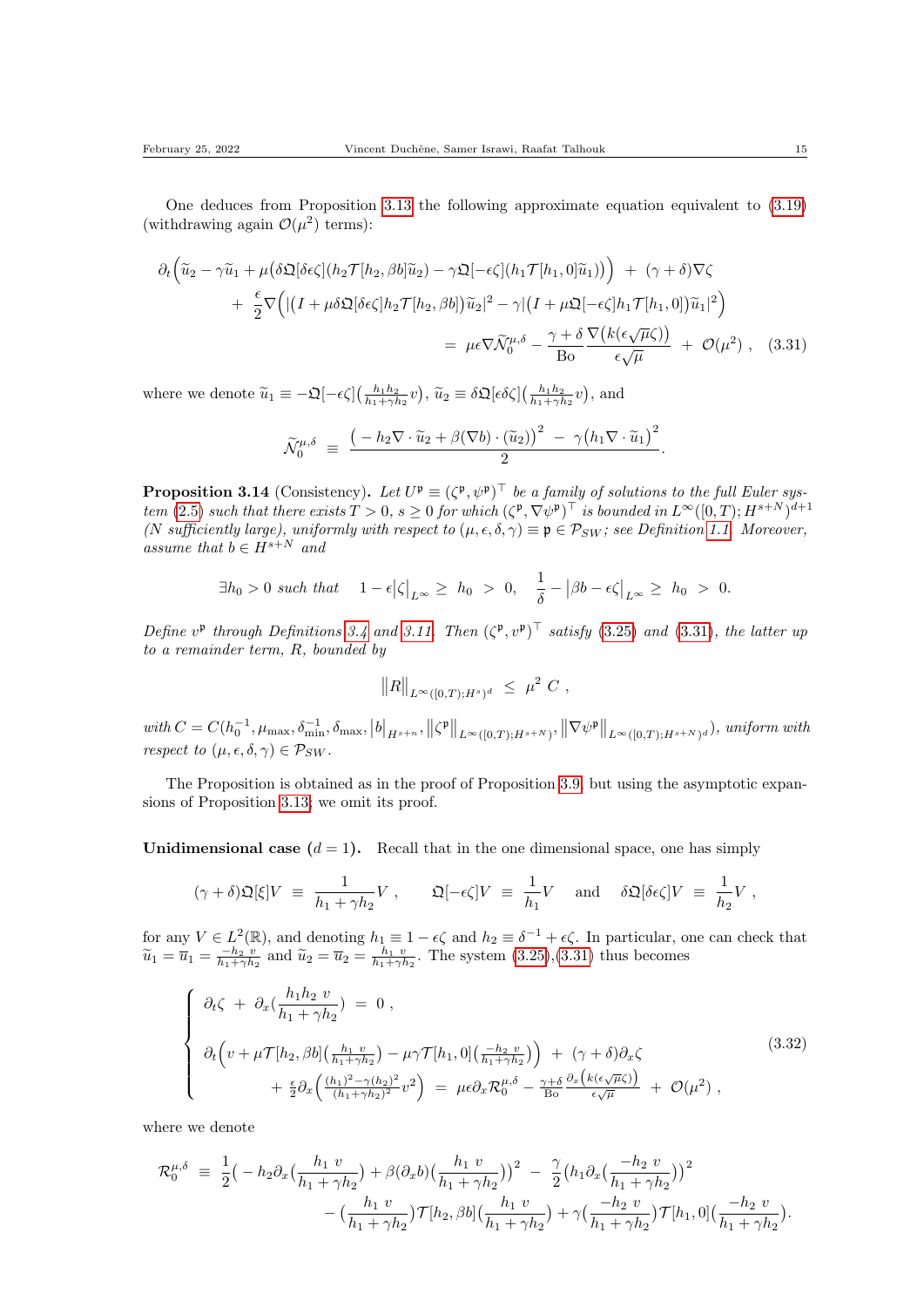If, additionally, one assumes the bottom is flat (by setting  $\beta = 0$ ), then one recovers the following system, as already introduced in [\[22\]](#page-26-14):

<span id="page-15-4"></span>
$$
\begin{cases}\n\partial_t \zeta + \partial_x \Big(\frac{h_1 h_2}{h_1 + \gamma h_2} v\Big) = 0, \\
\partial_t \Big(v + \mu \overline{\mathcal{Q}}[h_1, h_2] v\Big) + (\gamma + \delta) \partial_x \zeta + \frac{\epsilon}{2} \partial_x \Big(\frac{h_1^2 - \gamma h_2^2}{(h_1 + \gamma h_2)^2} |v|^2\Big) = \mu \epsilon \partial_x \big(\overline{\mathcal{R}}[h_1, h_2] v\big) \\
-\frac{\gamma + \delta}{\text{Bo}} \frac{\partial_x \big(k(\epsilon \sqrt{\mu} \zeta)\big)}{\epsilon \sqrt{\mu}},\n\end{cases} (3.33)
$$

where we define:

$$
\overline{\mathcal{Q}}[h_1, h_2]V = \frac{-1}{3h_1h_2} \left( h_1 \partial_x \left( h_2^3 \partial_x \left( \frac{h_1 V}{h_1 + \gamma h_2} \right) \right) + \gamma h_2 \partial_x \left( h_1^3 \partial_x \left( \frac{h_2 V}{h_1 + \gamma h_2} \right) \right) \right),
$$
  

$$
\overline{\mathcal{R}}[h_1, h_2]V = \frac{1}{2} \left( \left( h_2 \partial_x \left( \frac{h_1 V}{h_1 + \gamma h_2} \right) \right)^2 - \gamma \left( h_1 \partial_x \left( \frac{h_2 V}{h_1 + \gamma h_2} \right) \right)^2 \right)
$$
  

$$
+ \frac{1}{3} \frac{V}{h_1 + \gamma h_2} \left( \frac{h_1}{h_2} \partial_x \left( h_2^3 \partial_x \left( \frac{h_1 V}{h_1 + \gamma h_2} \right) \right) - \gamma \frac{h_2}{h_1} \partial_x \left( h_1^3 \partial_x \left( \frac{h_2 V}{h_1 + \gamma h_2} \right) \right) \right).
$$

Proposition [3.14](#page-14-1) thus generalizes the consistency result obtained in [\[22,](#page-26-14) [23\]](#page-26-15) to the case  $d = 2$ , and to non-flat topography.

#### <span id="page-15-0"></span>4 Lower order models

The system of equations  $(3.25),(3.31)$  $(3.25),(3.31)$  is very broad, in the sense that it has been obtained with minimal assumptions: allowing  $d = 1$  and  $d = 2$ , non-flat topography, and in the shallow water regime of Definition [1.1.](#page-3-0) It is justified by a consistency result (Proposition [3.14\)](#page-14-1). As argued in the introduction, the consistency result alone is not sufficient to fully justify a model. In particular, its well-posedness should be confirmed. As a matter of fact, contrarily to the water-wave case [\[3\]](#page-25-4), the well-posedness of the Green-Naghi model in the bi-fluidic case is not clear, and similar systems have been proved to be ill-posed; see [\[38\]](#page-27-18) and discussion in [\[16\]](#page-26-20). In the following subsections, we show that existing models in the literature directly descend from our Green-Naghdi model [\(3.25\)](#page-12-4),[\(3.31\)](#page-14-0), after additional assumptions (typically, restricting to  $d = 1$ , flat bottom, and/or more stringent regimes), or with a lower precision. Their justification in the sense of consistency is therefore a direct application of Proposition [3.14,](#page-14-1) and stronger results (well-posedness, convergence) are stated when available.

#### <span id="page-15-1"></span>4.1 The Shallow water (Saint Venant) model

In this section, we consider only the first order terms in equation [\(3.31\)](#page-14-0) (equivalently, we set  $\mu = 0$ ; this corresponds to the assumption that the horizontal velocity is constant across the vertical layers). The system  $(3.25),(3.31)$  $(3.25),(3.31)$ , withdrawing  $\mathcal{O}(\mu)$  terms, is now simply

<span id="page-15-2"></span>
$$
\begin{cases}\n\partial_t \zeta + \nabla \cdot \left( \frac{h_1 h_2 v}{h_1 + \gamma h_2} \right) = 0, \\
\partial_t (\widetilde{u}_2 - \gamma \widetilde{u}_1) + (\gamma + \delta) \nabla \zeta + \frac{\epsilon}{2} \nabla \left( |\widetilde{u}_2|^2 - \gamma |\widetilde{u}_1|^2 \right) = \frac{\gamma + \delta}{\text{Bo}} \nabla \Delta \zeta,\n\end{cases} (4.1)
$$

where we recall that  $h_1 \equiv 1 - \epsilon \zeta$ ,  $h_2 \equiv \delta^{-1} + \epsilon \zeta$ ,  $\tilde{u}_1 \equiv -\mathfrak{Q}[-\epsilon \zeta] \left(\frac{h_1 h_2}{h_1 + \gamma h_2} v\right)$  and  $\tilde{u}_2 \equiv \delta \mathfrak{Q}[\epsilon \delta \zeta] \left(\frac{h_1 h_2}{h_1 + \gamma h_2} v\right)$ , where the operator  $\mathfrak Q$  is defined in Definition [3.10.](#page-12-3)

A similar system is obtained when using a different velocity variable, such as the shear velocity at the interface  $V \equiv \nabla H^{\mu,\delta}\psi - \gamma \nabla \psi$ . In that case, one obtains the following [\[8\]](#page-25-9):

<span id="page-15-3"></span>
$$
\begin{cases} \n\partial_t \zeta + \nabla \cdot (h_1 \Re[\epsilon \zeta] V) = 0, \\
\partial_t V + (\gamma + \delta) \nabla \zeta + \frac{\epsilon}{2} \nabla \Big( |V - \gamma \Re[\epsilon \zeta] V|^2 - \gamma |\Re[\epsilon \zeta] V|^2 \Big) = \frac{\gamma + \delta}{\text{Bo}} \nabla \Delta \zeta,\n\end{cases} \tag{4.2}
$$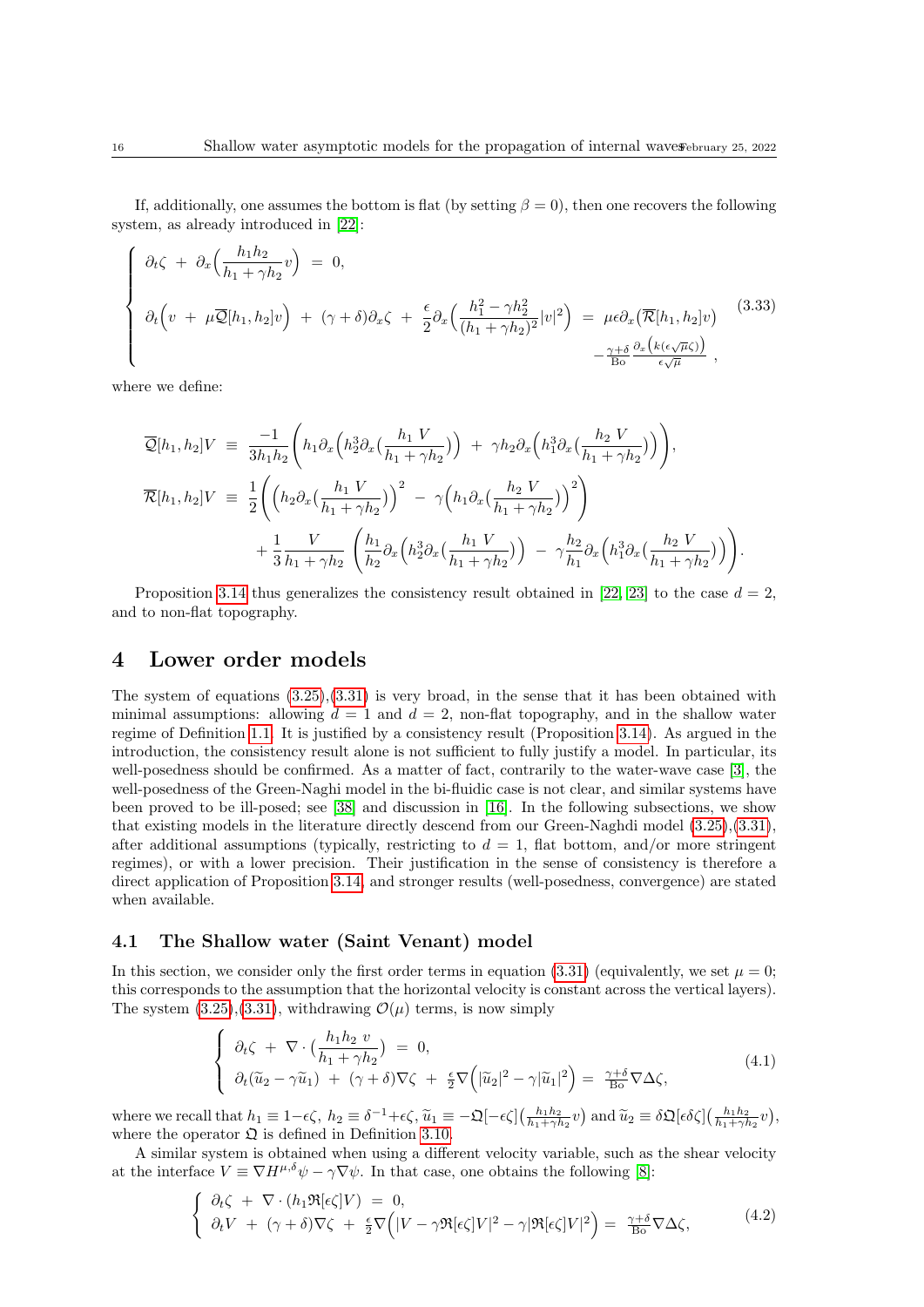where  $\Re$  is defined similarly as  $\mathfrak{Q}$ :  $\mathfrak{R}[\epsilon\zeta]W$  is the only gradient solution to

$$
\nabla \cdot ((h_1 + \gamma h_2) \mathfrak{R}[\epsilon \zeta] W) = \nabla \cdot (h_2 W) .
$$

System [\(4.1\)](#page-15-2) and system [\(4.2\)](#page-15-3) are equivalent up to order  $\mathcal{O}(\mu)$ . In fact from proposition [3.13,](#page-13-4) one has  $V = \tilde{u}_2 - \gamma \tilde{u}_1 + \mathcal{O}(\mu)$ , and

$$
-\nabla \cdot ((h_1 + \gamma h_2)\widetilde{u}_1) = -\nabla \cdot (h_1 \widetilde{u}_1) - \gamma \nabla \cdot (h_2 \widetilde{u}_1)
$$
  
= 
$$
\nabla \cdot (h_2(\widetilde{u}_2 - \gamma \widetilde{u}_1))
$$
  
= 
$$
\nabla \cdot (h_2 V) + \mathcal{O}(\mu).
$$

Using the fact that  $\tilde{u}_1$  is a gradient vector and the definition of operator  $\mathfrak{R}[\epsilon\zeta]$ , we deduce that  $-\widetilde{u}_1 = \Re[\epsilon\zeta]V + \mathcal{O}(\mu)$  and thus  $-\nabla\cdot(h_1\widetilde{u}_1) = \nabla\cdot(h_1\Re[\epsilon\zeta]V) + \mathcal{O}(\mu)$ . The definition of  $\widetilde{u}_1$  implies now the equivalence between  $(4.1)_1$  $(4.1)_1$  $(4.1)_1$  and  $(4.2)_1$ . In the same way to obtain the equivalence of  $(4.1)_2$  and  $(4.2)_2$  $(4.2)_2$  $(4.2)_2$  up to order  $\mathcal{O}(\mu)$ : we just use the two fact  $\widetilde{u}_1 = -\Re[\epsilon\zeta]V + \mathcal{O}(\mu)$  and  $\widetilde{u}_2 = V - \gamma \Re[\epsilon\zeta]V + \mathcal{O}(\mu)$ .

In one dimension (*i.e.*  $d = 1$ ), both [\(4.1\)](#page-15-2) and [\(4.2\)](#page-15-3) read

<span id="page-16-1"></span>
$$
\begin{cases}\n\partial_t \zeta + \partial_x \left(\frac{h_1 h_2 v}{h_1 + \gamma h_2}\right) = 0, \\
\partial_t v + (\gamma + \delta) \partial_x \zeta + \frac{\epsilon}{2} \partial_x \left(\frac{h_1^2 - \gamma h_2^2}{(h_1 + \gamma h_2)^2} |v|^2\right) = \frac{\gamma + \delta}{\text{Bo}} \partial_x^3 \zeta.\n\end{cases} (4.3)
$$

System [\(4.2\)](#page-15-3) has been derived and justified in the sense of consistency in [\[8\]](#page-25-9), in the case of a flat bottom, and without surface tension. An equivalent consistency result clearly holds for [\(4.1\)](#page-15-2) (as a consequence of Proposition [3.14](#page-14-1) in particular). More precisely, one has

**Proposition 4.1** (Consistency). Let  $s \geq 0$  and  $U^{\mathfrak{p}} \equiv (\zeta^{\mathfrak{p}}, \psi^{\mathfrak{p}})$  be a family of solutions of the full Euler system [\(2.5\)](#page-6-3) for which  $(\zeta^{\mathfrak{p}}, \nabla \psi^{\mathfrak{p}})^{\top}$  is bounded in  $L^{\infty}([0, T); H^{s+N})^{d+1}$  with sufficiently large N; and such that there exists  $h_0 > 0$  with

$$
h_1 \equiv 1 - \epsilon \zeta^{\mathfrak{p}} \ge h_0 > 0, \quad h_2 \equiv \frac{1}{\delta} + \epsilon \zeta^{\mathfrak{p}} \ge h_0 > 0.
$$

Define v as in definition [3.11,](#page-12-0) and  $V \equiv \nabla H^{\mu,\delta}\psi - \gamma \nabla \psi$ .

Then  $(\zeta, v)^\top$  satisfies [\(4.1\)](#page-15-2), up to a remainder  $(0, R_1)^\top$ ; and  $(\zeta, V)^\top$  satisfies [\(4.2\)](#page-15-3), up to a remainder  $(0, R_2)^\top$ ; with

$$
||R_1||_{L^{\infty}([0,T);H^s)^d} + ||R_2||_{L^{\infty}([0,T);H^s)^d} \leq C \mu,
$$

with  $C = C(h_0^{-1}, \mu_{\max}, \delta_{\min}^{-1}, \delta_{\max}, ||\zeta^{\mathfrak{p}}||_{L^{\infty}([0,T);H^{s+N})}, ||\nabla \psi^{\mathfrak{p}}||_{L^{\infty}([0,T);H^{s+N})})$ , uniform with respect to the parameters  $\mathfrak{p} \in \mathcal{P}_{SW}$ .

Let us now mention that the well-posedness of the Cauchy problem for  $(4.2)$  (without surface tension and bottom topography) has been studied in [\[26\]](#page-26-17), and we reproduce below their result (see [\[26,](#page-26-17) Theorem 2]).

**Proposition 4.2** (Well-posedness). Let  $d = 2$  and  $Bo^{-1} = \beta = 0$ . Let  $s \ge t_0 + 1$ ,  $t_0 > 1$ , and  $U^0 = (\zeta^0, V^0)^\top \in H^s(\mathbb{R}^2)^3$  be such that there exists  $h_0 > 0$  with

<span id="page-16-0"></span>
$$
\min\left\{\left|1-\epsilon\left|\zeta^{0}\right|_{L^{\infty}},\ \frac{1}{\delta}-\epsilon\left|\zeta^{0}\right|_{L^{\infty}},\ \gamma+\delta-\gamma\frac{\epsilon^{2}|V+(1-\gamma)\Re[\epsilon\zeta]V|^{2}}{1-\epsilon\left|\zeta^{0}\right|_{L^{\infty}}+\gamma(\delta^{-1}+\epsilon\left|\zeta^{0}\right|_{L^{\infty}})}\ \right\}\ \geq h_{0} \ >\ 0,\ (4.4)
$$

and curl  $V^0 = 0$ . Then, there exists  $T_{\text{max}} > 0$  and a unique maximal solution  $U = (\zeta, V)^\top \in$  $C([0,T_{\text{max}}/\epsilon); H^s(\mathbb{R}^2)^3)$  to [\(4.2\)](#page-15-3) with initial condition  $U^0$ .

**Remark 4.3.** In the case  $d = 1$ , the conditions [\(4.4\)](#page-16-0) can be replaced by

$$
h_1 \ \equiv \ 1 - \epsilon \zeta \geq h_0 > 0, \quad h_2 \ \equiv \ \frac{1}{\delta} + \epsilon \zeta \geq h_0 > 0, \quad \gamma + \delta - \gamma \frac{\epsilon^2 (h_1 + h_2)^2}{(h_1 + \gamma h_2)^3} |v|^2 \geq h_0 > 0,
$$

which is sufficient to write  $(4.3)$  as a symmetrizable quasilinear equation; thus classical techniques apply. See [\[26,](#page-26-17) Theorem 1] for the precise result.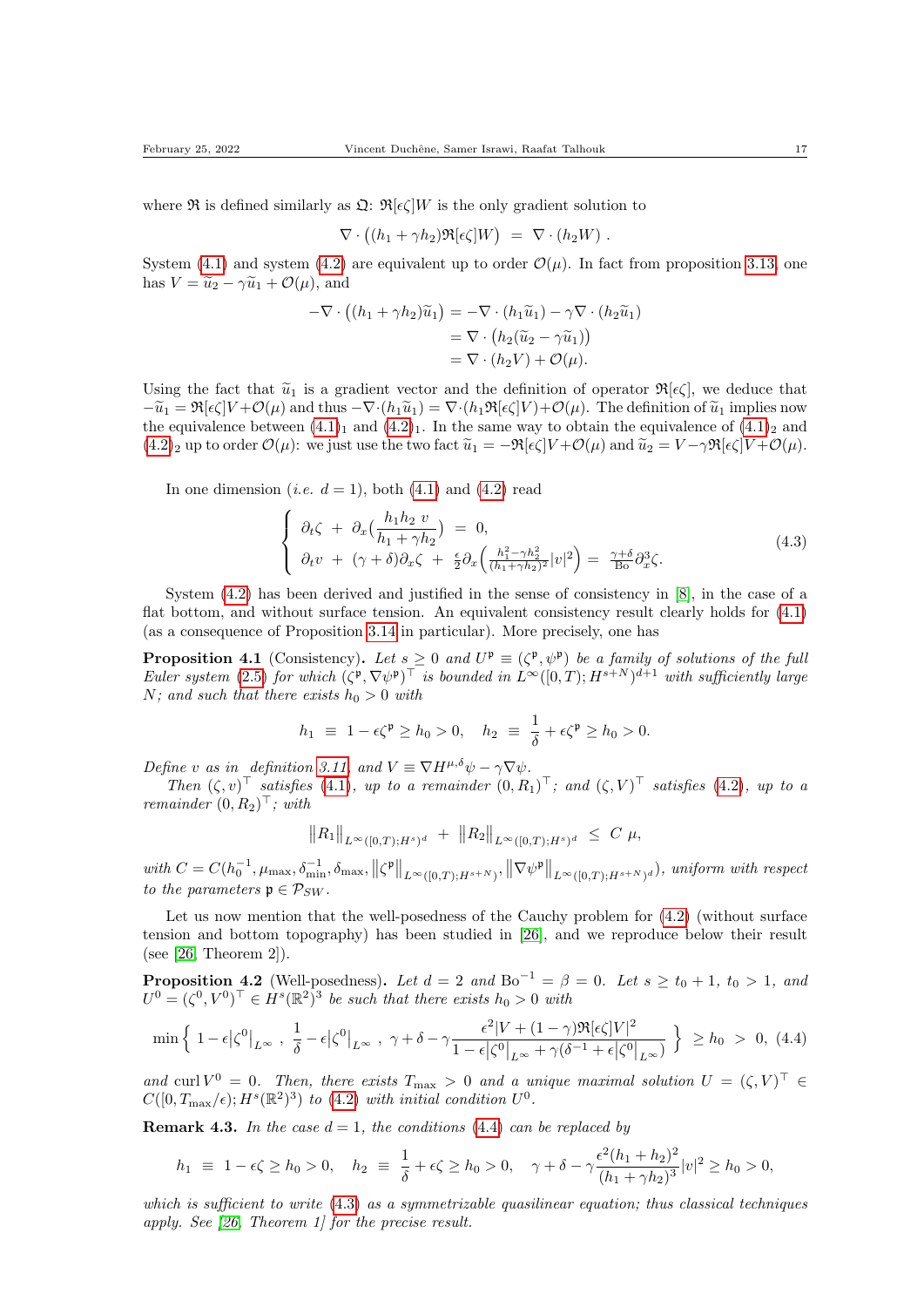#### <span id="page-17-0"></span>4.2 A Green-Naghdi type model in the Camassa-Holm regime

The present section is limited to the so-called Camassa-Holm regime (that is using additional assumptions  $\epsilon = \mathcal{O}(\sqrt{\mu})$ ; see Definition [1.1\)](#page-3-0), flat bottom case ( $\beta = 0$ ) and one dimensional space  $d = 1$ . Moreover, we neglect the surface tension component in our model. All the estimates are now understood uniformly with respect to  $(\mu, \epsilon, \delta, \gamma) \in \mathcal{P}_{CH}$ .

In that case, one can easily check that the following approximations hold for  $\overline{Q}$ ,  $\overline{\mathcal{R}}$  defined in section [3.3](#page-10-0)

$$
\overline{\mathcal{Q}}[h_1, h_2]V = -\nu \partial_x^2 V - \epsilon \frac{\gamma + \delta}{3} \left( (\beta - \alpha) V \partial_x^2 \zeta + (\alpha + 2\beta) \partial_x (\zeta \partial_x V) - \beta \zeta \partial_x^2 V \right) + \mathcal{O}(\mu),
$$
  

$$
\overline{\mathcal{R}}[h_1, h_2]V = \alpha \left( \frac{1}{2} (\partial_x V)^2 + \frac{1}{3} V \partial_x^2 V \right) + \mathcal{O}(\sqrt{\mu})
$$

with

$$
\nu = \frac{1 + \gamma \delta}{3\delta(\gamma + \delta)}, \quad \alpha = \frac{1 - \gamma}{(\gamma + \delta)^2} \quad \text{and} \quad \beta = \frac{(1 + \gamma \delta)(\delta^2 - \gamma)}{\delta(\gamma + \delta)^3} \,. \tag{4.5}
$$

Plugging these expansions into system [\(3.33\)](#page-15-4) yields a simplified model, precise with the same order of magnitude as the original model (that is  $\mathcal{O}(\mu^2)$ ) in the Camassa-Holm regime. Furthermore, after several additional transformations, ones may produce an equivalent model (again, in the sense of consistency) which possesses a structure similar to symmetrizable quasilinear systems, thus allowing its full justification. The following system of equations has been introduced and justified by the authors in [\[23\]](#page-26-15).

<span id="page-17-2"></span>
$$
\begin{cases}\n\partial_t \zeta + \partial_x \left( \frac{h_1 h_2}{h_1 + \gamma h_2} v \right) = 0, \\
\mathfrak{T}[\epsilon \zeta] \left( \partial_t v + \epsilon \zeta v \partial_x v \right) + (\gamma + \delta) q_1(\epsilon \zeta) \partial_x \zeta \\
+ \frac{\epsilon}{2} q_1(\epsilon \zeta) \partial_x \left( \frac{h_1^2 - \gamma h_2^2}{(h_1 + \gamma h_2)^2} |v|^2 - \zeta |v|^2 \right) = -\mu \epsilon \frac{2}{3} \alpha \partial_x \left( (\partial_x v)^2 \right),\n\end{cases} (4.6)
$$

where

$$
\mathfrak{T}[\epsilon\zeta]V = q_1(\epsilon\zeta)V - \mu\nu\partial_x\Big(q_2(\epsilon\zeta)\partial_xV\Big),\tag{4.7}
$$

with  $q_i(X) \equiv 1 + \kappa_i X$   $(i = 1, 2)$  and  $\kappa_1, \kappa_2, \varsigma$  are defined by :

$$
\kappa_1 = \frac{\gamma + \delta}{3\nu}(2\beta - \alpha) = 2\frac{\delta^2 - \gamma}{\gamma + \delta} - \delta\frac{1 - \gamma}{1 + \gamma\delta}, \quad \kappa_2 = \frac{(\gamma + \delta)\beta}{\nu} = 3\frac{\delta^2 - \gamma}{\gamma + \delta}, \quad (4.8)
$$

$$
\varsigma = \frac{2\alpha - \beta}{3\nu} = 2\delta \frac{1 - \gamma}{(\gamma + \delta)(1 + \gamma\delta)} - \frac{\delta^2 - \gamma}{(\gamma + \delta)^2}.
$$
\n(4.9)

We recall that the shear mean velocity is uniquely defined in the case of one dimension,  $d = 1$  (see [\(3.26\)](#page-12-5) and [\(3.8\)](#page-9-10)) by

<span id="page-17-4"></span><span id="page-17-3"></span>
$$
\frac{1}{\mu}G^{\mu,\delta}[\epsilon\zeta]\psi = -\partial_x\Big(\frac{h_1h_2}{h_1+\gamma h_2}v\Big). \tag{4.10}
$$

System [\(4.6\)](#page-17-2) is fully justified as an asymptotic model by the following results (see [\[23\]](#page-26-15) for a more precise statement):

**Proposition 4.4** (Consistency). Let  $U^{\mathfrak{p}} \equiv (\zeta^{\mathfrak{p}}, \psi^{\mathfrak{p}})$  be a family of solutions of the full Euler sys-tem [\(2.5\)](#page-6-3) for which  $(\zeta^{\mathfrak{p}}, \partial_x \psi^{\mathfrak{p}})^{\top}$  is bounded in  $L^{\infty}([0, T); H^{s+N})^2$  with  $s \geq 0$  and sufficiently large N, and uniformly with respect to  $(\mu, \epsilon, \delta, \gamma) \equiv \mathfrak{p} \in \mathcal{P}_{CH}$ ; see Definition [1.1.](#page-3-0) Moreover, assume

<span id="page-17-1"></span>
$$
\exists h_{01} > 0 \text{ such that } h_1 \equiv 1 - \epsilon \zeta^{\mathfrak{p}} \ge h_{01} > 0, \quad h_2 \equiv \frac{1}{\delta} + \epsilon \zeta^{\mathfrak{p}} \ge h_{01} > 0. \tag{H1}
$$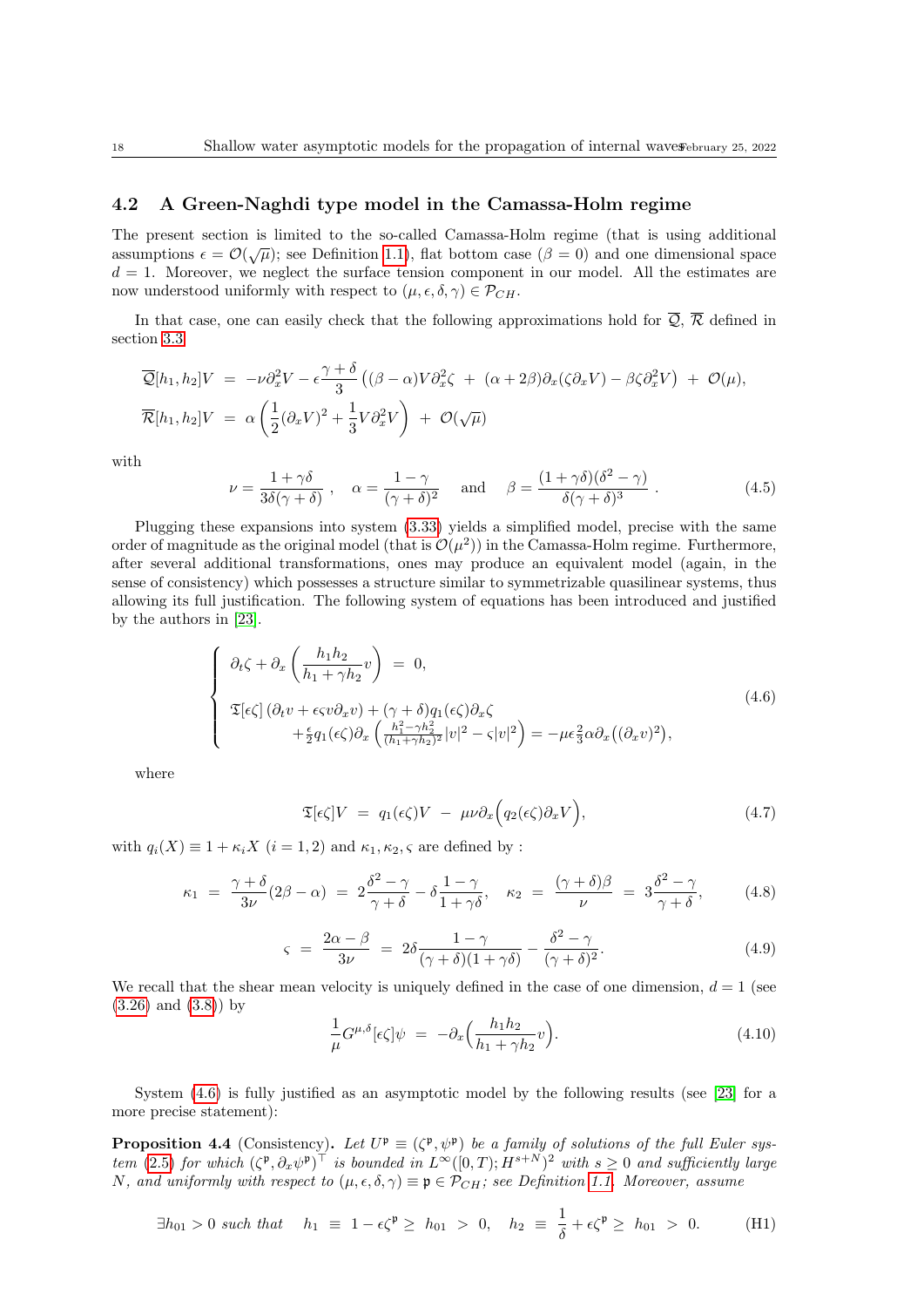Define  $v^{\mathfrak{p}}$  as in [\(4.10\)](#page-17-3). Then  $(\zeta^{\mathfrak{p}}, v^{\mathfrak{p}})^{\top}$  satisfies [\(4.6\)](#page-17-2), up to a remainder  $(0, R)^{\top}$ , bounded by

<span id="page-18-0"></span>
$$
||R||_{L^{\infty}([0,T);H^{s})} \leq (\mu^{2} + \text{Bo}^{-1}) C,
$$

with  $C = C(h_{01}^{-1}, M, \mu_{\text{max}}, \frac{1}{\delta_{\text{min}}}, \delta_{\text{max}}, ||(\zeta^{\mathfrak{p}}, \partial_x \psi^{\mathfrak{p}})^{\top}||_{L^{\infty}([0,T); H^{s+N})^2})),$  uniform with respect to the parameters  $\mathfrak{p} \in \mathcal{P}_{CH}$ .

System [\(4.6\)](#page-17-2) is well-posed (in the sense of Hadamard) in the energy space  $X^s = H^s(\mathbb{R}) \times H^{s+1}(\mathbb{R})$ , endowed with the norm

$$
\forall U = (\zeta, v)^\top \in X^s, \quad |U|_{X^s}^2 \equiv |\zeta|_{H^s}^2 + |v|_{H^s}^2 + \mu |\partial_x v|_{H^s}^2,
$$

provided that the following ellipticity condition (for the operator  $\mathfrak{T}$ ) holds:

$$
\exists h_{02} > 0 \text{ such that } \inf_{x \in \mathbb{R}} (1 + \epsilon \kappa_2 \zeta) \ge h_{02} > 0; \quad \inf_{x \in \mathbb{R}} (1 + \epsilon \kappa_1 \zeta) \ge h_{02} > 0. \quad (H2)
$$

<span id="page-18-1"></span>**Theorem 4.5** (Existence and uniqueness). Let  $s_0 > 1/2$ ,  $s \geq s_0 + 1$ , and let  $U_0 = (\zeta_0, v_0)^\top \in X^s$ satisfy [\(H1\)](#page-17-4), [\(H2\)](#page-18-0). Then there exists a maximal time  $T_{\text{max}} > 0$ , uniformly bounded from below with respect to  $\mathfrak{p} \in \mathcal{P}_{CH}$ , such that the system of equations [\(4.6\)](#page-17-2) admits a unique solution  $U =$  $(\zeta, v)^\top \in C^0([0, T_{\max}/\epsilon); X^s) \cap C^1([0, T_{\max}/\epsilon); X^{s-1})$  with the initial value  $(\zeta, v)|_{t=0} = (\zeta_0, v_0)$  and preserving the conditions [\(H1\)](#page-17-4),[\(H2\)](#page-18-0) (with different lower bounds) for any  $t \in [0, T_{\text{max}}/\epsilon)$ .

Moreover, for any  $0 \leq T < T_{\text{max}}$ , there exists  $C_0$ ,  $\lambda_T = C(h_{01}^{-1}, h_{02}^{-1}, \delta_{\text{max}}, \delta_{\text{min}}^{-1}, M, T, |U_0|_{X^s})$ , independent of  $\mathfrak{p} \in \mathcal{P}_{CH}$ , such that one has the energy estimate

$$
\forall 0 \leq t \leq \frac{T}{\epsilon}, \qquad \left| U(t, \cdot) \right|_{X^s} + \left| \partial_t U(t, \cdot) \right|_{X^{s-1}} \leq C_0 e^{\epsilon \lambda_T t}.
$$

If  $T_{\text{max}} < \infty$ , one has

$$
|U(t,\cdot)|_{X^s}\longrightarrow\infty \quad as \quad t\longrightarrow \frac{T_{\max}}{\epsilon},
$$

or one of the two conditions [\(H1\)](#page-17-4),[\(H2\)](#page-18-0) ceases to be true as  $t \rightarrow T_{\text{max}}/\epsilon$ .

**Proposition 4.6** (Stability). Let  $s \ge s_0 + 1$  with  $s_0 > 1/2$ , and let  $U_{0,1} = (\zeta_{0,1}, v_{0,1})^\top \in X^s$  and  $U_{0,2} = (\zeta_{0,2}, v_{0,2})^\top \in X^{s+1}$ . Under the assumptions of Theorem [4.5,](#page-18-1) let  $U_j$  be the solution of sys- $\lim_{M \to \infty} (4.6)$  $\lim_{M \to \infty} (4.6)$  with  $U_j|_{t=0} = U_{0,j}$ . Then there exists  $T, \lambda, C_0 = C(h_{01}^{-1}, h_{02}^{-1}, \delta_{\max}, \delta_{\min}^{-1}, M, |U_{0,1}|_{X^s}, |U_{0,2}|_{X^{s+1}}) >$ 0 such that

$$
\forall t \in [0, \frac{T}{\epsilon}], \qquad \left| (U_1 - U_2)(t, \cdot) \right|_{X^s} \leq C_0 e^{\epsilon \lambda_T t} \left| U_{1,0} - U_{2,0} \right|_{X^s}.
$$

Finally, the following "convergence result" states that the solutions of our system approach the solutions of the full Euler system, with as good a precision as  $\mu$  (and Bo<sup>-1</sup>) is small.

<span id="page-18-2"></span>**Theorem 4.7** (Convergence). Let  $\mathfrak{p} \in \mathcal{P}_{CH}$  and  $U^0 \equiv (\zeta^0, \psi^0)^\top \in H^{s+N}$ , N sufficiently large, satisfy the hypotheses of Theorem 5 in [\[36\]](#page-27-15) (see Theorem [2.2\)](#page-7-0), as well as  $(H1),(H2)$  $(H1),(H2)$  $(H1),(H2)$ . Then there exists  $C, T > 0$ , independent of p, such that

- There exists a unique solution  $U \equiv (\zeta, \psi)^{\top}$  to the full Euler system [\(2.5\)](#page-6-3), defined on [0, T] and with initial data  $(\zeta^0, \psi^0)^\top$  (provided by Theorem 5 in [\[36\]](#page-27-15));
- There exists a unique solution  $U_a \equiv (\zeta_a, v_a)^\top$  to our new model [\(4.6\)](#page-17-2), defined on [0,T] and with initial data  $(\zeta^0, v^0)^\top$ , with  $v^0 \equiv v[\zeta^0, \psi^0]$  defined as in [\(4.10\)](#page-17-3) (provided by Theorem [4.5\)](#page-18-1);
- With  $v \equiv v[\zeta, \psi]$ , defined as in [\(4.10\)](#page-17-3), one has

$$
|(\zeta, v) - (\zeta_a, v_a)|_{L^{\infty}([0,T];X^s)} \le C(\mu^2 + \text{Bo}^{-1})t.
$$

The above results hold on time interval  $t \in [0, T/\epsilon]$  with T bounded by below, independently of  $\mathfrak{p} \in \mathcal{P}_{CH}$ , provided that a stronger criterion is satisfied by the initial data. This corresponds to setting  $\rho = 1$  in Theorem [2.2;](#page-7-0) see criterion (5.5) and Theorem 6 in [\[36\]](#page-27-15) for the precise statement.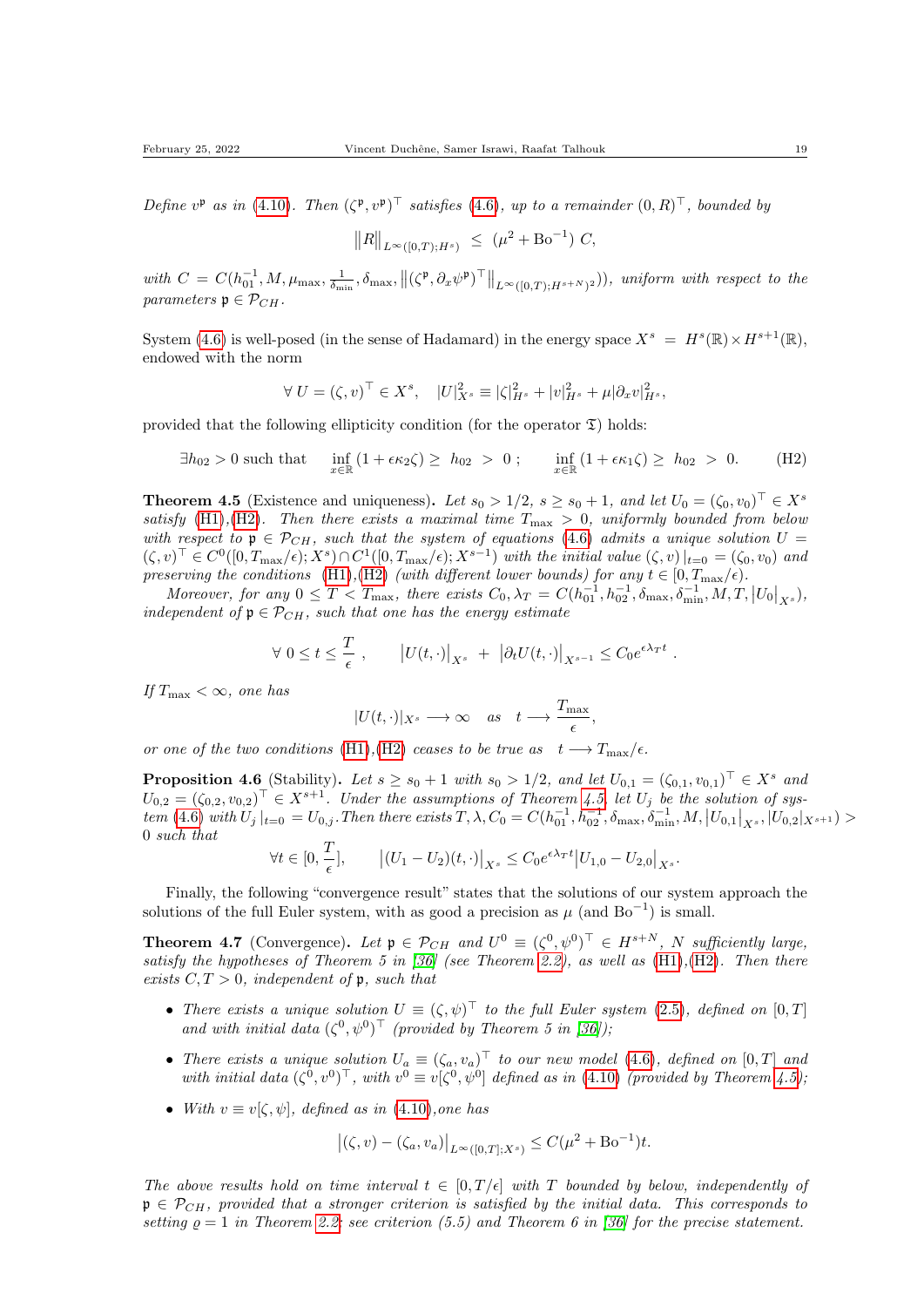Remark 4.8. The new model allows to fully justify any well-posed system, consistent with our model  $(4.6)$ , thanks to an a priori estimate between two approximate solutions of our system, established in [\[23\]](#page-26-15) (see Proposition 7.1 and Theorem 7.5 therein). This is used in particular to obtain the convergence results of the unidirectional and decoupled approximations stated in Section [4.4.](#page-23-0)

Remark 4.9 (The model with surface tension). The previous results concerning [\(4.6\)](#page-17-2), where the surface tension effects are neglected, still hold when surface tension is taken into account; see [\(2.5\)](#page-6-3). These results will be precisely stated in a forthcoming paper.

#### <span id="page-19-0"></span>4.3 Boussinesq models

In this section, we restrict ourselves to the case of flat bottom ( $\beta = 0$ ), and unidimensional case  $(d = 1)$ . Moreover, we restrict the regime under study to the so-called long wave regime, where  $\epsilon = \mathcal{O}(\mu)$ ; see Definition [1.1.](#page-3-0) We also assume that the surface tension term is at most of size  $Bo^{-1} = \mathcal{O}(\mu)$ , with the following:

$$
\text{Bo}^{-1} = \mu \text{ bo}^{-1} \quad \text{with} \quad \text{bo} \equiv \frac{g(\rho_2 - \rho_1)d_1^2}{\sigma} \in [\text{bo}_{\text{min}}, \infty).
$$

In that case, when withdrawing  $\mathcal{O}(\mu^2)$  terms, one can easily check (see the proof of Proposition [4.10,](#page-20-0) below for detailed calculations) that the system [\(3.33\)](#page-15-4) becomes a simple quasilinear system, with additional linear dispersive terms:

$$
\partial_t U - \mu A_1 \partial_x^2 \partial_t U + A_0 \partial_x U + \epsilon A [U] \partial_x U + \mu A_2 \partial_x^3 U = 0, \qquad (4.11)
$$

with

$$
A_0 = \begin{pmatrix} 0 & \frac{1}{\gamma + \delta} \\ \gamma + \delta & 0 \end{pmatrix}, \quad A \begin{bmatrix} \zeta \\ v \end{bmatrix} = \frac{\delta^2 - \gamma}{(\gamma + \delta)^2} \begin{pmatrix} v & \zeta \\ 0 & v \end{pmatrix}, \quad A_1 = \begin{pmatrix} 0 & 0 \\ 0 & \frac{1 + \gamma \delta}{3\delta(\gamma + \delta)} \end{pmatrix}, \quad A_2 = \begin{pmatrix} 0 & 0 \\ -\frac{\gamma + \delta}{\mathrm{bo}} & 0 \end{pmatrix}.
$$

The full Euler system is consistent with this model, with the same precision as the Green-Naghdi models, provided that the assumptions of the long wave regime, and in particular  $\epsilon \leq M\mu$ , hold (in addition to the aforementioned  $\beta = 0, d = 1$ ; see Proposition [4.10,](#page-20-0) below.

Boussinesq systems with improved frequency dispersion. Let us emphasize that system [\(4.11\)](#page-17-1) is only one of a large family of Boussinesq-type models, that are consistent with precision  $\mathcal{O}(\mu^2)$ . Briefly, one can make use of

• *Near-identity change of variable.* Define, for  $\theta_1, \theta_2 \geq 0$ , the following

$$
v_{\theta_1, \theta_2} = (I - \mu \theta_1 \partial_x^2)^{-1} (I - \mu \theta_2 \partial_x^2) v.
$$

When rewriting [\(4.11\)](#page-17-1) with respect to this new variable,  $v_{\theta_1,\theta_2}$ , and withdrawing  $\mathcal{O}(\mu^2)$  terms, one obtains

<span id="page-19-1"></span>
$$
\partial_t U_{\theta_1, \theta_2} - \mu \widetilde{A}_1 \partial_x^2 \partial_t U_{\theta_1, \theta_2} + A_0 \partial_x U_{\theta_1, \theta_2} + \epsilon A [U_{\theta_1, \theta_2}] \partial_x U_{\theta_1, \theta_2} + \mu \widetilde{A}_2 \partial_x^3 U_{\theta_1, \theta_2} = 0, (4.12)
$$

with  $U_{\theta_1,\theta_2} \equiv (\zeta, v_{\theta_1,\theta_2})^{\top}$  and

$$
\widetilde{A}_1 = \begin{pmatrix} \theta_2 & 0 \\ 0 & \frac{1+\gamma\delta}{3\delta(\gamma+\delta)} + \theta_1 \end{pmatrix}, \quad \widetilde{A}_2 = \begin{pmatrix} 0 & \frac{-\theta_1}{\gamma+\delta} \\ -\frac{\gamma+\delta}{\rm bo} - \theta_2(\gamma+\delta) & 0 \end{pmatrix}.
$$

• The Benjamin-Bona-Mahony trick. Using that  $\partial_t U_{\theta_1,\theta_2} + A_0 \partial_x U_{\theta_1,\theta_2} = \mathcal{O}(\mu)$ , one has for any  $\lambda_1, \lambda_2 \in \mathbb{R}$ :

$$
\partial_t U_{\theta_1, \theta_2} = \begin{pmatrix} 1 - \lambda_1 & 0 \\ 0 & 1 - \lambda_2 \end{pmatrix} \partial_t U_{\theta_1, \theta_2} - \begin{pmatrix} \lambda_1 & 0 \\ 0 & \lambda_2 \end{pmatrix} A_0 \partial_x U_{\theta_1, \theta_2} + \mathcal{O}(\mu^2).
$$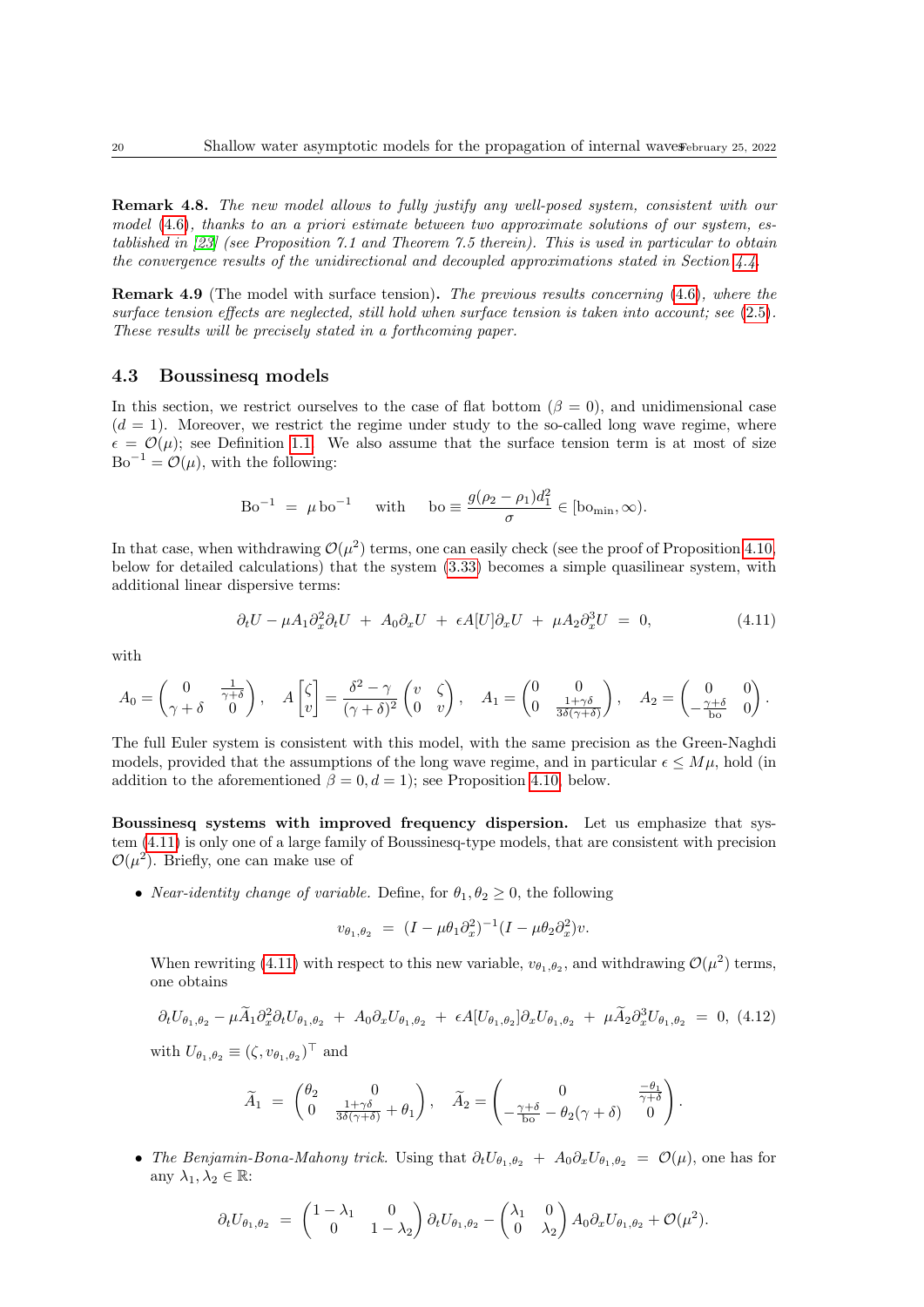Plugging this approximation into [\(4.12\)](#page-19-1) yields, withdrawing again  $\mathcal{O}(\mu^2)$  terms,

<span id="page-20-1"></span> $\partial_t U_{\theta_1, \theta_2} - \mu \breve{A}_1 \partial_x^2 \partial_t U_{\theta_1, \theta_2} + A_0 \partial_x U_{\theta_1, \theta_2} + \epsilon A [U_{\theta_1, \theta_2}] \partial_x U_{\theta_1, \theta_2} + \mu \breve{A}_2 \partial_x^3 U_{\theta_1, \theta_2} = 0, (4.13)$ with

$$
\check{A}_1 = \begin{pmatrix}\n(1 - \lambda_1)\theta_2 & 0 \\
0 & (1 - \lambda_2)\left(\frac{1 + \gamma \delta}{3\delta(\gamma + \delta)} + \theta_1\right)\n\end{pmatrix},
$$
\n
$$
\check{A}_2 = \begin{pmatrix}\n0 & \frac{\lambda_1 \theta_2 - \theta_1}{\gamma + \delta} \\
-\frac{\gamma + \delta}{\text{bo}} + (\gamma + \delta) \left[\lambda_2 \left(\frac{1 + \gamma \delta}{3\delta(\gamma + \delta)} + \theta_1\right) - \theta_2\right] & 0\n\end{pmatrix}.
$$

The above transformations are useful, for example, with the aim of *improving the frequency disper*sion, that is choosing the coefficients so that the dispersion relation fits the one of the full Euler system with high precision, even for relatively large  $\mu$  (using truncated Taylor series or Padé approximant). It may also be useful for mathematical purposes to generate such a large family of models, which are all equivalent in the sense of consistency, but may have very different properties (well-posedness, integrability, etc.). We let the reader refer to [\[37\]](#page-27-0) for a more detailed account.

In [\[43\]](#page-27-11), Saut and Xu offer an in-depth study of the well-posedness of such Boussinesq systems in the water-wave setting (thus with different coefficients). It would be interesting, but out of the scope of the present work, to adapt the techniques developed therein to our bi-fluidic systems  $(4.13)$ .

A fully justified symmetric Boussinesq model. Another strategy for constructing a model with improved properties, that has been used in [\[7,](#page-25-8) [21\]](#page-26-18) and that we develop in the following, consists in symmetrizing the original model [\(4.11\)](#page-17-1), up to precision  $\mathcal{O}(\mu^2)$ . Define

$$
S_0 \equiv \begin{pmatrix} \gamma + \delta & 0 \\ 0 & \frac{1}{\gamma + \delta} \end{pmatrix}, \quad S \begin{bmatrix} \zeta \\ v \end{bmatrix} \equiv \frac{\delta^2 - \gamma}{(\gamma + \delta)^2} \begin{pmatrix} 0 & 0 \\ 0 & \zeta \end{pmatrix}, \quad T \equiv \begin{pmatrix} (\gamma + \delta)(1 + \frac{1}{bo}) & 0 \\ 0 & \frac{1}{\gamma + \delta} \end{pmatrix}.
$$

Multiplying [\(4.11\)](#page-17-1) with  $(S_0 + \epsilon S[U] - \mu T \partial_x^2)$  and withdrawing  $\mathcal{O}(\mu^2)$  terms yields

<span id="page-20-2"></span>
$$
(S_0 + \epsilon S[U] - \mu S_1 \partial_x^2) \partial_t U + (\Sigma_0 + \epsilon \Sigma[U] - \mu \Sigma_1 \partial_x^2) \partial_x U = 0,
$$
\n(4.14)

with the following *symmetric* matrices and operators:

$$
\Sigma_0 \equiv S_0 A_0 = \begin{pmatrix} 0 & 1 \\ 1 & 0 \end{pmatrix}, \quad \Sigma \begin{bmatrix} \zeta \\ v \end{bmatrix} \equiv S_0 A \begin{bmatrix} \zeta \\ v \end{bmatrix} + S \begin{bmatrix} \zeta \\ v \end{bmatrix} A_0 = \frac{\delta^2 - \gamma}{\gamma + \delta} \begin{pmatrix} v & \zeta \\ \zeta & \frac{v}{(\gamma + \delta)^2} \end{pmatrix},
$$

$$
S_1 \equiv S_0 A_1 + T = \begin{pmatrix} (\gamma + \delta)(1 + \frac{1}{\text{bo}}) & 0 \\ 0 & \frac{1}{\gamma + \delta} + \frac{1 + \gamma \delta}{3\delta(\gamma + \delta)^2} \end{pmatrix}, \quad \Sigma_1 \equiv T A_0 - S_0 A_2 = \begin{pmatrix} 0 & 1 + \frac{1}{\text{bo}} \\ 1 + \frac{1}{\text{bo}} & 0 \end{pmatrix}.
$$

This new model is fully justified, in the sense described in the introduction. Let us detail the consistency, well-posedness and convergence results below.

<span id="page-20-0"></span>**Proposition 4.10** (Consistency). Let  $U^{\mathfrak{p}} \equiv (\zeta^{\mathfrak{p}}, \psi^{\mathfrak{p}})^{\top}$  be a family of solutions to the full Euler system [\(2.5\)](#page-6-3) with  $\beta = 0$  and  $d = 1$ , such that there exists  $T > 0$ ,  $s \geq 0$  for which  $(\zeta^{\mathfrak{p}}, \partial_x \psi^{\mathfrak{p}})^{\top}$ is bounded in  $L^{\infty}([0,T); H^{s+N})^2$  (N sufficiently large), uniformly with respect to  $(\mu, \epsilon, \delta, \gamma) \equiv \mathfrak{p} \in$  $\mathcal{P}_{LW}$ ; see Definition [1.1,](#page-3-0) and bo<sup>-1</sup>  $\leq$  bo<sub>min</sub>, bo<sub>min</sub> > 0. Moreover, assume that

$$
\exists h_0 > 0 \text{ such that } h_1 \equiv 1 - \epsilon \zeta^{\mathfrak{p}} \ge h_0 > 0, \quad h_2 \equiv \frac{1}{\delta} + \epsilon \zeta^{\mathfrak{p}} \ge h_0 > 0.
$$

Define  $v^p \equiv \overline{u}_2 - \gamma \overline{u}_1$ ; see Definition [3.4.](#page-8-2) Then  $(\zeta^p, v^p)^\top$  satisfy [\(4.11\)](#page-17-1) (resp. [\(4.14\)](#page-20-2)) up to a remainder term,  $R_B$  (resp.  $R_S$ ), bounded by

$$
||R_B||_{L^{\infty}([0,T);H^s)^2} + ||R_S||_{L^{\infty}([0,T);H^s)^2} \leq \mu^2 C,
$$

 $with C = C(h_0^{-1}, \text{bo}_{\text{min}}^{-1}, \mu_{\text{max}}, M, \delta_{\text{min}}^{-1}, \delta_{\text{max}}, \left\Vert \zeta^{\mathfrak{p}} \right\Vert_{L^{\infty}([0,T); H^{s+N}}), \left\Vert \partial_x \psi^{\mathfrak{p}} \right\Vert_{L^{\infty}([0,T); H^{s+N}}), \text{ uniform with}$ respect to  $(\mu, \epsilon, \delta, \gamma) \in \mathcal{P}_{LW}$ .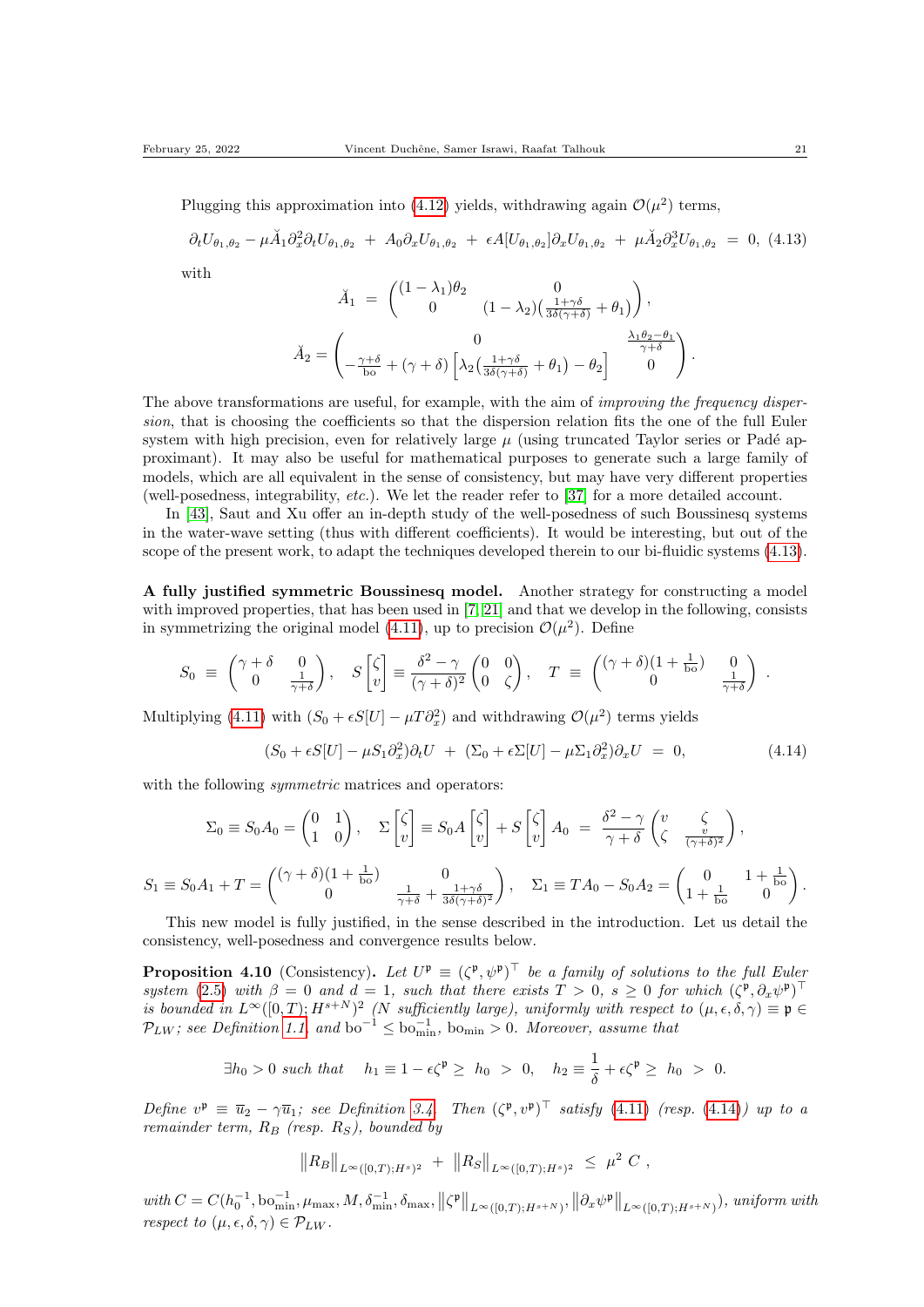*Proof.* Let us first recall that since we assume  $d = 1$ , then defining  $v^{\mathfrak{p}} \equiv \overline{u}_2 - \gamma \overline{u}_1$  is equivalent as defining  $v^{\mathfrak{p}}$  through Definition [3.11,](#page-12-0) but requires only the non-vanishing depth condition  $h_1, h_2 \geq$  $h_0 > 0$ , instead of the more stringent condition of Definition [3.11.](#page-12-0) Let us also emphasize that system [\(3.25\)](#page-12-4),[\(3.31\)](#page-14-0) is exactly (that is, without any approximation) system [\(3.33\)](#page-15-4), in the case  $\beta = 0$ and  $d = 1$ . Thus, by Proposition [3.14,](#page-14-1) we know that  $(\zeta^{\mathfrak{p}}, v^{\mathfrak{p}})^{\top}$  satisfies [\(3.33\)](#page-15-4) up to a remainder term, R, satisfying

$$
||R||_{L^{\infty}([0,T);H^{s})^{2}} \leq \mu^{2} C,
$$

with C as in the Proposition [4.10.](#page-20-0)

Thus one only needs to check that the neglected terms from  $(3.33)$  in  $(4.11)$  (resp.  $(4.14)$ ), when using that  $\epsilon \leq M\mu$ , are estimated in the same way. Let us detail briefly.

We first claim that the following holds, for any  $s \geq 0$  and with  $t_0 > 1/2$ :

<span id="page-21-0"></span>
$$
\left| \frac{h_1 h_2}{h_1 + \gamma h_2} - \frac{1}{\gamma + \delta} - \frac{\delta^2 - \gamma}{(\gamma + \delta)^2} \epsilon \zeta \right|_{H^s} \le \epsilon^2 C(h_0^{-1}, \delta_{\max}, \delta_{\min}^{-1}, |\zeta|_{H^{\max} \{t_0, s\}}). \tag{4.15}
$$

The formal expansion (as powers of  $\epsilon \zeta$ ) is easily checked, so that the estimate in  $L^{\infty}$  norm is straightforward:

$$
\left| \frac{h_1 h_2}{h_1 + \gamma h_2} - \frac{1}{\gamma + \delta} - \frac{\delta^2 - \gamma}{(\gamma + \delta)^2} \epsilon \zeta \right|_{L^\infty} = \left| \frac{(\delta^2 - \gamma)(1 - \gamma)}{(\gamma + \delta)^2} \frac{(\epsilon \zeta)^2}{h_1 + \gamma h_2} \right|_{L^\infty} \le \epsilon^2 C (h_0^{-1}, \delta_{\max}, \delta_{\min}^{-1}, |\zeta|_{L^\infty}).
$$

The control in  $H^s$  is slightly more elaborate, as  $h_1, h_2$  are not bounded in  $H^s$ , since they do not decrease at infinity. We let the reader refer to [\[23,](#page-26-15) Lemma 4.5] to see how this technical difficulty may be faced.

It follows from [\(4.15\)](#page-21-0) that

$$
\partial_x \big( \frac{h_1 h_2}{h_1 + \gamma h_2} v \big) = \frac{1}{\gamma + \delta} \partial_x v + \epsilon \frac{\delta^2 - \gamma}{(\gamma + \delta)^2} \partial_x (\zeta v) + \epsilon^2 R_1,
$$

 $\text{with} \begin{aligned} \big|R_1\big|_{H^s} \, \leq \, & \, C(h_0^{-1},\delta_{\max},\delta_{\min}^{-1},\big|\zeta\big|_{H^{\max{t_0,s\}+1}},\big|v\big|_{H^{\max{t_0,s\}+1}}). \end{aligned}$ One obtains in the same way the following estimates:

$$
\partial_x \left( \frac{h_1^2 - \gamma h_2^2}{(h_1 + \gamma h_2)^2} v^2 \right) = \partial_x \left( \frac{\delta^2 - \gamma}{(\gamma + \delta)^2} v^2 \right) + \epsilon R_2,
$$

with  $|R_2|_{H^s} \leq C(h_0^{-1}, \delta_{\max}, \delta_{\min}^{-1}, |\zeta|_{H^{\max} \{t_0, s\}+1}, |v|_{H^{\max} \{t_0, s\}+1}),$  and

$$
\partial_t (\overline{\mathcal{Q}}[h_1, h_2]v) = -\frac{1+\gamma\delta}{3\delta(\gamma+\delta)}\partial_x^2 \partial_t v + \epsilon R_3 , \qquad \partial_x \left( [\overline{\mathcal{R}}[h_1, h_2]v \right) \equiv R_4 ,
$$

 $\text{with} \ \big|R_3\big|_{H^s}=C(h_0^{-1},\delta_{\max},\delta_{\min}^{-1},\big|\zeta\big|_{H^{\max \{t_0,s\}+3}},\big|\partial_t\zeta\big|_{H^{\max \{t_0,s\}+2}},\big|v\big|_{H^{\max \{t_0,s\}+3}},\big|\partial_t v\big|_{H^{\max \{t_0,s\}+3 }}\big)$  $\text{and}$   $|R_4|_{H^s} = C(h_0^{-1}, \delta_{\text{max}}, \delta_{\text{min}}^{-1}, |\zeta|_{H^{\max} \{t_0, s\}+3}, |v|_{H^{\max} \{t_0, s\}+3})$ 

Let us recall that estimates on  $\partial_t \zeta$  and  $\partial_t v$  may be deduced from estimates on  $\zeta$ , v as they satisfy the full Euler system [\(2.5\)](#page-6-3), allowing for a loss of derivatives.

Altogether, choosing N sufficiently large and since  $\epsilon \leq M\mu$  when  $\mathfrak{p} \in \mathcal{P}_{LW}$ , it follows that  $(\zeta, v)$ <sup>T</sup> satisfy [\(4.11\)](#page-17-1) up to a remainder term, denoted  $R_B$ , and bounded by

$$
||R_B||_{L^{\infty}([0,T);H^s)^2} \leq ||R||_{L^{\infty}([0,T);H^s)^2} + \epsilon^2 ||R_1| + |R_2| + |R_3| + |R_4||_{L^{\infty}([0,T);H^s)^2} \leq \mu^2 C.
$$

One obtains similarly the estimate concerning the symmetric system [\(4.11\)](#page-17-1), after controlling the extra error terms:

$$
||R_S||_{L^{\infty}([0,T);H^s)^2} \leq ||R_B||_{L^{\infty}([0,T);H^s)^2}
$$
  
+ 
$$
||(\epsilon S[U] - \mu T \partial_x^2)(-\mu A_1 \partial_x^2 \partial_t U + \epsilon A[U] \partial_x U + \mu A_2 \partial_x^3 U)||_{L^{\infty}([0,T);H^s)^2}.
$$

This is easily checked if N is sufficiently large, and using again that  $\epsilon \leq M\mu$ . Proposition [4.10](#page-20-0) is proved. $\Box$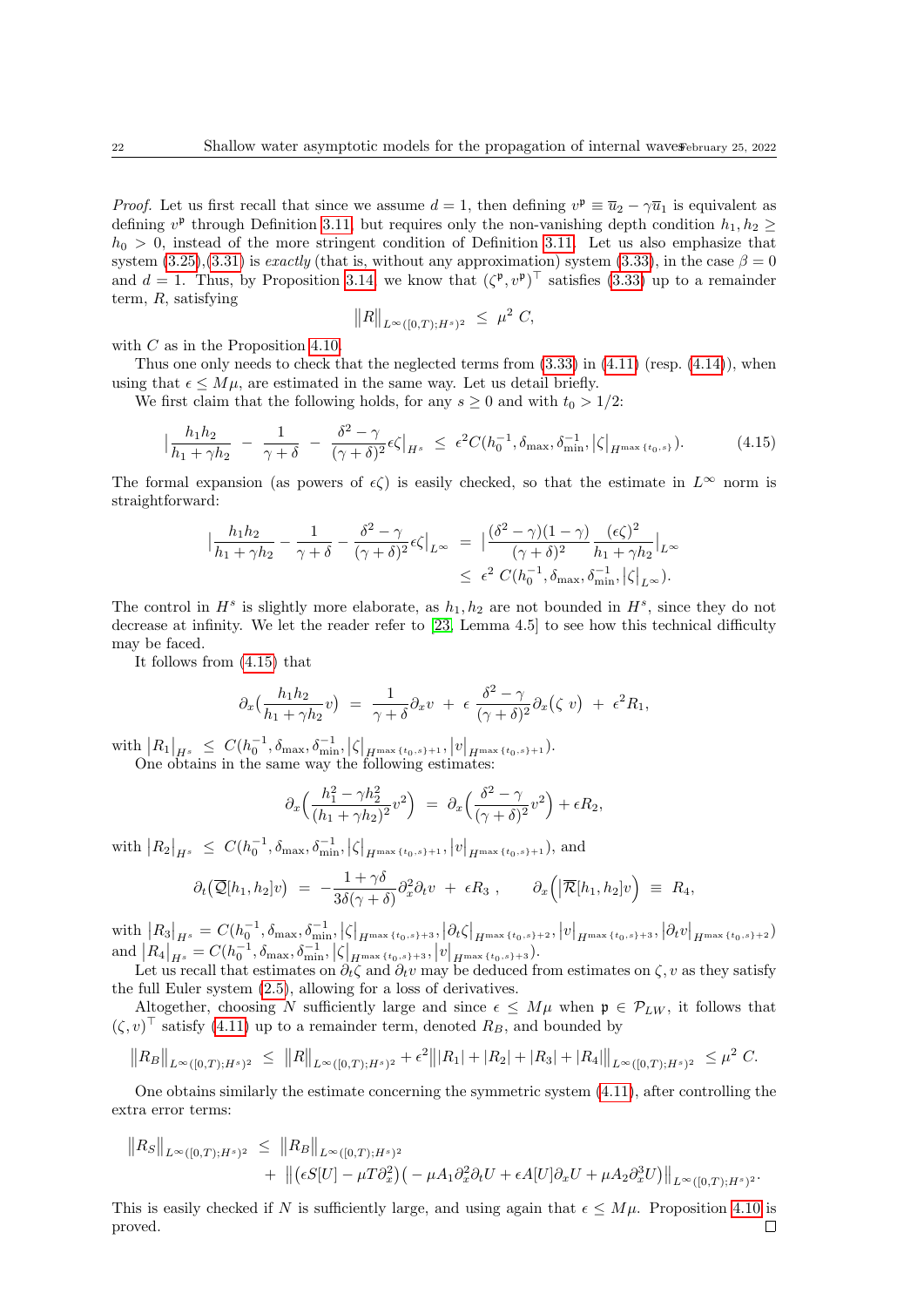In addition to its justification in the sense of consistency, one is able to fully justify the symmetric Boussinesq model [\(4.14\)](#page-20-2), thanks to its following properties:

- 1. The matrices  $S_0$ ,  $\Sigma_0$ ,  $S_1$ ,  $\Sigma_1$  are 2-by-2 symmetric matrices;
- 2. S[·] and  $\Sigma[\cdot]$  are linear mappings with values into 2-by-2 symmetric matrices;
- 3.  $S_0$  and  $S_2$  are *definite positive*.

These properties allow to control a natural energy of the system:

$$
E^{s}(U) \equiv (S_0U, U) + \epsilon (S[\underline{U}]U, U) + \mu (S_1 \partial_x U, \partial_x U),
$$

which is equivalent to the scaled Sobolev norm  $X^{s+1}_{\mu}$ :

$$
\left| U \right|_{X^{s+1}_{\mu}}^{2} = \left| U \right|_{H^{s} \times H^{s}}^{2} + \mu \left| \partial_{x} U \right|_{H^{s} \times H^{s}}^{2},
$$

provided that  $\epsilon U$  is sufficiently small, (for the nonlinear terms to be controlled).

The following Propositions are a direct consequence from [\[21,](#page-26-18) Proposition 2.6 and 2.8] (where the author deal with the case of internal waves with a free surface, so that the system has four equations, but possess the exact same structure), and we do not detail the proof further on.

<span id="page-22-0"></span>**Theorem 4.11** (Well-posedness). Let  $U^0 \in H^{s+1}(\mathbb{R})^2$ , with  $s > 3/2$ . Then there exists a constant  $C_0 = C(\delta_{\min}^{-1}, \delta_{\max}, M, \text{bo}_{\min}^{-1}) > 0$  and  $\epsilon_0 = (C_0|U^0|_{X^{s+1}_\mu})^{-1}$  such that for any  $0 \le \epsilon \le \epsilon_0$ , there exists  $T > 0$ , independent of  $\epsilon$ , and a unique solution  $U \in C^0([0, T/\epsilon); X_\mu^{s+1}) \cap C^1([0, T/\epsilon); X_\mu^s)$  of the Cauchy problem [\(4.14\)](#page-20-2) with  $U|_{t=0} = U^0$ .

Moreover, one has the following estimate for  $t \in [0, T/\epsilon]$ :

$$
\left|U\right|_{L^{\infty}([0,t];X_{\mu}^{s+1})} + \left|\partial_t U\right|_{L^{\infty}([0,t];X_{\mu}^s)} \leq C_0 \frac{\left|U^0\right|_{X_{\mu}^{s+1}}}{1 - C_0|U^0|_{X_{\mu}^{s+1}}\epsilon t}.
$$
\n(4.16)

A stability result similar to Proposition [4.7](#page-18-2) holds, so that the symmetric Boussinesq system is well-posed in the sense of Hadamard.

**Theorem 4.12** (Convergence). Let  $\mathfrak{p} \in \mathcal{P}_{LW}$  and  $U^0 \equiv (\zeta^0, \psi^0)^\top \in H^{s+N}(\mathbb{R})^2$ , with N sufficiently large, satisfy the hypotheses of Theorem 5 in [\[36\]](#page-27-15); see Theorem [2.2.](#page-7-0) Then there exists  $C, T, \epsilon_0 > 0$ , independent of  $\mathfrak{p} \in \mathcal{P}_{LW}$  and  $Bo^{-1} \leq \mu \log_{\min}^{-1}$ , such that for any  $0 \leq \epsilon \leq \epsilon_0$ ,

- There exists a unique solution  $U \equiv (\zeta, \psi)^{\top}$  to the full Euler system [\(2.5\)](#page-6-3), with  $\beta = 0$  and  $d=1$ , defined on  $[0,T]$  and with initial data  $(\zeta^0, \psi^0)^\top$  (provided by Theorem 5 in [\[36\]](#page-27-15));
- The non-vanishing depth condition is satisfied for  $\epsilon \leq \epsilon_0$ , so that one can define  $v \equiv \overline{u}_2 \gamma \overline{u}_1$ , with  $\overline{u}_1, \overline{u}_2$  as in Definition [3.4;](#page-8-2)
- There exists a unique solution  $U_B \equiv (\zeta_B, v_B)^{\top}$  to the symmetric Boussinesq model [\(4.14\)](#page-20-2), defined on [0, T] and with initial data  $(\zeta^0, v|_{t=0})^{\top}$  (provided by Theorem [4.11\)](#page-22-0);
- The difference between the two solutions is controlled as

$$
|(\zeta, v) - (\zeta_B, v_B)|_{L^{\infty}([0,T]; X^{s+1}_{\mu})} \leq C\mu^2 t.
$$

The above results hold on time interval  $t \in [0, T/\epsilon]$  with T bounded by below, independently of  $\mathfrak{p} \in \mathcal{P}_{LW}$ , provided that a stronger criterion is satisfied by the initial data. This corresponds to setting  $\rho = 1$  in Theorem [2.2;](#page-7-0) see criterion (5.5) and Theorem 6 in [\[36\]](#page-27-15) for the precise statement.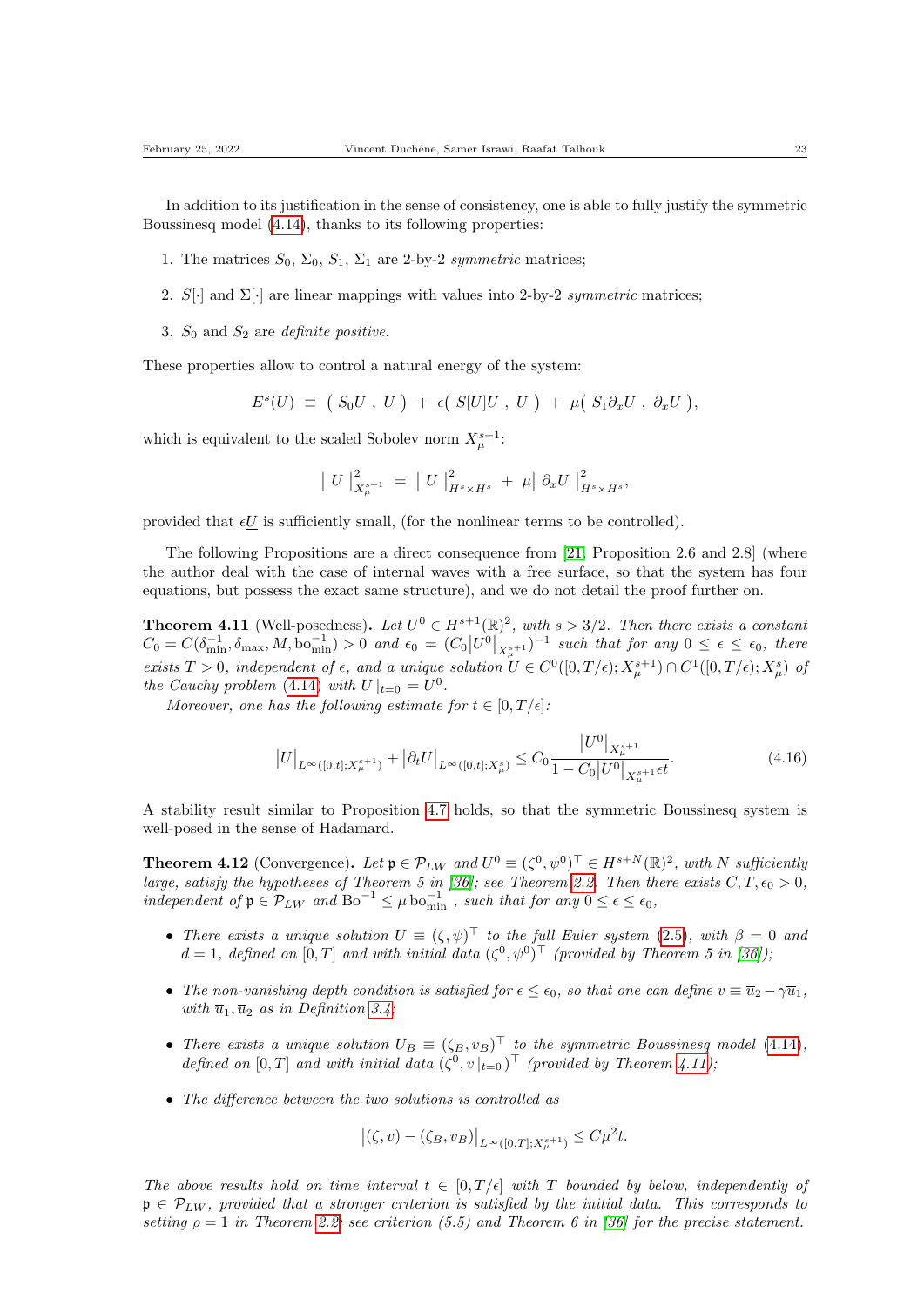#### <span id="page-23-0"></span>4.4 Scalar models

In this section, we are interested in the justification of scalar asymptotic models for the propagation of internal waves (as opposed to all aforementioned models, which consist in a system of evolution equations). The derivation and study of such models have a very rich and ancient history, starting with the work of Boussinesq<sup>[\[9\]](#page-25-2)</sup> and Korteweg-de Vries<sup>[\[34\]](#page-27-12)</sup> which introduced the famous Korteweg-de Vries equation

$$
\partial_t u + c \partial_x u + \alpha u \partial_x u + \nu \partial_x^3 u = 0,
$$

as a models for the propagation of surface gravity waves, in the long wave regime. However, the complete rigorous justification of such model is much more recent [\[33,](#page-27-10) [44,](#page-27-13) [7\]](#page-25-8) (see [\[21\]](#page-26-18) for the bi-fluidic case).

One obvious discrepancy between scalar models such as the KdV equation and coupled models, is that the former selects a direction of propagation (right or left, depending on the sign of c). On the contrary, the first order approximation of coupled models is a linear wave equation, which predicts that any initial perturbation of the flow will split into two counter-propagating waves. This yields two very different possible justifications of scalar models:

- Unidirectional approximation. One proves that if the initial perturbation (that is the deformation of the interface as well as shear layer-mean velocity) is carefully chosen, then the flow can be approximated as a solution of a scalar equation. Physically speaking, this means that we focus our attention on only one of the two counter-propagating waves after they have split.
- Decouled approximation. For a generic initial perturbation of the flow, we approximate the flow as the superposition of two (uncoupled) waves, each one driven by a scalar equation. This justification is of course more general as for the admissible initial data, but its precision is often much worse, as controlling the coupling effects between the two counter-propagating waves (and in particular their secular growth), which are neglected in the decoupled approximation, is arduous.

A major difference between the water-wave case and the bi-fluidic case is that in the latter, there exists a *critical ratio* ( $\delta^2 = \gamma$ ) for which the first order (quadratic) nonlinearity of our models vanishes; see the Boussinesq system [\(4.11\)](#page-17-1) for example. This allows to consider a regime with greater nonlinearities than the long wave regime (and in particular the Camassa-Holm regime; see Definition [1.1\)](#page-3-0), and thus motivates higher order models than the Korteweg-de Vries equations, in order to recover a  $\mathcal{O}(\mu^2)$  precision. Here, we focus on the so-called *Constantin-Lannes* equation:

<span id="page-23-1"></span>
$$
(1 - \mu \beta \partial_x^2) \partial_t v + \epsilon \alpha_1 v \partial_x v + \epsilon^2 \alpha_2 v^2 \partial_x v + \epsilon^3 \alpha_3 v^3 \partial_x v + \mu \nu \partial_x^3 v + \mu \epsilon \partial_x (\kappa_1 v \partial_x^2 v + \kappa_2 (\partial_x v)^2) = 0, \quad (4.17)
$$

where  $\beta$ ,  $\alpha_i$  (i = 1, 2, 3),  $\nu$ ,  $\kappa_1$ ,  $\kappa_2$ , are fixed, given parameters. This equation has been studied and justified as a model for the propagation of *unidirectional* surface gravity waves in [\[15\]](#page-26-7). In particular, the well-posedness of the Cauchy problem for [\(4.17\)](#page-23-1) in Sobolev spaces is proved, provided  $\beta > 0$ .

The justification of both the unidirectional and decoupled approximation in the bi-fluidic case, in the sense of consistency, have been worked out in [\[22\]](#page-26-14). In what follows, we restrict to the Camassa-Holm regime and to the Constantin-Lannes equations for the sake of simplicity, but more general results may be found therein. The full justification, and in particular the convergence results stated below is then a consequence of the properties of the Green-Naghdi type model introduced by the authors in [\[23\]](#page-26-15), and recalled in section [4.2.](#page-17-0) We let the reader refer to the aforementioned references for more details, and disclose the statements below without further comments.

**Definition 4.13** (Unidirectional approximation). Let  $\zeta^0 \in H^s(\mathbb{R}), s > 5/2, (\theta, \lambda) \in \mathbb{R}^2$ , and set parameters  $\mathfrak{p} = (\epsilon, \mu, \gamma, \delta) \in \mathcal{P}_{CH}$ , as defined in Definition [\(1.1\)](#page-3-0). Then the Constantin-Lannes unidirectional approximation,  $(\zeta_u, v_u)$ , is defined as follows.

<span id="page-23-2"></span>Let  $\zeta_u$  be the unique solution of

$$
\partial_t \zeta + \partial_x \zeta + \epsilon \alpha_1 \zeta \partial_x \zeta + \epsilon^2 \alpha_2 \zeta^2 \partial_x \zeta + \epsilon^3 \alpha_3 \zeta^3 \partial_x \zeta + \mu \nu_x^{\theta, \lambda} \partial_x^3 \zeta - \mu \nu_t^{\theta, \lambda} \partial_x^2 \partial_t \zeta + \mu \epsilon \partial_x \left( \kappa_1^{\theta, \lambda} \zeta \partial_x^2 \zeta + \kappa_2^{\theta} (\partial_x \zeta)^2 \right) = 0 , \quad (4.18)
$$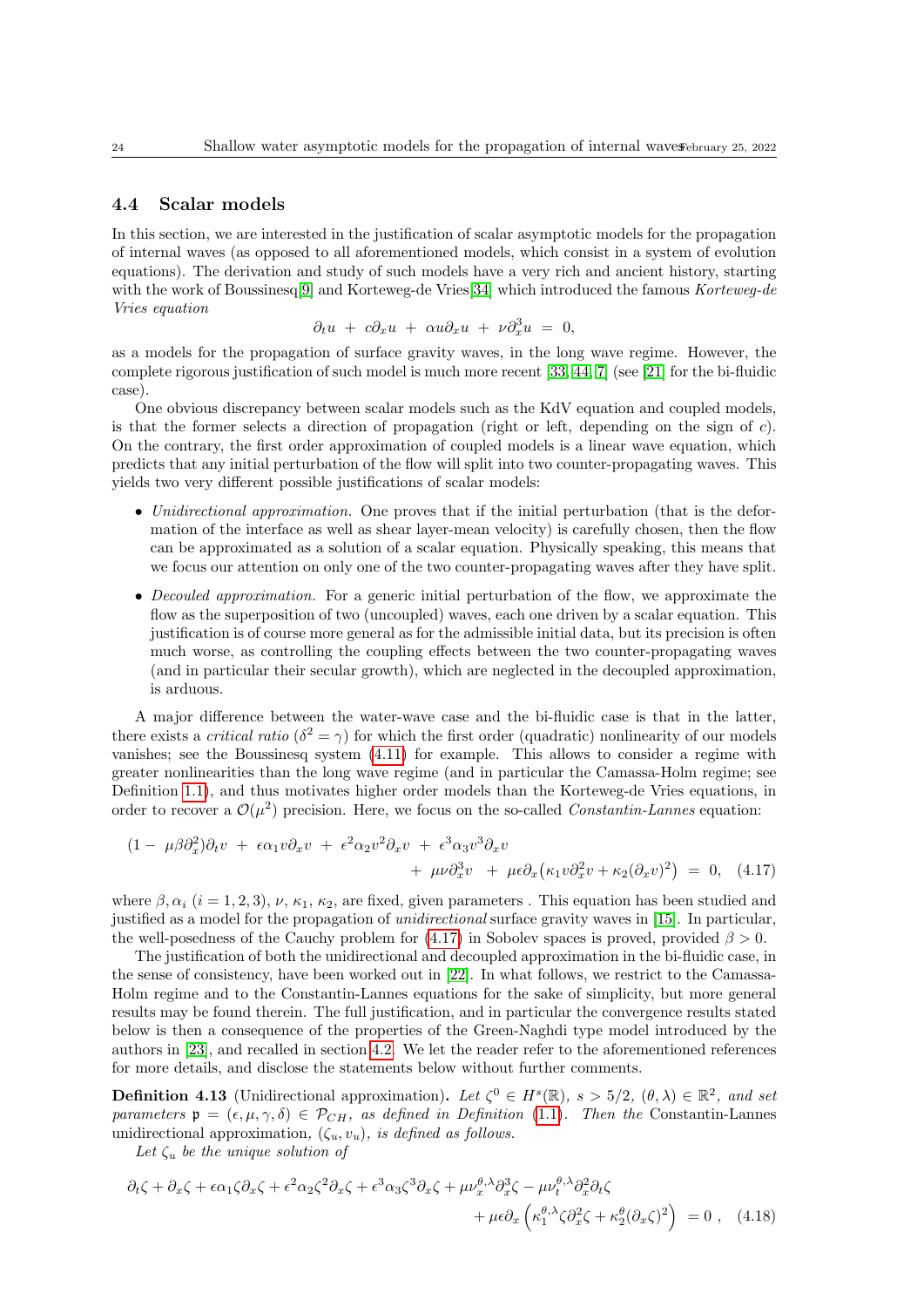with  $\zeta_u|_{t=0} = \zeta^0$ , and parameters

$$
\begin{array}{l} \alpha_1=\frac{3}{2}\frac{\delta^2-\gamma}{\gamma+\delta},\ \alpha_2=\frac{21(\delta^2-\gamma)^2}{8(\gamma+\delta)^2}-3\frac{\delta^3+\gamma}{\gamma+\delta},\ \alpha_3=\frac{71(\delta^2-\gamma)^3}{16(\gamma+\delta)^3}-\frac{37(\delta^2-\gamma)(\delta^3+\gamma)}{4(\gamma+\delta)^2}+\frac{5(\delta^4-\gamma)}{\gamma+\delta},\\ \nu_x^{\theta,\lambda}=\ (1-\theta-\lambda)\frac{1+\gamma\delta}{6\delta(\gamma+\delta)},\quad \nu_t^{\theta,\lambda}=\ (\theta+\lambda)\frac{1+\gamma\delta}{6\delta(\gamma+\delta)},\\ \kappa_1^{\theta,\lambda}=\frac{(14-6(\theta+\lambda))(\delta^2-\gamma)(1+\gamma\delta)}{24\delta(\gamma+\delta)^2}-\frac{1-\gamma}{6(\gamma+\delta)},\quad \kappa_2^{\theta}=\frac{(17-12\theta)(\delta^2-\gamma)(1+\gamma\delta)}{48\delta(\gamma+\delta)^2}-\frac{1-\gamma}{12(\gamma+\delta)}. \end{array}
$$

It is assumed that  $\theta, \lambda$  are chosen such that  $\nu_t^{\theta, \lambda} > 0$ , so that [\(4.18\)](#page-23-2) is well-posed, and  $\zeta(t, \cdot) \in H^s$ is uniquely defined over time scale  $\mathcal{O}(1/\epsilon)$ ; see [\[15,](#page-26-7) Proposition 4].

Then define  $v_u$  as  $v_u = \frac{h_1 + \gamma h_2}{h_1 h_2} v[\zeta_u]$ , with

<span id="page-24-0"></span>
$$
\underline{v}[\zeta] = \zeta + \epsilon \frac{\alpha_1}{2} \zeta^2 + \epsilon^2 \frac{\alpha_2}{3} \zeta^3 + \epsilon^3 \frac{\alpha_3}{4} \zeta^4 + \mu \nu \partial_x^2 \zeta + \mu \epsilon \left( \kappa_1 \zeta \partial_x^2 \zeta + \kappa_2 (\partial_x \zeta)^2 \right), \tag{4.19}
$$

where parameters  $\alpha_1, \alpha_2, \alpha_3$  are as above, and  $\nu = \nu_x^{0,0}, \kappa_1 = \kappa_1^{0,0}, \kappa_2 = \kappa_2^0$ .

**Theorem 4.14** (Convergence of the unidirectional approximation). Let  $\mathfrak{p} \in \mathcal{P}_{CH}$  and  $U^0 \equiv$  $(\zeta^0, \psi^0)^\top \in H^{s+N}(\mathbb{R})^2$ , with N sufficiently large, satisfy the hypotheses of [\[36,](#page-27-15) Theorem 5] (see Theorem [2.2\)](#page-7-0) as well as the ones of Theorem [4.5.](#page-18-1) Define  $v^0 \equiv \overline{u}_2^0 - \gamma \overline{u}_1^0$ , with  $\overline{u}_1^0, \overline{u}_2^0$  as in Defini-tion [3.4,](#page-8-2) and assume that  $(\zeta^0, v^0)^\top$  satisfies [\(4.19\)](#page-24-0). Then there exists  $C, T > 0$ , independent of p, such that

- There exists a unique solution  $U \equiv (\zeta, \psi)^{\top}$  to the full Euler system [\(2.5\)](#page-6-3), with  $\beta = 0$  and  $d=1$ , defined on  $[0,T]$  and with initial data  $(\zeta^0, \psi^0)^\top$  (provided by Theorem 5 in [\[36\]](#page-27-15)); We denote  $v = \overline{u}_2 - \gamma \overline{u}_1$  the shear layer-mean velocity with  $\overline{u}_1, \overline{u}_2$  as in Definition [3.4.](#page-8-2)
- The Constantin-Lannes unidirectional approximation  $((\zeta_u, v_u)^\top$  with initial data  $((\zeta^0, v^0)^\top)$  is uniquely defined for  $t \in [0, T]$  as described above.
- The difference between the two solutions is controlled as

<span id="page-24-1"></span>
$$
|(\zeta, v) - (\zeta_u, v_u)|_{L^{\infty}([0,T]; H^s)^2} \le C(\mu^2 + \text{Bo}^{-1})t.
$$

If the initial data satisfies a stronger stability hypothesis (see  $(36, Theorem 6)$ ), then the result holds for large time  $t \in [0, T/\epsilon]$ , with T independent of p.

**Definition 4.15** (Decoupled approximation). Let  $(\zeta^0, v^0)^\top \in H^s(\mathbb{R})^2$ ,  $s > 5/2$ , and set parameters  $(\epsilon, \mu, \gamma, \delta) \in \mathcal{P}_{CH}$ , as defined in Definition [1.1,](#page-3-0) and  $(\lambda, \theta) \in \mathbb{R}^2$ . The Constantin-Lannes decoupled approximation is then

$$
U_{CL} = (v_{+}(t, x-t) + v_{-}(t, x+t), (\gamma + \delta)(v_{+}(t, x-t) - v_{-}(t, x+t))),
$$

where  $v_{\pm}|_{t=0} = \frac{1}{2}(\zeta^0 \pm \frac{v^0}{\gamma + 1})$  $\frac{v^0}{\gamma+\delta}$ )  $|_{t=0}$  and  $v_{\pm} = (1 \pm \mu \lambda \partial_x^2)^{-1} v_{\pm}^{\lambda}$  where  $v_{\pm}^{\lambda}$  satisfies

$$
\partial_t v_{\pm}^{\lambda} \pm \epsilon \alpha_1 v_{\pm}^{\lambda} \partial_x v_{\pm}^{\lambda} \pm \epsilon^2 \alpha_2 (v_{\pm}^{\lambda})^2 \partial_x v_{\pm}^{\lambda} \pm \epsilon^3 \alpha_3^{\theta, \lambda} (v_{\pm}^{\lambda})^3 \partial_x v_{\pm}^{\lambda} \n\pm \mu \nu_x^{\theta, \lambda} \partial_x^3 v_{\pm}^{\lambda} - \mu \nu_t^{\theta, \lambda} \partial_x^2 \partial_t v_{\pm}^{\lambda} \pm \mu \epsilon \partial_x (\kappa_1^{\theta, \lambda} v_{\pm}^{\lambda} \partial_x^2 v_{\pm}^{\lambda} + \kappa_2^{\theta} (\partial_x v_{\pm}^{\lambda})^2) = 0, \quad (4.20)
$$

with parameters given by

$$
\alpha_1 = \frac{3}{2} \frac{\delta^2 - \gamma}{\gamma + \delta}, \quad \alpha_2 = -3 \frac{\gamma \delta (\delta + 1)^2}{(\gamma + \delta)^2}, \quad \alpha_3 = -5 \frac{\delta^2 (\delta + 1)^2 \gamma (1 - \gamma)}{(\gamma + \delta)^3},
$$

$$
\nu_t^{\theta, \lambda} \equiv \frac{\theta}{6} \frac{1 + \gamma \delta}{\delta (\delta + \gamma)} + \lambda, \qquad \nu_x^{\theta, \lambda} \equiv \frac{1 - \theta}{6} \frac{1 + \gamma \delta}{\delta (\delta + \gamma)} - \lambda,
$$

$$
\kappa_1^{\theta, \lambda} \equiv \frac{(1 + \gamma \delta)(\delta^2 - \gamma)}{3\delta (\gamma + \delta)^2} \left(1 + \frac{1 - \theta}{4}\right) - \frac{(1 - \gamma)}{6(\gamma + \delta)} + \lambda \frac{3}{2} \frac{\delta^2 - \gamma}{\gamma + \delta}, \quad \kappa_2^{\theta} \equiv \frac{(1 + \gamma \delta)(\delta^2 - \gamma)}{3\delta (\gamma + \delta)^2} \left(1 + \frac{1 - \theta}{4}\right) - \frac{(1 - \gamma)}{12(\gamma + \delta)}.
$$

As above, it is assumed that  $\theta$ ,  $\lambda$  are chosen such that  $\nu_t^{\theta,\lambda} > 0$ , thus [\(4.20\)](#page-24-1) is well-posed.

**Theorem 4.16** (Convergence of the decoupled approximation). Let  $\mathfrak{p} \in \mathcal{P}_{CH}$ ,  $s > 0$  and let  $U^0 \equiv (\zeta^0, \psi^0)^{\top} \in H^{s+N}(\mathbb{R})^2$ , with N sufficiently large, satisfy the hypotheses of [\[36,](#page-27-15) Theorem 5] (see Theorem [2.2\)](#page-7-0) as well as the ones of Theorem [4.5.](#page-18-1) Then there exists  $C, T > 0$ , independent of p, such that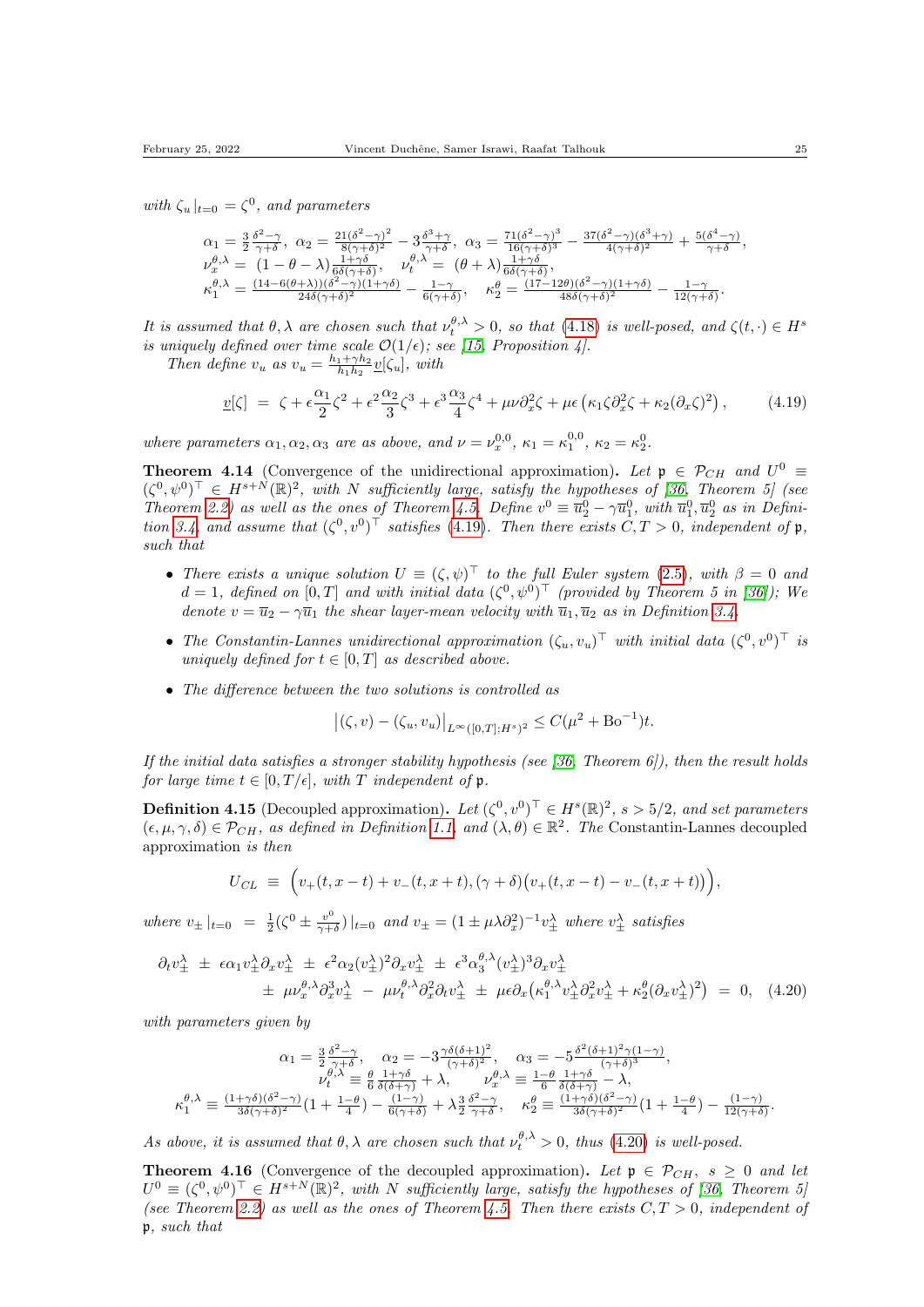- There exists a unique solution  $U \equiv (\zeta, \psi)^{\top}$  to the full Euler system [\(2.5\)](#page-6-3), with  $\beta = 0$  and  $d=1$ , defined on  $[0,T]$  and with initial data  $(\zeta^0, \psi^0)^\top$  (provided by Theorem 5 in [\[36\]](#page-27-15)). We denote  $v = \overline{u}_2 - \gamma \overline{u}_1$  the shear layer-mean velocity with  $\overline{u}_1, \overline{u}_2$  as in Definition [3.4;](#page-8-2)
- The Constantin-Lannes decoupled approximation  $U_{CL} \equiv (\zeta_d, v_d)^\top$  with initial data  $(\zeta^0, v|_{t=0})^\top$ is uniquely defined for  $t \in [0, T]$  as described above.
- The difference between the two solutions is controlled as

$$
|(\zeta, v) - (\zeta_d, v_d)|_{L^{\infty}([0,T]; H^s)^2} \leq C \left( \varepsilon_0 \min(t, t^{1/2})(1 + \varepsilon_0 t) + \text{Bo}^{-1} t \right),
$$

with  $\varepsilon_0 = \max{\{\epsilon(\delta^2 - \gamma), \mu\}}$ .

• Moreover, assume that the initial data is sufficiently localized in space, that is more precisely  $(1+|\cdot|^2)\partial^k\zeta^0$  and  $(1+|\cdot|^2)\partial^k v|_{t=0} \in H^s(\mathbb{R}), k \in \{0,\ldots,7\}$ , then one has the improved estimate

$$
|(\zeta, v) - (\zeta_d, v_d)|_{L^{\infty}([0,T]; H^s)^2} \leq C \left( \varepsilon_0 \min(t, 1)(1 + \varepsilon_0 t) + \text{Bo}^{-1} t \right).
$$

The first three items hold for large time  $t \in [0, T/\epsilon]$ , with T independent of p, provided that a stronger criterion is satisfied by the initial data (see hypotheses in  $(36,$  Theorem  $6$ )). In that case, the last item is valid for time  $t \in [0, T/\max\{\epsilon, \mu\}].$ 

### References

- <span id="page-25-0"></span>[1] T. Alazard, N. Burq, and C. Zuily. On the cauchy problem for gravity water waves. arXiv preprint:1212.0626, 2012.
- <span id="page-25-1"></span>[2] T. Alazard and J.-M. Delort. Global solutions and asymptotic behavior for two dimensional gravity water waves. arXiv preprint:1305.4090.
- <span id="page-25-4"></span>[3] B. Alvarez-Samaniego and D. Lannes. Large time existence for 3D water-waves and asymptotics. Invent. Math., 171(3):485–541, 2008.
- <span id="page-25-10"></span>[4] C. T. Anh. *Influence of surface tension and bottom topography on internal waves*. Math. Models Methods Appl. Sci., 19(12):2145–2175, 2009.
- <span id="page-25-5"></span>[5] J. L. Bona, M. Chen, and J.-C. Saut. Boussinesq equations and other systems for smallamplitude long waves in nonlinear dispersive media. I. Derivation and linear theory. J. Nonlinear Sci., 12(4):283–318, 2002.
- <span id="page-25-6"></span>[6] J. L. Bona, M. Chen, and J.-C. Saut. Boussinesq equations and other systems for smallamplitude long waves in nonlinear dispersive media. II. The nonlinear theory. Nonlinearity, 17(3):925–952, 2004.
- <span id="page-25-8"></span>[7] J. L. Bona, T. Colin, and D. Lannes. Long wave approximations for water waves. Arch. Ration. Mech. Anal., 178(3):373–410, 2005.
- <span id="page-25-9"></span>[8] J. L. Bona, D. Lannes, and J.-C. Saut. Asymptotic models for internal waves. J. Math. Pures Appl. (9), 89(6):538–566, 2008.
- <span id="page-25-2"></span> $[9]$  J. Boussinesq. Théorie de l'intumescence liquide appelée onde solitaire ou de translation se propageant dans un canal rectangulaire. C.R. Acad. Sci. Paris S´er. A-B, 72:755–759, 1871.
- <span id="page-25-3"></span> $[10]$  J. Boussinesq. Théorie des ondes et des remous qui se propagent le long d'un canal rectangulaire horizontal, en communiquant au liquide contenu dans ce canal des vitesses sensiblement pareilles de la surface au fond. J. Math. Pures Appl., 17(2):55–108, 1872.
- <span id="page-25-7"></span>[11] F. Chazel. Influence of bottom topography on long water waves. M2AN Math. Model. Numer. Anal., 41(4):771–799, 2007.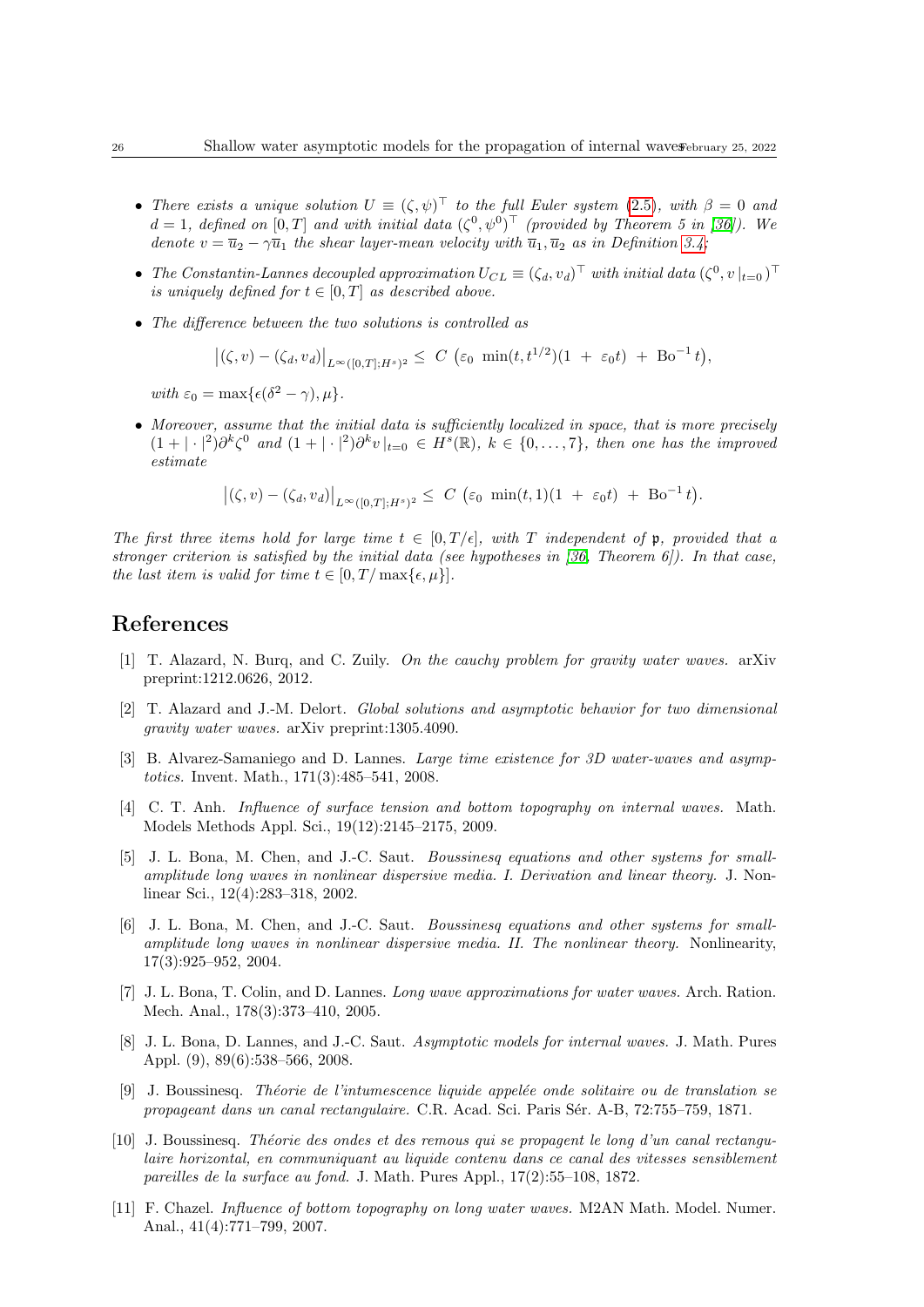- <span id="page-26-9"></span>[12] F. Chazel. On the Korteweg-de Vries approximation for uneven bottoms. Eur. J. Mech. B Fluids, 28(2):234–252, 2009.
- <span id="page-26-11"></span>[13] W. Choi and R. Camassa. Weakly nonlinear internal waves in a two-fluid system. J. Fluid Mech., 313:83–103, 1996.
- <span id="page-26-13"></span>[14] W. Choi and R. Camassa. Fully nonlinear internal waves in a two-fluid system. J. Fluid Mech., 396:1–36, 1999.
- <span id="page-26-7"></span>[15] A. Constantin and D. Lannes. The hydrodynamical relevance of the Camassa-Holm and Degasperis-Procesi equations. Arch. Ration. Mech. Anal., 192(1):165–186, 2009.
- <span id="page-26-20"></span>[16] C. J. Cotter and D. D. Holm and J. R. Percival. The square root depth wave equations. Proc. R. Soc. Lond. Ser. A Math. Phys. Eng. Sci., 466:3621–3633, 2010.
- <span id="page-26-0"></span>[17] W. Craig. An existence theory for water waves and the Boussinesq and Korteweg-de Vries scaling limits. Comm. Partial Differential Equations, 10(8):787–1003, 1985.
- <span id="page-26-12"></span>[18] W. Craig, P. Guyenne, and H. Kalisch. Hamiltonian long-wave expansions for free surfaces and interfaces. Comm. Pure Appl. Math., 58(12):1587–1641, 2005.
- <span id="page-26-19"></span>[19] W. Craig and C. Sulem. Numerical simulation of gravity waves. J. Comput. Phys., 108(1):73– 83, 1993.
- <span id="page-26-16"></span>[20] V. Duchêne. Asymptotic shallow water models for internal waves in a two-fluid system with a free surface. SIAM J. Math. Anal., 42(5):2229–2260, 2010.
- <span id="page-26-18"></span>[21] V. Duchêne. Boussinesq/Boussinesq systems for internal waves with a free surface, and the KdV approximation. M2AN Math. Model. Numer. Anal., 46:145–185, 2011.
- <span id="page-26-14"></span>[22] V. Duchêne. Decoupled and unidirectional asymptotic models for the propagation of internal waves. M3AS:Math. Models Methods Appl. Sci, 2013.
- <span id="page-26-15"></span>[23] V. Duchene, S. Israwi, and R. Talhouk. A new Green-Naghdi model in the Camassa-Holm regime and full justification of asymptotic models for the propagation of internal waves. arXiv preprint:1304.4554.
- <span id="page-26-1"></span>[24] P. Germain, N. Masmoudi, and J. Shatah. Global solutions for the gravity water waves equation in dimension 3. Ann. of Math. (2), 175(2):691–754, 2012.
- <span id="page-26-3"></span>[25] A. E. Green and P. M. Naghdi. A derivation of equations for wave propagation in water of variable depth. J. Fluid Mech., 78(02):237–246, 1976.
- <span id="page-26-17"></span>[26] P. Guyenne, D. Lannes, and J.-C. Saut. Well-posedness of the Cauchy problem for models of large amplitude internal waves. Nonlinearity, 23(2):237–275, 2010.
- <span id="page-26-10"></span>[27] K. R. Helfrich and W. K. Melville. Long Nonlinear Internal Waves. Vol. 38 of Annual review of fluid mechanics, 395–425, 2006.
- <span id="page-26-2"></span>[28] A. D. Ionescu and F. Pusateri. Global solutions for the gravity water waves system in 2d. arXiv preprint:1303.5357.
- <span id="page-26-4"></span>[29] S. Israwi. Derivation and analysis of a new 2D Green-Naghdi system. Nonlinearity, 23(11):2889–2904, 2010.
- <span id="page-26-8"></span>[30] S. Israwi. Variable depth KdV equations and generalizations to more nonlinear regimes. M2AN Math. Model. Numer. Anal., 44(2):347–370, 2010.
- <span id="page-26-5"></span>[31] S. Israwi. Large time existence for 1d Green-Naghdi equations. Nonlinear Analysis: Theory, Methods & Applications, 74(1):81–93, 2011.
- <span id="page-26-6"></span>[32] R. S. Johnson. Camassa-Holm, Korteweg-de Vries and related models for water waves. J. Fluid Mech., 455:63–82, 2002.